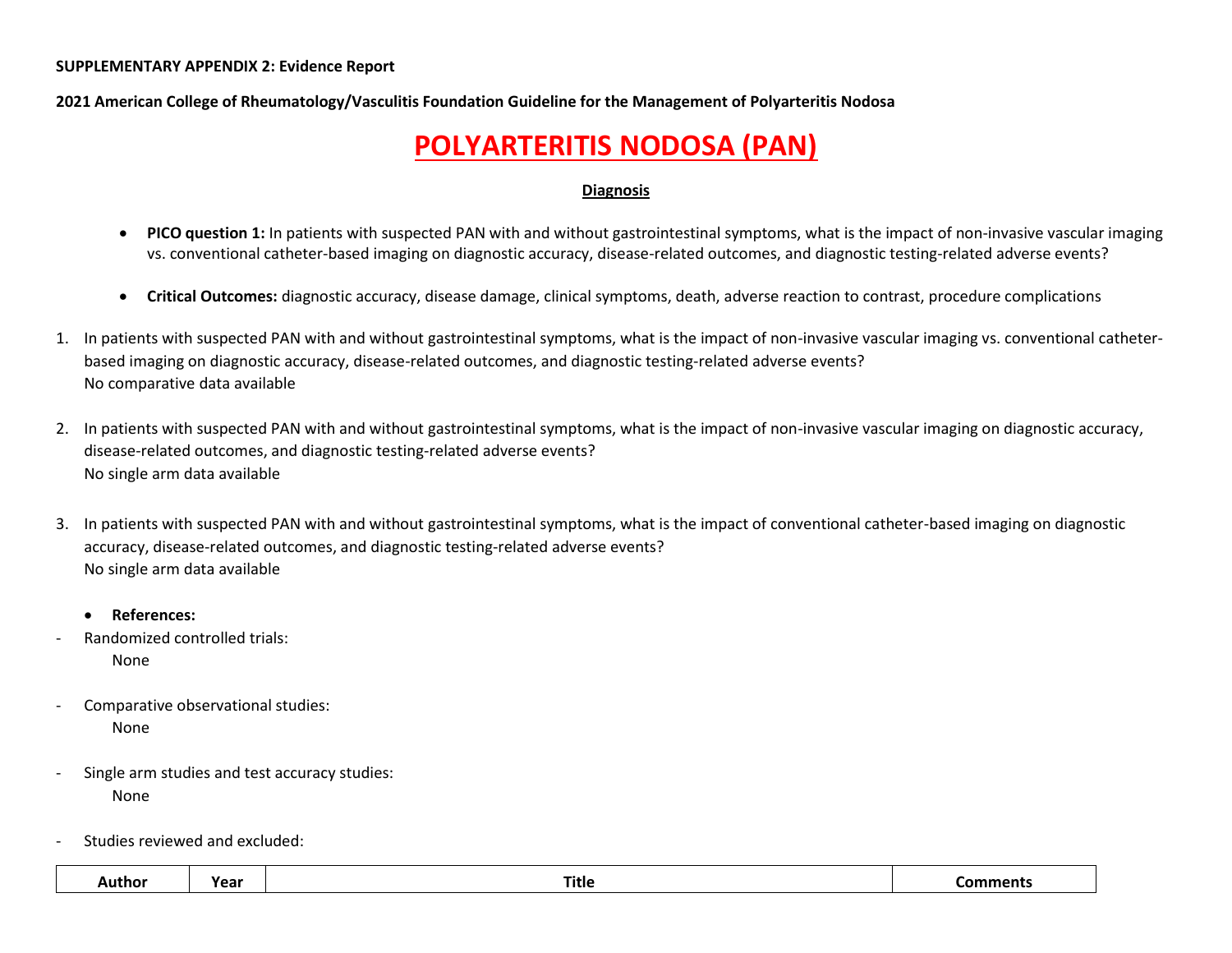|               |      | Role of multidetector abdominal CT in the evaluation of abnormalities in polyarteritis     | Exclude - descriptive     |
|---------------|------|--------------------------------------------------------------------------------------------|---------------------------|
| M. Singhal    | 2016 | nodosa                                                                                     | study anatomy             |
|               |      | Presentation and outcome of gastrointestinal involvement in systemic necrotizing           |                           |
|               |      | vasculitides: analysis of 62 patients with polyarteritis nodosa, microscopic polyangiitis, |                           |
|               |      | Wegener granulomatosis, Churg-Strauss syndrome, or rheumatoid arthritis-associated         | Exclude. Does not address |
| C. Pagnoux    | 2005 | vasculitis                                                                                 | PICO question.            |
|               |      |                                                                                            |                           |
|               |      |                                                                                            |                           |
|               |      |                                                                                            | Exclude. Does not address |
| S. Ozen       | 2004 | Juvenile polyarteritis: results of a multicenter survey of 110 children                    | PICO question.            |
|               |      |                                                                                            | Exclude. Does not address |
| N. Gunal      | 1997 | Cardiac involvement in childhood polyarteritis nodosa                                      | PICO question.            |
|               |      |                                                                                            | Exclude. Does not address |
| R. Gupta      | 1997 | Outcome of polyarteritis nodosa in northern India                                          | PICO question.            |
|               |      | Antineutrophil cytoplasmic antibodies, abnormal angiograms and pathological findings       |                           |
|               |      | in polyarteritis nodosa and Churg-Strauss syndrome: indications for the classification of  | Exclude. Does not address |
| L. Guillevin  | 1996 | vasculitides of the polyarteritis Nodosa Group                                             | PICO question.            |
|               |      |                                                                                            | Exclude. Does not address |
| M. Gordon     | 1993 | Relapses in patients with a systemic vasculitis                                            | PICO question.            |
|               |      | Antineutrophil cytoplasm antibodies in systemic polyarteritis nodosa with and without      | Exclude. Does not address |
| L. Guillevin  | 1993 | hepatitis B virus infection and Churg-Strauss syndrome--62 patients                        | PICO question.            |
|               |      | Diagnostic significance of angiographically observed visceral aneurysms with regard to     | Exclude. Does not address |
| P. Hekali     | 1991 | polyarteritis nodosa                                                                       | PICO question.            |
|               |      | The diagnosis of polyarteritis nodosa. II. Empirical verification of a decision analysis   | Exclude. Does not address |
| D. A. Albert  | 1988 | model                                                                                      | PICO question.            |
|               |      | Clinical findings and prognosis of polyarteritis nodosa and Churg-Strauss angiitis: a      | Exclude. Does not address |
| L. Guillevin  | 1988 | study in 165 patients                                                                      | PICO question.            |
|               |      | Correlation of angiographic abnormalities with disease manifestations and disease          | Exclude. Does not address |
| E. A. Ewald   | 1987 | severity in polyarteritis nodosa                                                           | PICO question.            |
|               |      |                                                                                            | Exclude. Does not address |
| R. J. Sellar  | 1986 | The incidence of microaneurysms in polyarteritis nodosa                                    | PICO question.            |
|               |      |                                                                                            | Exclude. Does not address |
| J. J. Vazquez | 1981 | Angiographic findings in systemic necrotizing vasculitis                                   | PICO question.            |
|               |      |                                                                                            | Exclude. Does not address |
| R. L. Travers | 1979 | Polyarteritis nodosa: a clinical and angiographic analysis of 17 cases                     | PICO question.            |
|               |      |                                                                                            | Exclude. Does not address |
| E. B. Blau    | 1977 | Polyarteritis nodosa in older children                                                     | PICO question.            |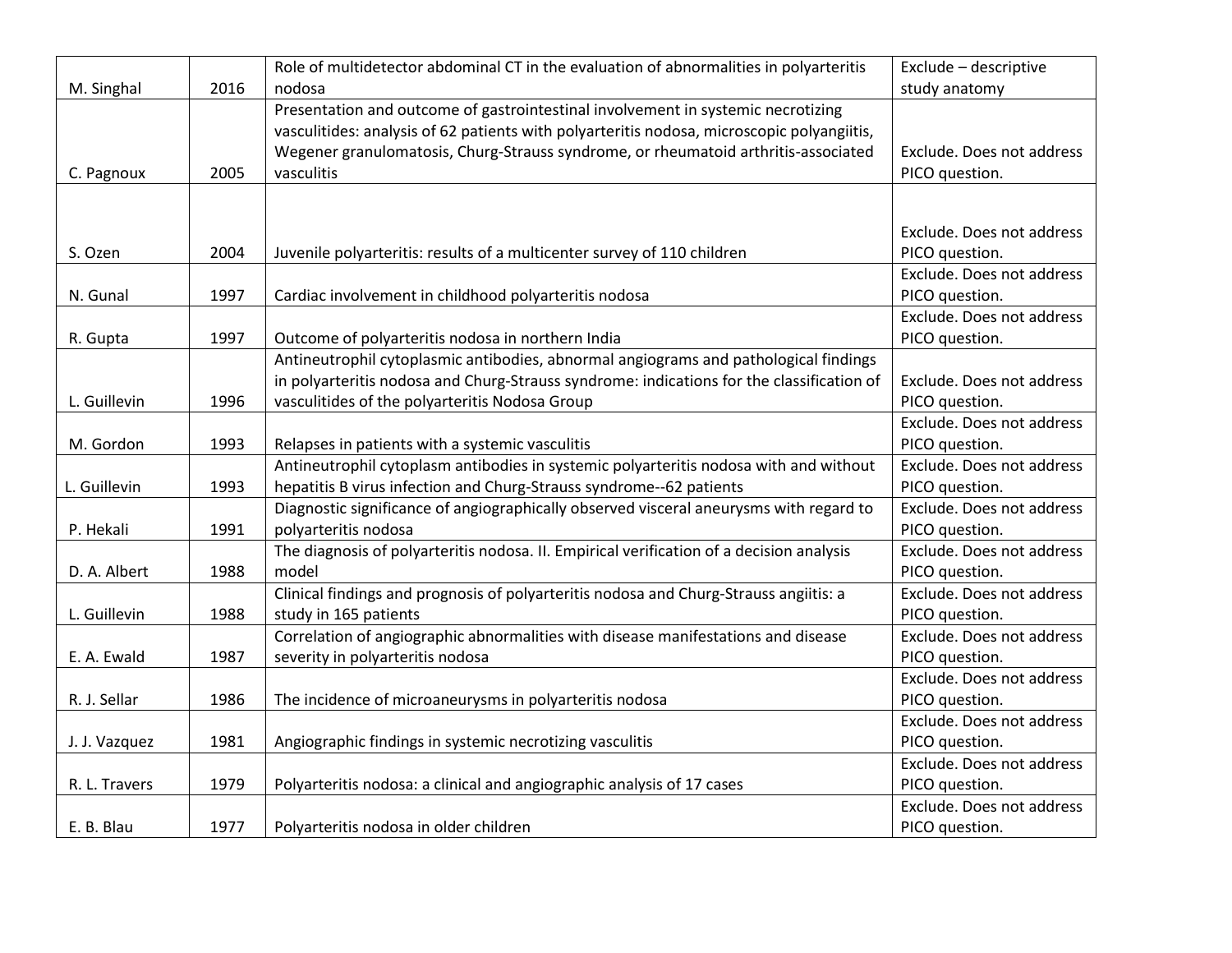### **Diagnosis**

- **PICO question 2:** In patients with suspected cutaneous or systemic PAN involving the skin, what is the impact of a deep skin biopsy vs. skin punch biopsy on diagnostic accuracy, disease-related outcomes, and diagnostic testing-related adverse events?
- **Critical Outcomes:** diagnostic accuracy, disease damage, disease activity, death, pain, scarring, tissue injury
- 4. In patients with suspected cutaneous or systemic PAN involving the skin, what is the impact of a deep skin biopsy vs. skin punch biopsy on diagnostic accuracy, disease-related outcomes, and diagnostic testing-related adverse events? No comparative data available
- 5. In patients with suspected cutaneous or systemic PAN involving the skin, what is the impact of a deep skin biopsy on diagnostic accuracy, disease-related outcomes, and diagnostic testing-related adverse events?
	- **Outcomes (Name + Summary) Author, year Study type Duration of follow up Population (number and description) Intervention used in relevant population (Describe the intervention) Results Comments** Diagnostic accuracy: There are a limited number of cases with no direct evidence. From what is available, deep biopsy is favored based. Caorsi R, 2017 Cross sectional design. NA Patients with a history of livedo reticularis and/or early stroke in the context of inflammation or PAN. No intervention, purely observational. 10 biopsies were performed: - 7/10 (70%) showed PAN (i.e., medium vessel vasculitis) Indirect evidence: The paper does not delineate what type of biopsy was performed (i.e., deep vs punch). Of note, medium vessel vasculitis is generally only diagnosed by deep skin biopsy.
- Patient important outcomes:

6. In patients with suspected cutaneous or systemic PAN involving the skin, what is the impact of a skin punch biopsy on diagnostic accuracy, disease-related outcomes, and diagnostic testing-related adverse events?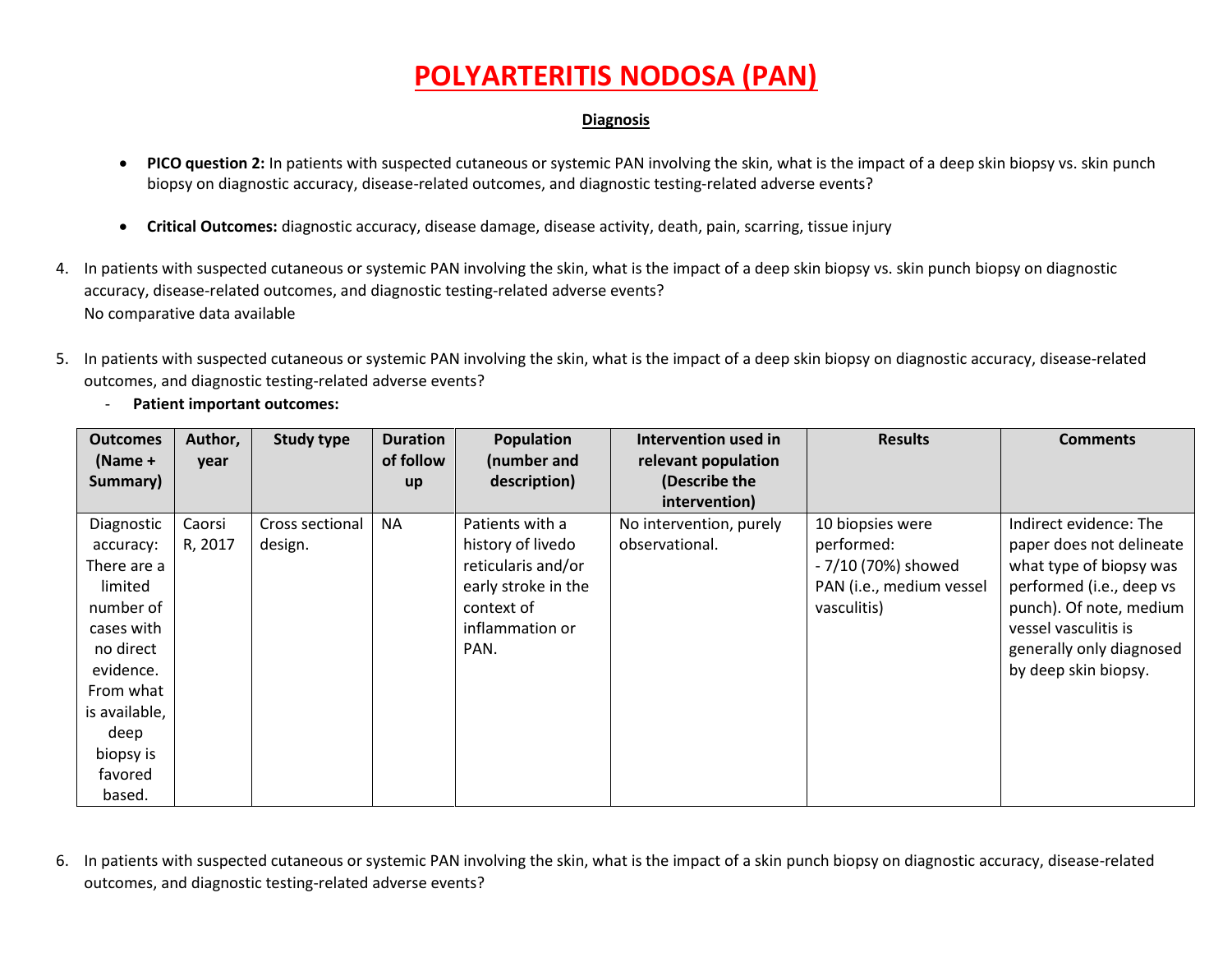## - **Patient important outcomes:**

| <b>Outcomes</b> | Author, | <b>Study type</b> | <b>Duration</b> | Population           | Intervention used in    | <b>Results</b>            | <b>Comments</b>           |
|-----------------|---------|-------------------|-----------------|----------------------|-------------------------|---------------------------|---------------------------|
|                 | year    |                   | of follow       |                      | relevant population     |                           |                           |
|                 |         |                   | up              |                      |                         |                           |                           |
| Diagnostic      | Caorsi  | Cross sectional   | <b>NA</b>       | Patients with a      | No intervention, purely | 10 biopsies were          | Indirect evidence: The    |
| accuracy:       | R, 2017 | design.           |                 | history of livedo    | observational.          | performed:                | paper does not delineate  |
| There are a     |         |                   |                 | reticularis and/or   |                         | - 3/10 (30%) showed LCV   | what type of biopsy was   |
| limited         |         |                   |                 | early stroke in the  |                         | (i.e., small vessel       | performed (i.e., deep vs  |
| number of       |         |                   |                 | context of           |                         | vasculitis)               | punch). Of note, LCV can  |
| cases with      |         |                   |                 | inflammation or      |                         |                           | be seen with either a     |
| no direct       |         |                   |                 | PAN.                 |                         |                           | punch or deep skin        |
| evidence.       |         |                   |                 |                      |                         |                           | biopsy.                   |
| From what       | Albert  | Cross sectional   | <b>NA</b>       | Patients with ICD    | No intervention.        | 2 punch skin biopsies     | Indirect evidence: There  |
| is available,   | D, 1988 |                   |                 | code consistent      |                         | done. 0/2 were positive   | is a limited number of    |
| deep            |         |                   |                 | with PAN. Mimics     |                         | for diagnosis. Both of    | skin biopsies performed   |
| biopsy is       |         |                   |                 | were excluded        |                         | these patients had        | and the indication for    |
| favored         |         |                   |                 | including infectious |                         | confirmation of diagnosis | the skin biopsy was not   |
| based,          |         |                   |                 | arteritis, PACNS     |                         | by another means.         | described (e.g., palpable |
| except in       |         |                   |                 | and RA. Done in      |                         |                           | purpura vs nodular        |
| cases           |         |                   |                 | Chicago on patients  |                         |                           | lesions).                 |
| where LCV       |         |                   |                 | seen between         |                         |                           |                           |
| is              |         |                   |                 | 1980-1985            |                         |                           |                           |
| expected.       |         |                   |                 |                      |                         |                           |                           |

### • **References:**

- Randomized controlled trials:

None

- Comparative observational studies:

None

- Single arm studies and test accuracy studies:

|  | Author | Year | $- \cdot$<br>Title | Comments |
|--|--------|------|--------------------|----------|
|--|--------|------|--------------------|----------|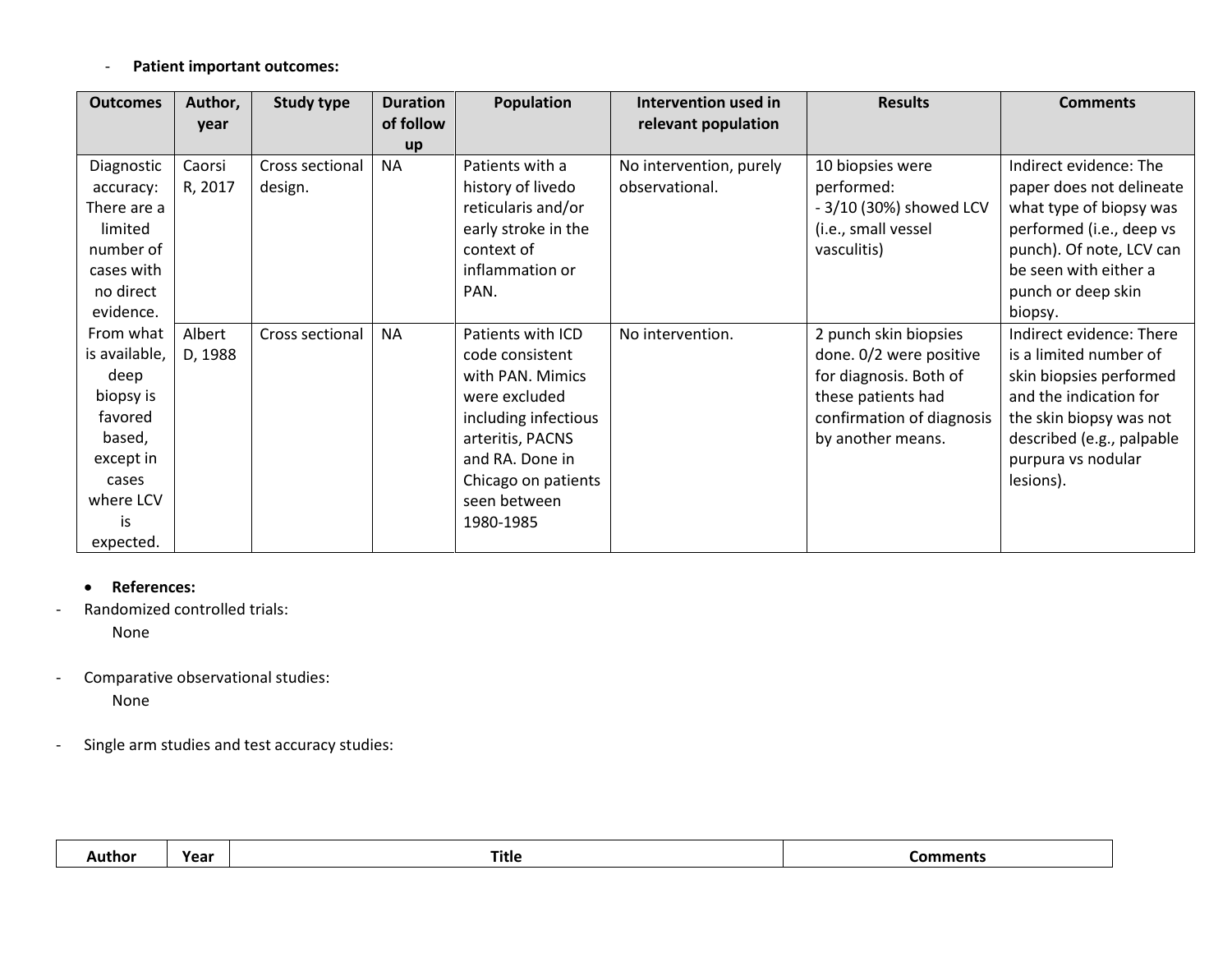|              |      |                                                                                 | Include: This is indirect evidence as the |
|--------------|------|---------------------------------------------------------------------------------|-------------------------------------------|
|              |      | ADA2 deficiency (DADA2) as an unrecognised cause of early onset                 | paper does not mention which patients got |
| R. Caorsi    | 2017 | polyarteritis nodosa and stroke: a multicentre national study                   | deep vs punch skin biopsy.                |
|              |      | The diagnosis of polyarteritis nodosa. II. Empirical verification of a decision | Included: Only 2 punch skin biopsies      |
| D. A. Albert | 1988 | analysis model                                                                  | reported.                                 |

- Studies reviewed and excluded:

| <b>Author</b> | Year | <b>Title</b>                                                                  | <b>Comments</b>                              |
|---------------|------|-------------------------------------------------------------------------------|----------------------------------------------|
|               |      |                                                                               | Exclude: The article does not describe       |
|               |      |                                                                               | whether patients had a deep or punch skin    |
|               |      |                                                                               | biopsy. There is also no outcome data        |
| S. Ozen       | 2004 | Juvenile polyarteritis: results of a multicenter survey of 110 children       | presented related to the skin biopsy.        |
|               |      |                                                                               | Exclude: Four patients in this small cohort  |
|               |      |                                                                               | (n=15) had skin biopsies, but the type and   |
| N. Gunal      | 1997 | Cardiac involvement in childhood polyarteritis nodosa                         | results of those biopsies is not mentioned.  |
|               |      |                                                                               | Exclude: Only 2 skin biopsies were reported  |
|               |      |                                                                               | (with 1 positive), however it does not       |
|               |      |                                                                               | delineate what type of biopsies were         |
| R. Gupta      | 1997 | Outcome of polyarteritis nodosa in northern India                             | performed.                                   |
|               |      |                                                                               | Exclude: There were 12 classic PAN patients  |
|               |      |                                                                               | with 9 diagnosed based on skin, nerve or     |
|               |      |                                                                               | muscle biopsies. The article does not        |
|               |      |                                                                               | delineate how many had each and what         |
| M. Gordon     | 1993 | Relapses in patients with a systemic vasculitis                               | type (i.e., deep vs punch skin biopsy).      |
|               |      |                                                                               | Exclude: Article reports which patients were |
|               |      |                                                                               | diagnosed by skin biopy, however, the        |
| L.            |      | Antineutrophil cytoplasm antibodies in systemic polyarteritis nodosa with and | biopsy type (i.e., deep vs punch) is not     |
| Guillevin     | 1993 | without hepatitis B virus infection and Churg-Strauss syndrome--62 patients   | described.                                   |

# **POLYARTERITIS NODOSA (PAN)**

### **Diagnosis**

• **PICO question 3:** In patients with suspected PAN and peripheral neuropathy (motor and/or sensory), what is the impact of nerve and muscle biopsy vs. nerve biopsy alone on diagnostic accuracy, disease-related outcomes, and diagnostic testing-related adverse events?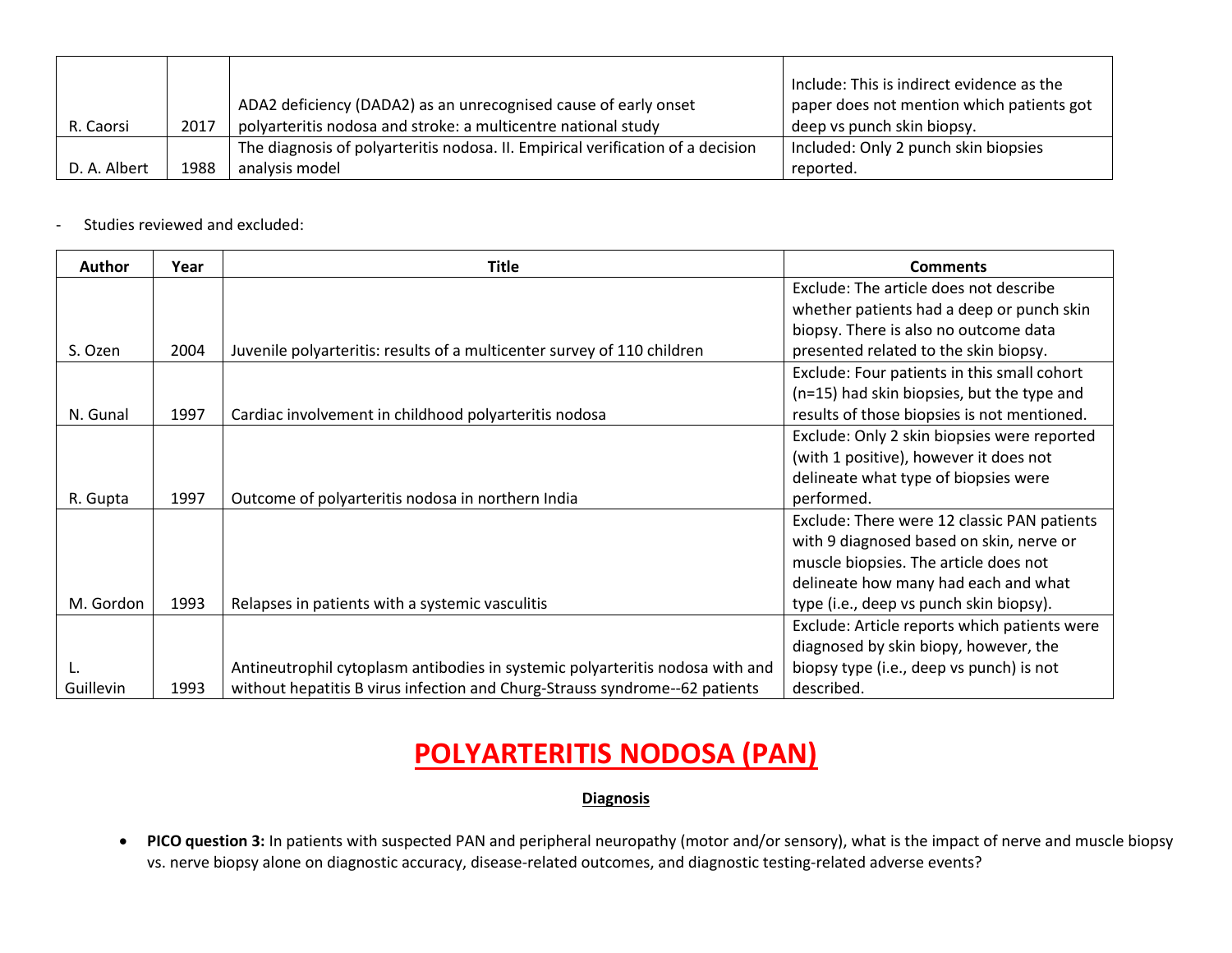- **Critical Outcomes:** diagnostic accuracy, disease damage, disease activity, death, pain, scarring, tissue injury
- 7. In patients with suspected PAN and peripheral neuropathy (motor and/or sensory), what is the impact of nerve and muscle biopsy vs. nerve biopsy alone on diagnostic accuracy, disease-related outcomes, and diagnostic testing-related adverse events? No comparative data available
- 8. In patients with suspected PAN and peripheral neuropathy (motor and/or sensory), what is the impact of nerve and muscle biopsy on diagnostic accuracy, disease-related outcomes, and diagnostic testing-related adverse events?
	- **Patient important outcomes:**

| <b>Outcomes</b>  | Author,  | <b>Study</b> | <b>Duration</b> | Population               | Intervention used in    | <b>Results</b>              | <b>Comments</b>            |
|------------------|----------|--------------|-----------------|--------------------------|-------------------------|-----------------------------|----------------------------|
| (Name +          | year     | type         | of follow       | (number and              | relevant population     |                             |                            |
| Summary)         |          |              | up              | description)             | (Describe the           |                             |                            |
|                  |          |              |                 |                          | intervention)           |                             |                            |
| Diagnostic       | Pagnoux  | Retrosp      | 68.3 $\pm$      | 348 PAN patients         | No intervention         | Muscle/nerve biopsies:      | Direct evidence: Article   |
| accuracy: Many   | C, 2010  | ective       | 63.5            | meeting ACR and          |                         | -Total: 129 biopsies (108   | directly lists number of   |
| of the studies   |          | chart        | monhts          | CHCC diagnosed           |                         | with peripheral             | positive nerve/muscle      |
| include other    |          | review       |                 | between 1963 and         |                         | neuropathy and 21           | biopies and                |
| forms of         |          |              |                 | 2005. All                |                         | without.                    | demonstrates this to be    |
| vasculitis and   |          |              |                 | participated in the      |                         | -Positive: 107 (65%) in all | superior to muscle         |
| done prior to    |          |              |                 | <b>French Vasculitis</b> |                         | [90 (83%) with peripheral   | biopsies alone.            |
| MPA being        |          |              |                 | Study Group (FVSG)       |                         | neuropathy and 17 (81%)     |                            |
| separated from   |          |              |                 | trials.                  |                         | without]                    | Study includes both        |
| PAN by CHCC.     |          |              |                 |                          |                         |                             | Hepatitis B virus positive |
| The majority of  |          |              |                 |                          |                         | Muscle biopsy alone:        | and negative patients.     |
| the evidence     |          |              |                 |                          |                         | 65/100 (65%) positive       |                            |
| supports         |          |              |                 |                          |                         |                             |                            |
| combination      | Vital C, | Multicen     | <b>NA</b>       | 202 patients with        | Whole superficial       | 60/202 (29.7%) showed       | Direct evidence: Article   |
| nerve/muscle     | 2006     | ter          |                 | nerve & muscle           | peronial nerve biopsy   | definite necrotizing        | directly looks at number   |
| biopsy. The      |          | retrospe     |                 | biopsy for               | (2cm long) and 2-4      | vasculitis (56 with MPA     | of positive muscle/nerve   |
| article by Vital |          | ctive        |                 | suspected vasculitis     | fragments from the      | lesions and 4 PAN).         | biopsies in patients with  |
| et al suggests   |          | study        |                 | neuropathy. 1989-        | peroneus brevis muscle. | 16/60 (26.7%) with only     | suspected vasculitic       |
| that the number  |          |              |                 | 2004 in Southwest        |                         | nerve lesions, 19/60        | neuropathy.                |
| of positive      |          |              |                 | France. CHCC used        |                         | (31.7%) with muscle         |                            |
| biopsies can be  |          |              |                 | for diagnosis.           |                         | only, and 25/60 (41.7%)     | This is a mixed            |
| increased from   |          |              |                 |                          |                         | with nerve and muscle       | population of different    |
| 16/202 (8% in    |          |              |                 |                          |                         | lesions.                    | forms of systemic          |
| nerve only) to   |          |              |                 |                          |                         |                             | vasculitis with only small |
| 25/202 (12%      |          |              |                 |                          |                         |                             | percentage being PAN;      |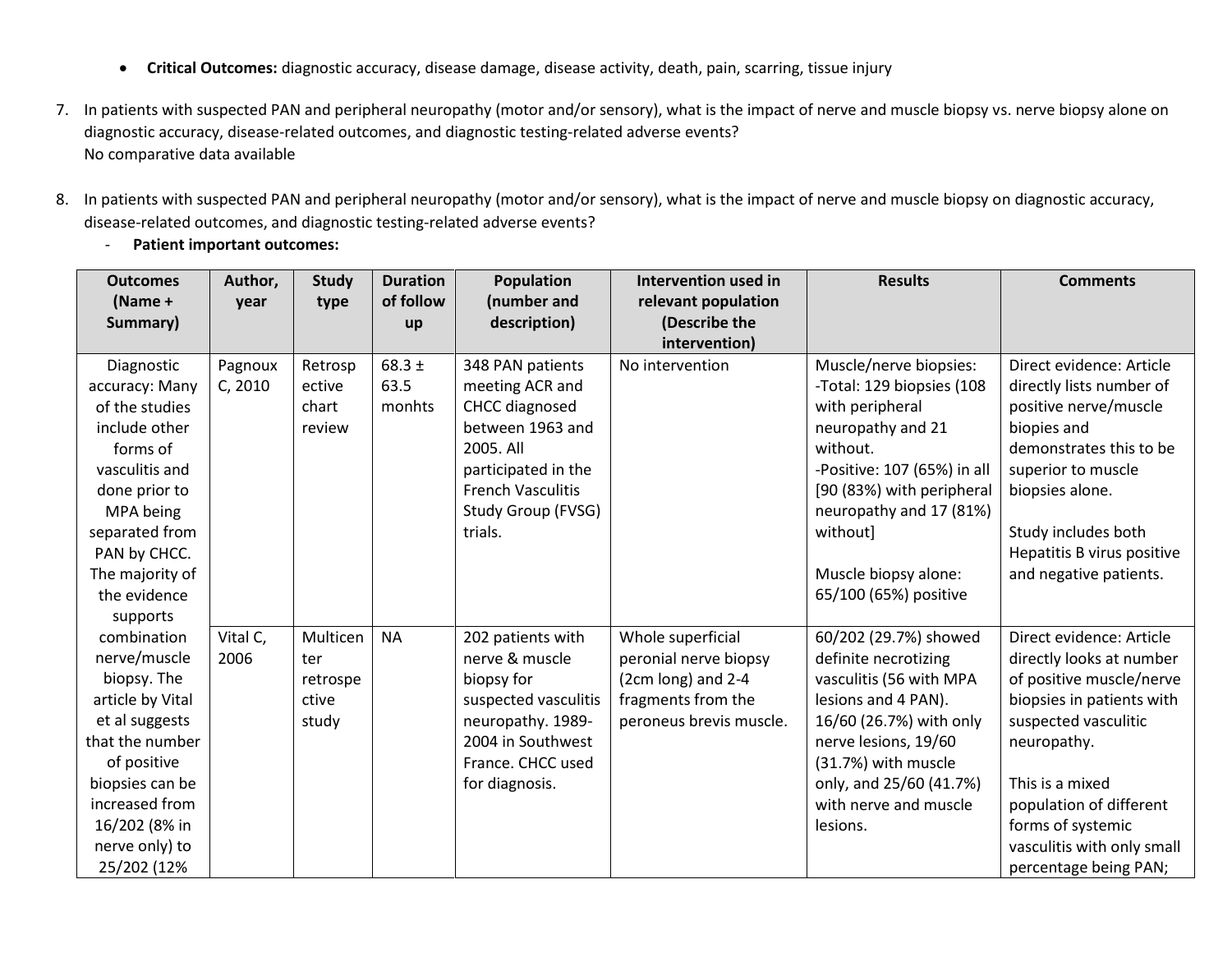| with<br>nerve/muscle<br>biopsy) in those    |                               |                                                    |                                  |                                                                                                                                                                                                                                                                                          |                                            |                                                                                                                   | however, results are<br>likely generalizable.                                                                                                                                                                                  |
|---------------------------------------------|-------------------------------|----------------------------------------------------|----------------------------------|------------------------------------------------------------------------------------------------------------------------------------------------------------------------------------------------------------------------------------------------------------------------------------------|--------------------------------------------|-------------------------------------------------------------------------------------------------------------------|--------------------------------------------------------------------------------------------------------------------------------------------------------------------------------------------------------------------------------|
| with suspected<br>vasculitis<br>neuropathy. | Martinez<br>AC, 1988          | Cross<br>sectional                                 | <b>NA</b>                        | 15 patients with<br>systemic<br>necrotizing<br>vasculitis (SNV) of<br>"PAN group"<br>(article predates<br>separation of MPA<br>from PAN)                                                                                                                                                 | Nerve and/or muscle<br>biopsy              | 11/14 (78.6%) muscle<br>biopsies showed SNV<br>12/13 (92.3%) nerve<br>biopsies showed SNV                         | Indirect: The population<br>is likely a mixture of<br>forms of small vessel<br>vasculitis and PAN.                                                                                                                             |
|                                             | Wees SJ,<br>1981              | Retrosp<br>ective<br>observat<br>ional             | Not<br>given                     | 17 patients with<br>vasculitic<br>neuropathy, 11<br>with PAN. PAN<br>diagnosis based on<br>1) at least 2 organs<br>involvement, 2)<br>histologically<br>proven necrotizing<br>vasculitis and 3)<br>other vasculitidies<br>ruled out. (prior to<br>separation of MPA<br>from PAN by CHCC) | Muscle and sural nerve<br>biopsies         | 13/15 (86.7%) sural<br>nerve biopsies positive.<br>6/11 (54.5%) muscle<br>biopsies showed signs of<br>vasculitis. | Indirect evidence: This is<br>a mixed population of<br>patients including<br>secondary forms of<br>vasculitis (2/2 to RA and<br>SLE) and it is likely some<br>of these are forms of<br>small vessel vasculitis<br>(i.e., MPA). |
|                                             | Walker<br>G, 1978<br>Bennett, | Retrosp<br>ective,<br>observat<br>ional<br>Retrosp | Mean f/u<br>3.3 years<br>5 years | 20 patients<br>admitted to Royal<br>Norh Shore<br>Hospital with PAN<br>over 8 year period.<br><b>Excluded those</b><br>with insufficient<br>proof or likely<br>EGPA.<br>53 cases                                                                                                         | No intervention<br>Nerve biopsy and muscle | 2/2 sural nerve biopsies<br>diagnostic<br>3/7 muscle biopsies<br>diagnostic<br>Nerve biopsy demonstrat            | Indirect: The number<br>that had both biopsies<br>together was not<br>defined.<br>This may include patients<br>with MPA (prior to CHCC<br>defining MPA)                                                                        |
|                                             | 2008                          | ective,<br>observat<br>ional                       |                                  | of biopsy proven<br>peripheral nerve va<br>sculitis.<br>Clinicopathological                                                                                                                                                                                                              | biopsy                                     | ed definite vasculitis in<br>36%,<br>probable vasculitis in<br>62% and no vasculitis in                           |                                                                                                                                                                                                                                |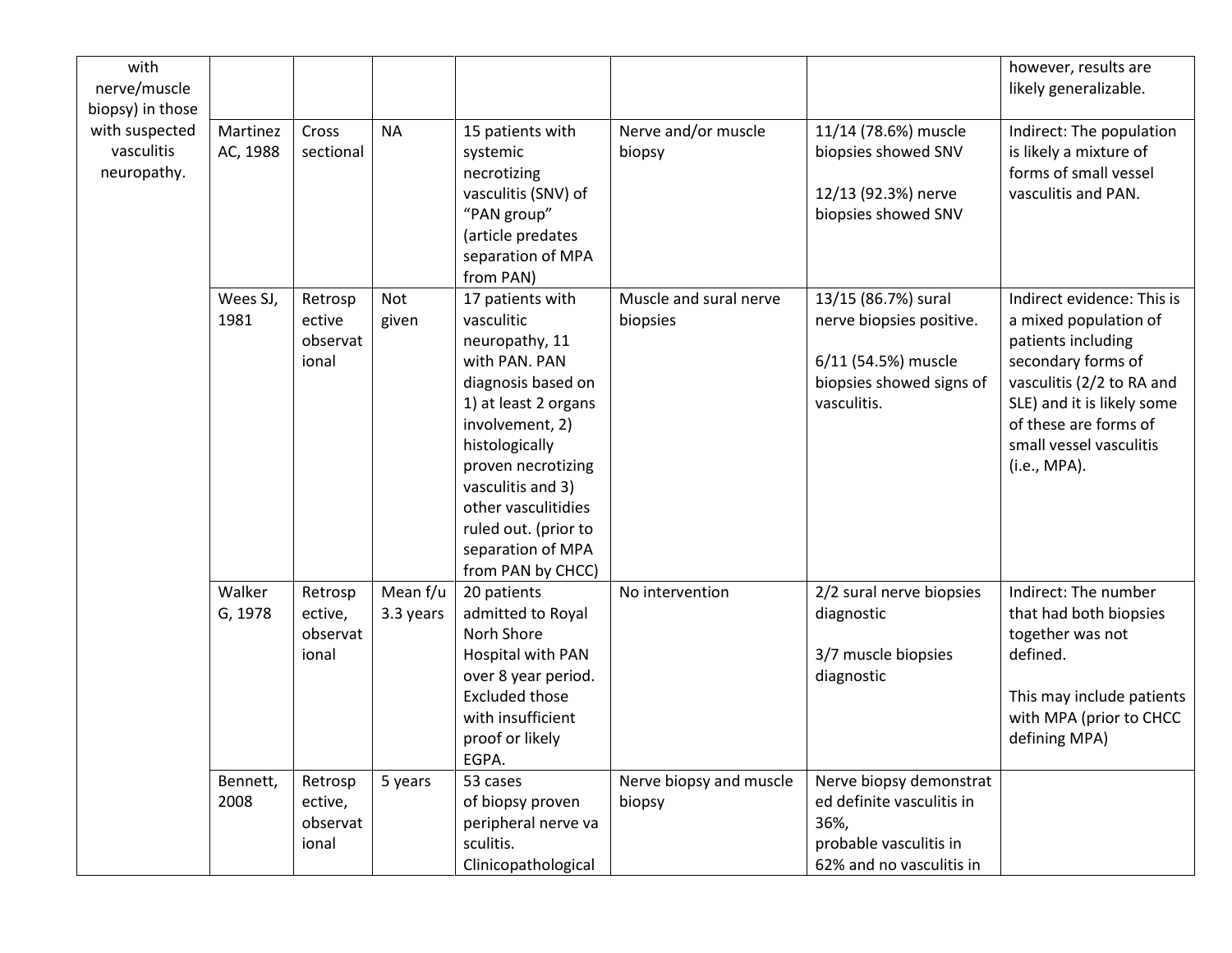|       |          |          | and                 |                           | 2% of cases. In 24                        |  |
|-------|----------|----------|---------------------|---------------------------|-------------------------------------------|--|
|       |          |          | neurophysiological  |                           | patients                                  |  |
|       |          |          | data in these       |                           | a muscle biopsy (usually                  |  |
|       |          |          | patients were       |                           | the vastus lateralis) was                 |  |
|       |          |          | reviewed.           |                           | also performed                            |  |
|       |          |          |                     |                           | and vasculitis was                        |  |
|       |          |          |                     |                           | demonstrated in 46% of                    |  |
|       |          |          |                     |                           |                                           |  |
|       |          |          |                     |                           | these (in 13% showing<br>definite and 33% |  |
|       |          |          |                     |                           |                                           |  |
|       |          |          |                     |                           | probable vasculitis).                     |  |
|       |          |          |                     |                           | There was only one                        |  |
|       |          |          |                     |                           | patient in                                |  |
|       |          |          |                     |                           | whom vasculitis was                       |  |
|       |          |          |                     |                           | demonstrated                              |  |
|       |          |          |                     |                           | in muscle but not in                      |  |
|       |          |          |                     |                           | peripheral nerve.                         |  |
|       |          |          |                     |                           | Combined nerve (usually                   |  |
|       |          |          |                     |                           | sural) and vastus                         |  |
|       |          |          |                     |                           | lateralis muscle biopsy di                |  |
|       |          |          |                     |                           | d not significantly                       |  |
|       |          |          |                     |                           | increase the diagnostic                   |  |
|       |          |          |                     |                           | yield compared                            |  |
|       |          |          |                     |                           | with nerve biopsy alone                   |  |
|       |          |          |                     |                           |                                           |  |
| Said, | Retrosp  | 15 years | 100 patients in     | Specimens to learn more   | Among the 83 patients                     |  |
| 1988  | ective,  |          | whom necrotizing    | about the                 | who underwent a muscle                    |  |
|       | observat |          | arteritis was found | clinicopathological       | and a nerve biopsy, the                   |  |
|       | ional    |          | in muscle and/or in | aspects of the neu-       | muscle biopsy was                         |  |
|       |          |          | nerve biopsy        | ropathy associated with   | diagnostic for necrotizing                |  |
|       |          |          |                     | necrotizing arteritis and | arteritis in 66 (80%), and                |  |
|       |          |          |                     | to compare the            | the nerve biopsy was                      |  |
|       |          |          |                     | respective value of nerve | diagnostic in 46 (55%).                   |  |
|       |          |          |                     | and muscle biopsies in    | Observations plead for                    |  |
|       |          |          |                     | corroborating the         | performance of nerve                      |  |
|       |          |          |                     | diagnosis of necrotizing  | and muscle biopsies                       |  |
|       |          |          |                     | arteritis.                | when the cause of a                       |  |
|       |          |          |                     |                           | neuropathy has not been                   |  |
|       |          |          |                     |                           | identified, even when                     |  |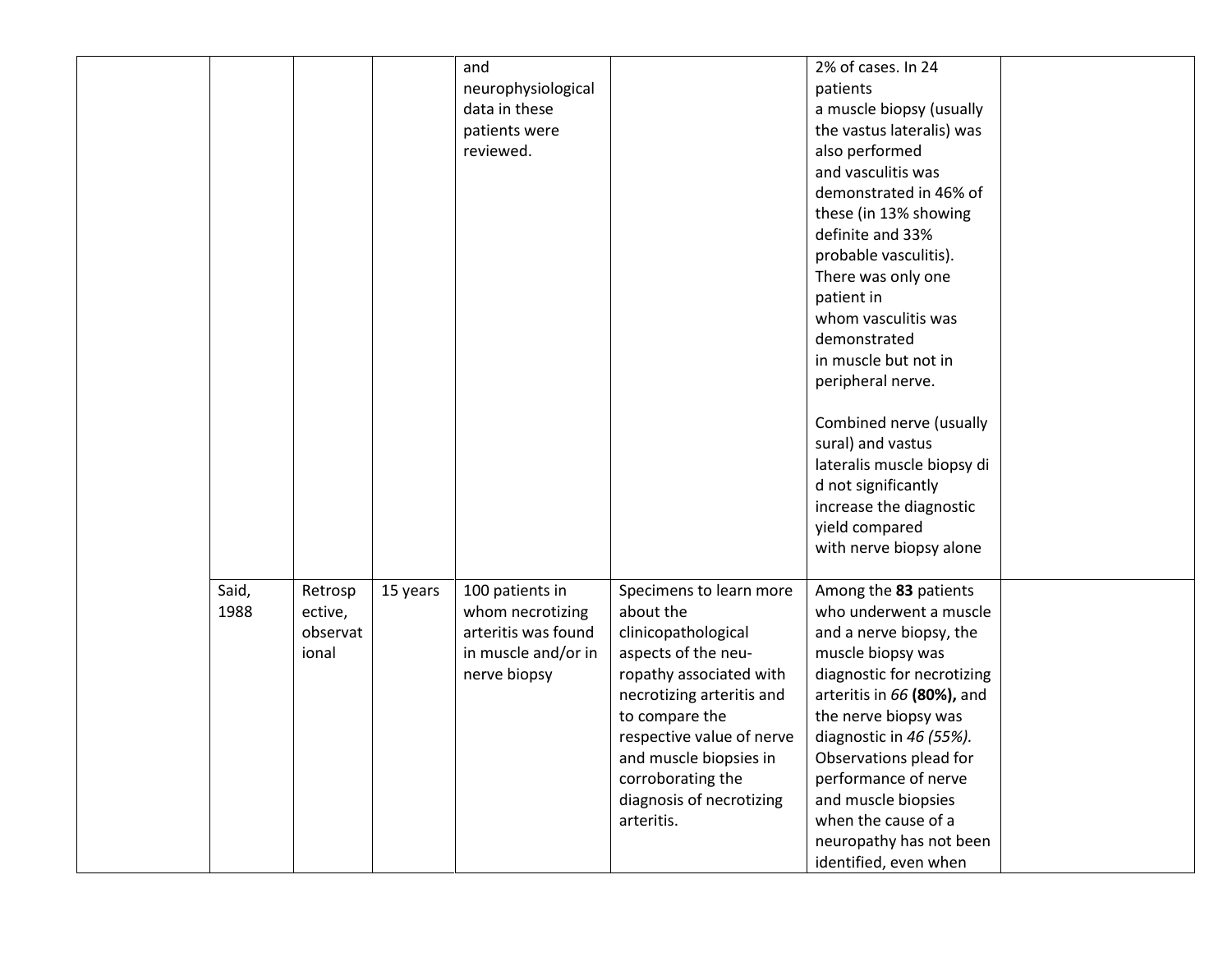|                                                                                                                                                                                     |                  |                                        |              |                                                                                                                                                                                                                                                                                          |                                    | general symptoms are<br>absent.                                                                                                                                     |                                                                                                                                                                                                                                |
|-------------------------------------------------------------------------------------------------------------------------------------------------------------------------------------|------------------|----------------------------------------|--------------|------------------------------------------------------------------------------------------------------------------------------------------------------------------------------------------------------------------------------------------------------------------------------------------|------------------------------------|---------------------------------------------------------------------------------------------------------------------------------------------------------------------|--------------------------------------------------------------------------------------------------------------------------------------------------------------------------------------------------------------------------------|
| Tissue injury:<br>The (limited)<br>data that is<br>available<br>suggests the<br>addition of a<br>muscle biopsy<br>does not add to<br>tissue damage<br>over a nerve<br>biopsy alone. | Wees SJ,<br>1981 | Retrosp<br>ective<br>observat<br>ional | Not<br>given | 17 patients with<br>vasculitic<br>neuropathy, 11<br>with PAN. PAN<br>diagnosis based on<br>1) at least 2 organs<br>involvement, 2)<br>histologically<br>proven necrotizing<br>vasculitis and 3)<br>other vasculitidies<br>ruled out. (prior to<br>separation of MPA<br>from PAN by CHCC) | Muscle and sural nerve<br>biopsies | All muscle biopsies<br>$(n=11)$ healed well<br>2 nerve biopsies were<br>associated with infection<br>and poor wound healing<br>(both with vasculitis 2/2)<br>to RA) | Indirect evidence: This is<br>a mixed population of<br>patients including<br>secondary forms of<br>vasculitis (2/2 to RA and<br>SLE) and it is likely some<br>of these are forms of<br>small vessel vasculitis<br>(i.e., MPA). |

- 9. In patients with suspected PAN and peripheral neuropathy (motor and/or sensory), what is the impact of nerve biopsy alone on diagnostic accuracy, diseaserelated outcomes, and diagnostic testing-related adverse events?
	- **Patient important outcomes:**

| <b>Outcomes</b> | Author,  | <b>Study type</b> | <b>Duration</b> | Population           | Intervention used in    | <b>Results</b>                | <b>Comments</b>           |
|-----------------|----------|-------------------|-----------------|----------------------|-------------------------|-------------------------------|---------------------------|
| (Name +         | year     |                   | of follow       | (number and          | relevant population     |                               |                           |
| Summary)        |          |                   | <b>up</b>       | description)         | (Describe the           |                               |                           |
|                 |          |                   |                 |                      | intervention)           |                               |                           |
|                 | Albert   | Cross sectional   | <b>NA</b>       | Patients with ICD    | No intervention         | Muscle only: 5/9 (56%)        | Indirect evidence: This   |
|                 | D, 1988  |                   |                 | code consistent      |                         | confirmed diagnosis           | does not include patients |
|                 |          |                   |                 | with PAN. Mimics     |                         | Nerve only: 2/2               | with mimics of PAN.       |
|                 |          |                   |                 | were excluded        |                         | confirmed diagnosis           | Small number of patients  |
|                 |          |                   |                 | including infectious |                         | Muscle + nerve: $\frac{1}{2}$ | included.                 |
|                 |          |                   |                 | arteritis, PACNS     |                         | confirmed diagnosis           |                           |
| Diagnostic      |          |                   |                 | and RA. Done in      |                         |                               |                           |
| accuracy        |          |                   |                 | Chicago on patients  |                         | Including reference from      |                           |
|                 |          |                   |                 | seen between         |                         | literature:                   |                           |
|                 |          |                   |                 | 1980-1985            |                         | Nerve bx alone: 8/11          |                           |
|                 |          |                   |                 |                      |                         | (73%)                         |                           |
|                 | Bennett, | Retrospective,    | 5 years         | 53 cases             | Nerve biopsy and muscle | Nerve biopsy demonstrat       |                           |
|                 | 2008     | observational     |                 | of biopsy proven     | biopsy                  | ed definite vasculitis in     |                           |
|                 |          |                   |                 | peripheral nerve va  |                         | 36%,                          |                           |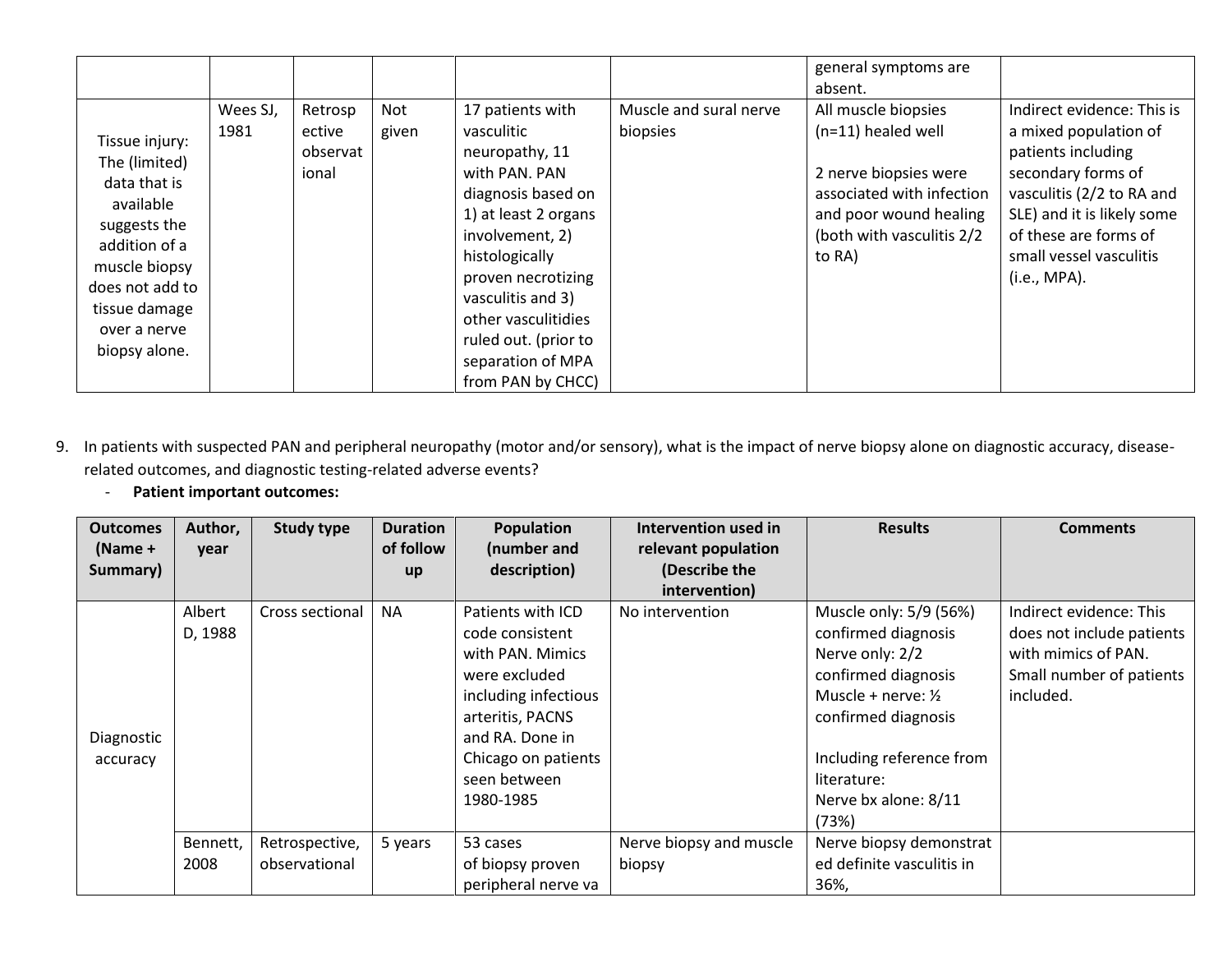|  | sculitis.<br>Clinicopathological<br>and<br>neurophysiological<br>data in these<br>patients were<br>reviewed. | probable vasculitis in<br>62% and no vasculitis in<br>2% of cases. In 24<br>patients<br>a muscle biopsy (usually<br>the vastus lateralis) was<br>also performed<br>and vasculitis was                                                                                                                                                          |  |
|--|--------------------------------------------------------------------------------------------------------------|------------------------------------------------------------------------------------------------------------------------------------------------------------------------------------------------------------------------------------------------------------------------------------------------------------------------------------------------|--|
|  |                                                                                                              | definite and 33%<br>probable vasculitis).<br>There was only one<br>patient in<br>whom vasculitis was<br>demonstrated<br>in muscle but not in<br>peripheral nerve.<br>Combined nerve (usually<br>sural) and vastus<br>lateralis muscle biopsy di<br>d not significantly<br>increase the diagnostic<br>yield compared<br>with nerve biopsy alone |  |

• **References:**

-

- Randomized controlled trials: None
- Comparative observational studies: None
- Single arm studies and test accuracy studies: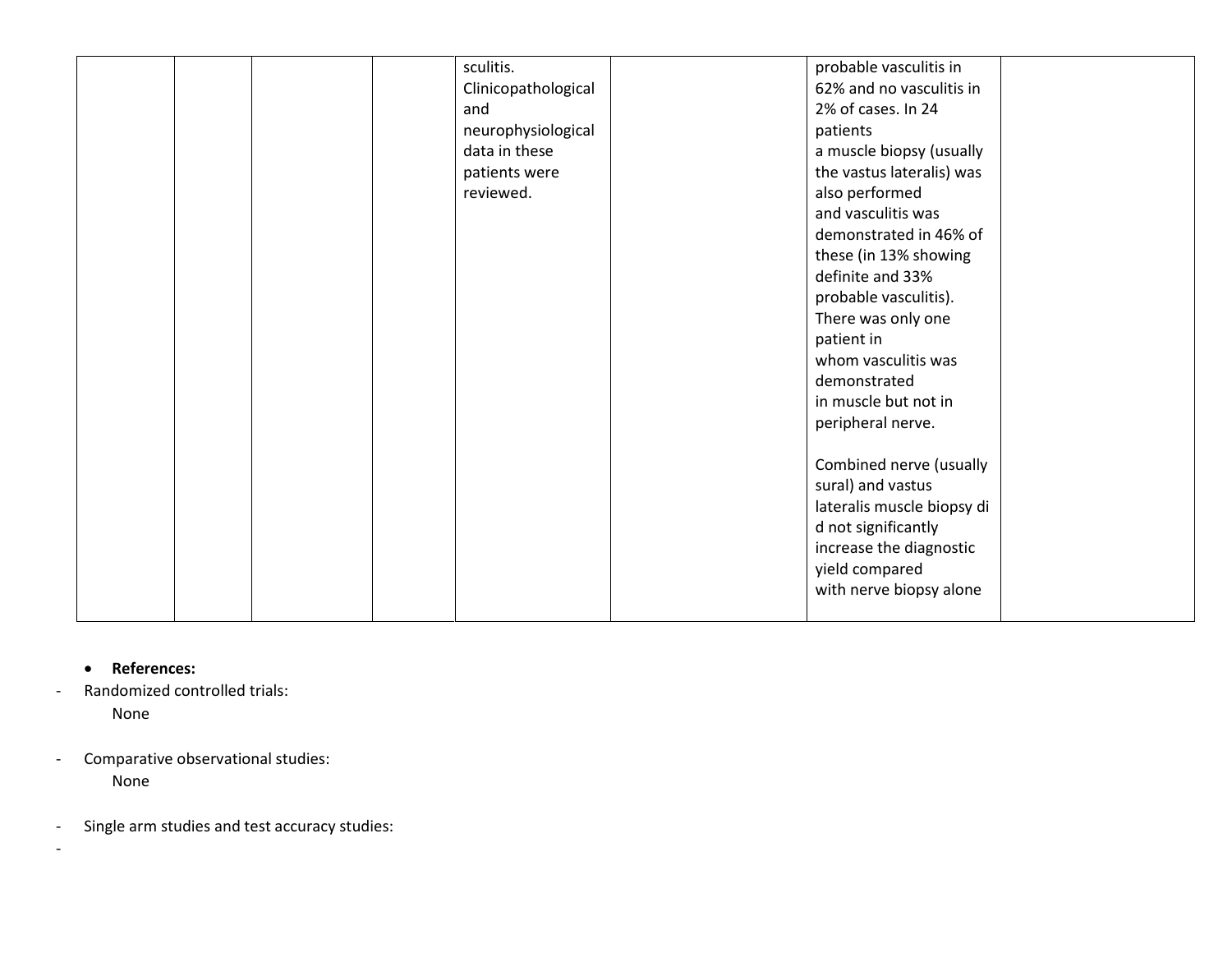| Author           | Year | <b>Title</b>                                                                                                                                                                                                             | <b>Comments</b>                                                                                                     |
|------------------|------|--------------------------------------------------------------------------------------------------------------------------------------------------------------------------------------------------------------------------|---------------------------------------------------------------------------------------------------------------------|
| C. Pagnoux       | 2010 | Clinical features and outcomes in 348 patients with polyarteritis nodosa: a<br>systematic retrospective study of patients diagnosed between 1963 and<br>2005 and entered into the French Vasculitis Study Group Database | Included.                                                                                                           |
| C. Vital         | 2006 | Combined nerve and muscle biopsy in the diagnosis of vasculitic<br>neuropathy. A 16-year retrospective study of 202 cases                                                                                                | Included: Study includes a mixed<br>population of vasculitis patients but<br>generalizable to PAN.                  |
| D. A. Albert     | 1988 | The diagnosis of polyarteritis nodosa. II. Empirical verification of a decision<br>analysis model                                                                                                                        | Included: Limited number of patients.                                                                               |
| A. Cruz Martinez | 1988 | Electrophysiological study in systemic necrotizing vasculitis of the<br>polyarteritis nodosa group                                                                                                                       | Included: Likely a mixed population of<br>patients with systemic necrotizing<br>vasculitis.                         |
| S. J. Wees       | 1981 | Sural nerve biopsy in systemic necrotizing vasculitis                                                                                                                                                                    | Included: Mixed population of<br>patients.                                                                          |
| G. L. Walker     | 1978 | Neurological features of polyarteritis nodosa                                                                                                                                                                            | Included: Limited number of patients.<br>It may include patients with MPA since<br>done prior to CHCC defining MPA. |
| Bennet           | 2008 | The use of nerve and muscle biopsy in the diagnosis of vasculitis:<br>a 5 year retrospective study.                                                                                                                      | Included.                                                                                                           |
| Said G           | 1988 | The peripheral neuropathy of necrotizing arteritis: a clinicopathological<br>study.                                                                                                                                      | Included                                                                                                            |

- Studies reviewed and excluded:

| <b>Author</b> | Year | <b>Title</b>                                                            | <b>Comments</b>                               |
|---------------|------|-------------------------------------------------------------------------|-----------------------------------------------|
|               |      |                                                                         |                                               |
|               |      | ADA2 deficiency (DADA2) as an unrecognised cause of early onset         | Exclude: It does not appear that any of the   |
| R. Caorsi     | 2017 | polyarteritis nodosa and stroke: a multicentre national study           | cohort had a nerve and/or muscle biopsy.      |
|               |      |                                                                         | Exclude: There is no mention of nerve         |
|               |      |                                                                         | biospies. Muscle biopsies were mentioned to a |
|               |      |                                                                         | limited degree, but not in combination with   |
| S. Ozen       | 2004 | Juvenile polyarteritis: results of a multicenter survey of 110 children | nerve biopsy.                                 |
|               |      |                                                                         | Exclude: There were no patients with          |
|               |      |                                                                         | neurologic involvement in this small cohort   |
| N. Gunal      | 1997 | Cardiac involvement in childhood polyarteritis nodosa                   | $(n=15)$ .                                    |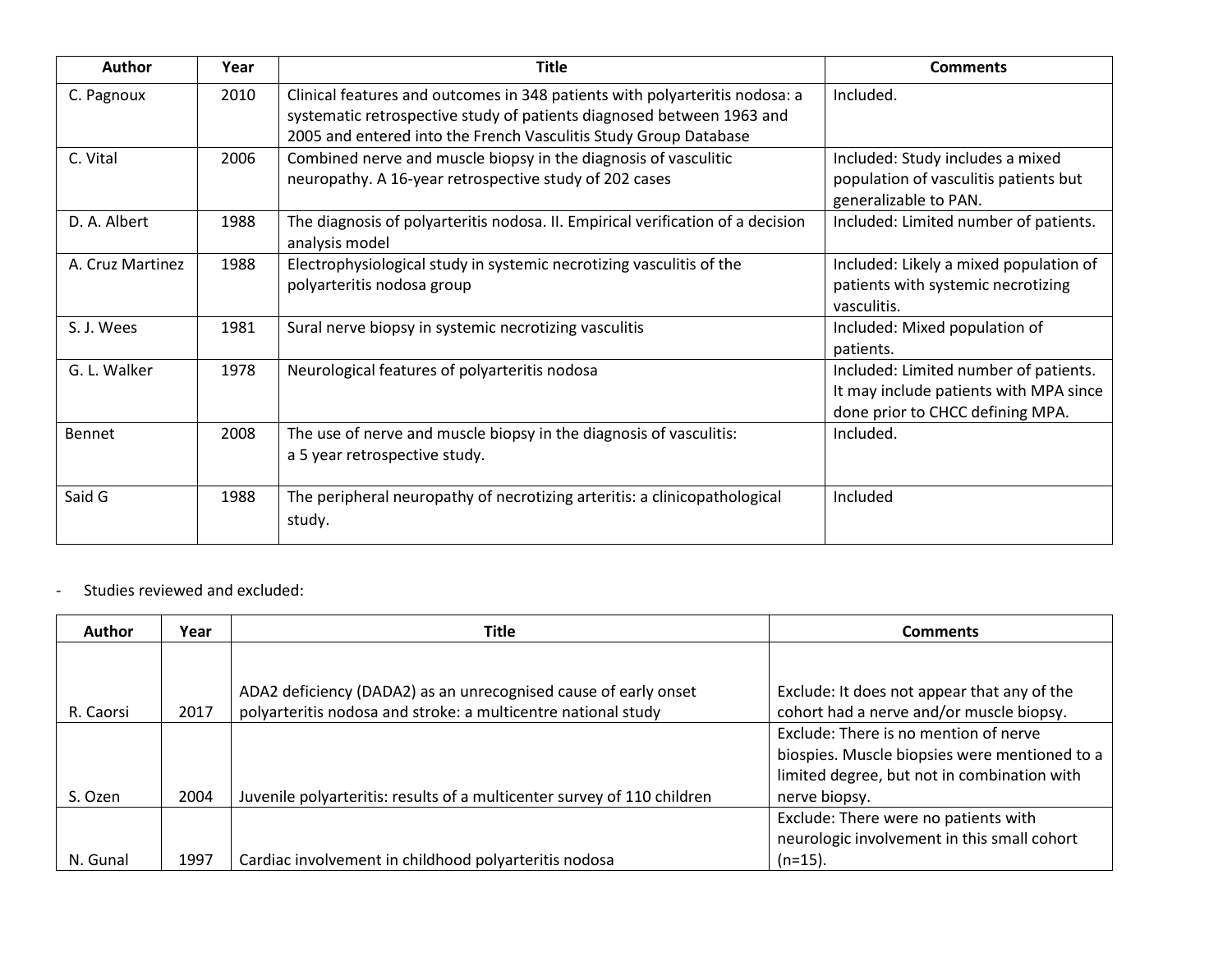|             |      |                                                          | Exclude: Some patients had nerve only and a   |
|-------------|------|----------------------------------------------------------|-----------------------------------------------|
|             |      |                                                          | small number had muscle biopsy as well.       |
|             |      |                                                          | Outcomes are no delineated by the type of     |
| S. H. Hawke | 1991 | Vasculitic neuropathy. A clinical and pathological study | biopsies (i.e., nerve only vs nerve & muscle) |
| E. B. Blau  | 1977 | Polyarteritis nodosa in older children                   | Exclude: No nerve biopsies are reported.      |
| M. Sack     | 1975 | Prognostic factors in polyarteritis                      | Exclude: No nerve biopsies reported.          |

- **PICO question 4:** In patients with newly-diagnosed PAN with active and severe disease, what is the impact of pulse intravenous glucocorticoids compared to high dose oral glucocorticoids disease-related outcomes and treatment-related adverse events?
- **Critical Outcomes:** disease activity, disease damage, relapse, death, infection, serious adverse events, toxicity leading to discontinuation (e.g., hyperglycemia, decreased bone mineral density)
- 10. In patients with newly-diagnosed PAN with active and severe disease, what is the impact of pulse intravenous glucocorticoids compared to high dose oral glucocorticoids disease-related outcomes and treatment-related adverse events? No comparative data available
- 11. In patients with newly-diagnosed PAN with active and severe disease, what is the impact of pulse intravenous glucocorticoids disease-related outcomes and treatment-related adverse events? No single arm data available
- 12. In patients with newly-diagnosed PAN with active and severe disease, what is the impact of high dose oral glucocorticoids disease-related outcomes and treatment-related adverse events? No single arm data available
	- **References:**
- Randomized controlled trials: None
- Comparative observational studies: None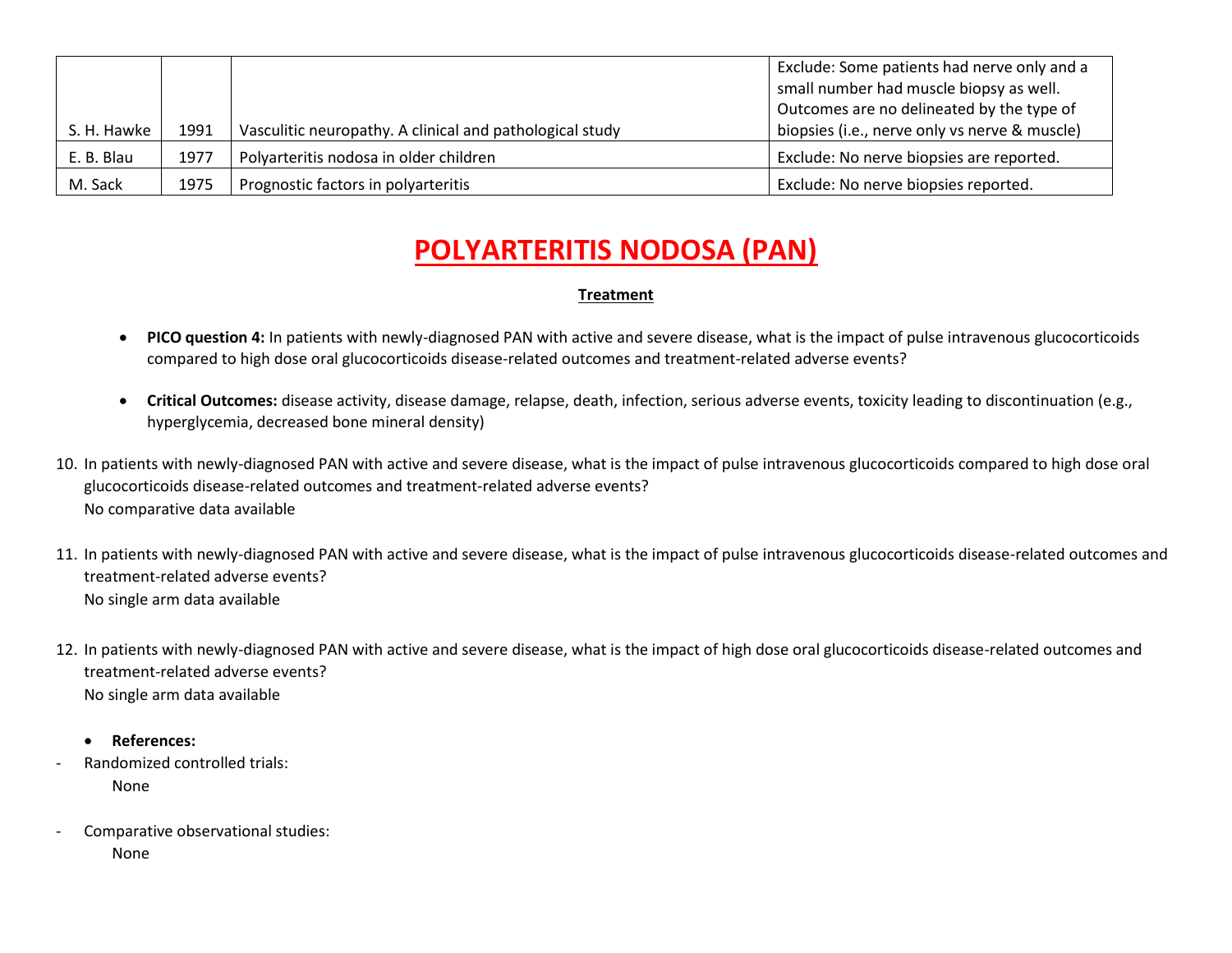- Single arm studies and test accuracy studies: None
- Studies reviewed and excluded:

| <b>Author</b>  | Year | <b>Title</b>                                                                  | <b>Comments</b>                                    |
|----------------|------|-------------------------------------------------------------------------------|----------------------------------------------------|
|                |      |                                                                               | Exclude. This study was a long term follow up      |
|                |      |                                                                               | study of a prospective randomized trial. And many  |
|                |      | Long-term follow-up of a randomized trial on 118 patients with polyarteritis  | patients were already treated with Imuran or       |
| M. Samson      | 2014 | nodosa or microscopic polyangiitis without poor-prognosis factors             | Cytoxan on follow up                               |
|                |      |                                                                               | Exclude. Majority of patients were also treated    |
| M. Maeda       | 1997 | Clinical observation of 14 cases of childhood polyarteritis nodosa in Japan   | with Imuran or Cytoxan. Also only a survey study.  |
|                |      |                                                                               | Exclude. Prednisone were given together in         |
| M. Gordon      | 1993 | Relapses in patients with a systemic vasculitis                               | combination with Cytoxan or imuran                 |
|                |      | Lack of superiority of steroids plus plasma exchange to steroids alone in the |                                                    |
|                |      | treatment of polyarteritis nodosa and Churg-Strauss syndrome. A               | Exclude. Study included PAN and EGPA together      |
| L. Guillevin   | 1992 | prospective, randomized trial in 78 patients                                  | and considered as same disease group.              |
|                |      | Clinical findings and prognosis of polyarteritis nodosa and Churg-Strauss     | Exclude. Study included PAN and EGPA together      |
| L. Guillevin   | 1988 | angiitis: a study in 165 patients                                             | and considered as same disease group               |
|                |      |                                                                               | Exclude. Study included 2 patients who received IV |
|                |      |                                                                               | pulse steroids and 9 had 2 mg/kg/day dose.         |
|                |      |                                                                               | Outcomes were not differentiated according to      |
| E. B. Blau     | 1977 | Polyarteritis nodosa in older children                                        | steroid dosing                                     |
|                |      |                                                                               | Exclude. Study included "polyarteritis" patients.  |
| M. Sack        | 1975 | Prognostic factors in polyarteritis                                           | Cannot be classified as PAN                        |
|                |      |                                                                               | Exclude. Study involved "periarteritis nodosa" and |
| P. P. Frohnert | 1967 | Long-term follow-up study of periarteritis nodosa                             | likely included EGPA patients                      |

- **PICO question 5:** In patients with newly-diagnosed PAN with active and severe disease, what is the impact of cyclophosphamide with high dose glucocorticoids vs. high dose glucocorticoids alone on disease-related outcomes and treatment-related adverse events?
- **Critical Outcomes:** disease activity, disease damage, relapse, death, malignancy, infection, toxicity leading to discontinuation (e.g., leukopenia, hyperglycemia, decreased bone mineral density)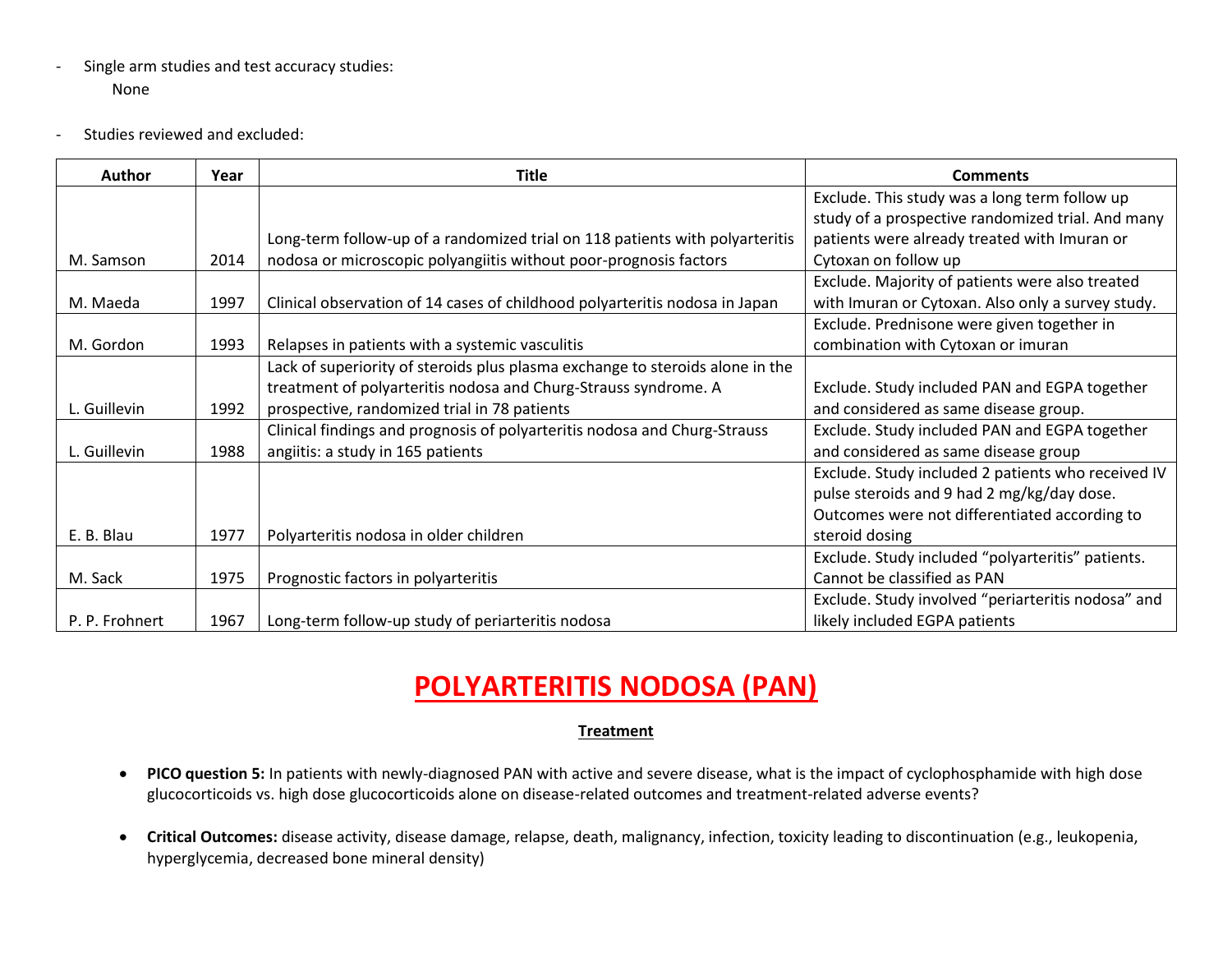13. In patients with newly-diagnosed PAN with active and severe disease, what is the impact of cyclophosphamide with high dose glucocorticoids vs. high dose glucocorticoids alone on disease-related outcomes and treatment-related adverse events?

| <b>Certainty assessment</b> |              |                     |               |              |             |                      | Nº of patients                                              | <b>Effect</b>                         |                      |                      |           |            |
|-----------------------------|--------------|---------------------|---------------|--------------|-------------|----------------------|-------------------------------------------------------------|---------------------------------------|----------------------|----------------------|-----------|------------|
| Nº of<br>studies            | Study design | <b>Risk of bias</b> | Inconsistency | Indirectness | Imprecision | Other considerations | of.<br>cyclophosphamide<br>with high dose<br>glucocorticoid | high dose<br>glucocorticoids<br>alone | Relative<br>(95% CI) | Absolute<br>(95% CI) | Certainty | Importance |

**Death within 2 years of disease onset**

|  | observational<br>studies | serious <sup>a</sup> | not serious | not serious | very serious b | strong association | 4/9 (44.4%) | 9/36 (25.0%) | OR 2.40<br>(0.53 to 10.93) | 194 more<br>per 1,000<br>(from 100<br>fewer to 535<br>more) | $\bigoplus$ $\bigodot$ $\bigodot$<br>VERY LOW |  |
|--|--------------------------|----------------------|-------------|-------------|----------------|--------------------|-------------|--------------|----------------------------|-------------------------------------------------------------|-----------------------------------------------|--|
|  |                          |                      |             |             |                |                    |             |              |                            |                                                             |                                               |  |

**CI:** Confidence interval; **OR:** Odds ratio

## **Explanations**

a. Patients may have received prior treatment at outside institutions, unclear how this was determined- patients may have received other treatments not documented

b. Clinical action would differ if the upper versus the lower boundary of the CI represented the truth, leading to very serious imprecision

- **References:**
- Randomized controlled trials: None
- Comparative observational studies:

| Author      | Year | Title                                                                    |
|-------------|------|--------------------------------------------------------------------------|
| R. D. Cohen | 1980 | Clinical features, prognosis, and response to treatment in polyarteritis |

# **POLYARTERITIS NODOSA (PAN)**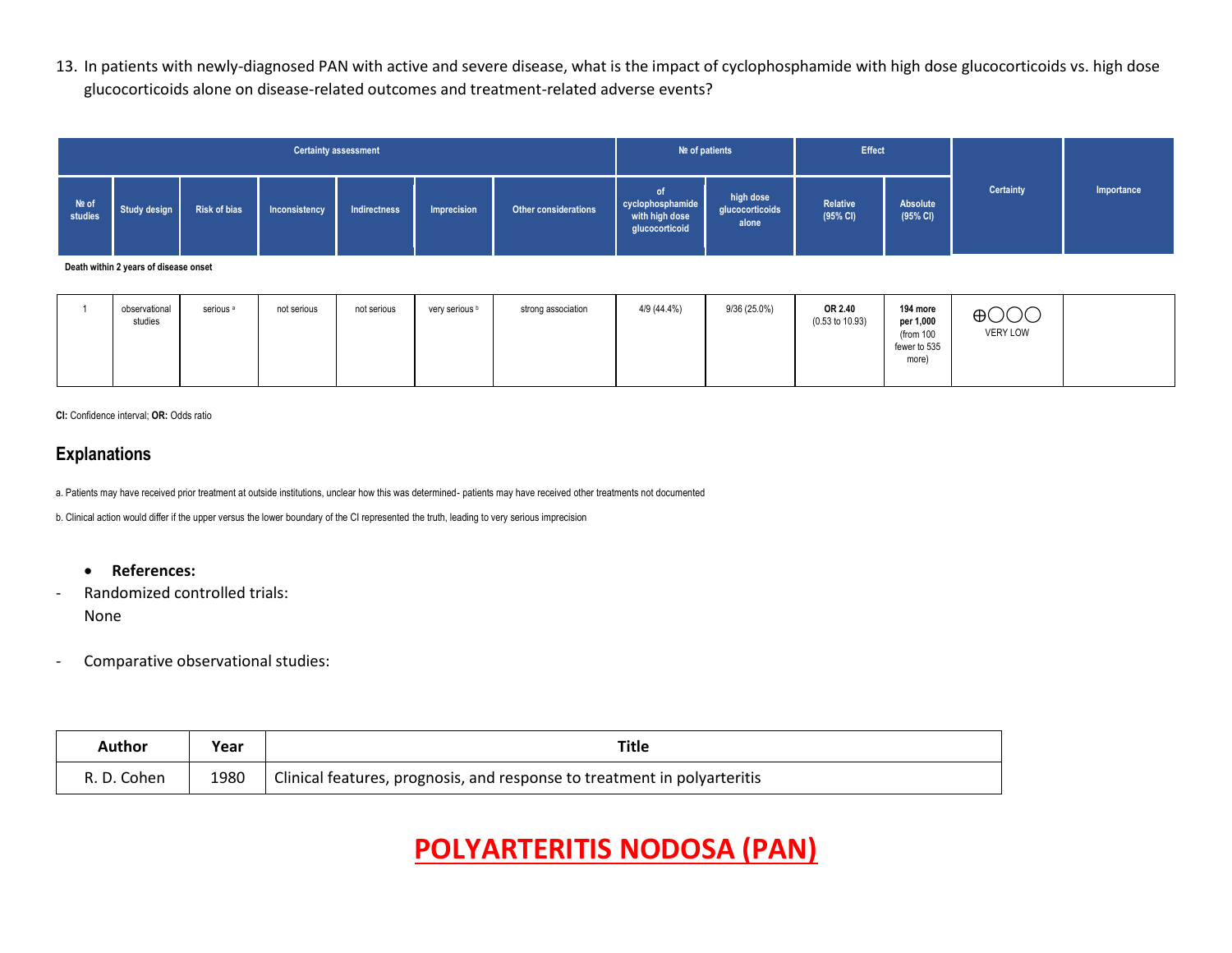- **PICO question 6:** In patients with newly-diagnosed PAN with active and severe disease, what is the impact of cyclophosphamide vs. other nonglucocorticoid non-biologic immunosuppressive therapy on disease-related outcomes and treatment-related adverse events?
- **Critical Outcomes:** disease activity, disease damage, relapse, death, malignancy, infection, toxicity leading to discontinuation (e.g., leukopenia)
- 14. In patients with newly-diagnosed PAN with active and severe disease, what is the impact of cyclophosphamide vs. other non-glucocorticoid non-biologic immunosuppressive therapy on disease-related outcomes and treatment-related adverse events? No comparative data available
- 15. In patients with newly-diagnosed PAN with active and severe disease, what is the impact of cyclophosphamide on disease-related outcomes and treatmentrelated adverse events?
	- **Patient important outcomes:**

| <b>Outcomes (Name +</b>                                                                                                               | Author, year    | <b>Study type</b>                 | <b>Duration of follow</b>                       | <b>Population</b> | <b>Intervention used in relevant</b> | <b>Results</b>                                                                                      |
|---------------------------------------------------------------------------------------------------------------------------------------|-----------------|-----------------------------------|-------------------------------------------------|-------------------|--------------------------------------|-----------------------------------------------------------------------------------------------------|
| Summary)                                                                                                                              |                 |                                   | up                                              | (number and       | population (Describe the             |                                                                                                     |
|                                                                                                                                       |                 |                                   |                                                 | description)      | intervention)                        |                                                                                                     |
| Survival was reported<br>by one study with 24<br>patients followed up<br>for 10 years, with 90%<br>at 5 years and 80% at<br>10 years. | Samson, 2017    | <b>RCT</b>                        | 10 years                                        | 24 PAN patients   | CYC in 6 and 12 pulse doses +<br>GC. | Overall 5-year survival<br>90%, 10-year survival<br>80%. Disease-free<br>survival 5-10 years<br>58% |
|                                                                                                                                       | Samson, 2017    | <b>RCT</b>                        | 10 years                                        | 24 PAN patients   | CYC in 6 and 12 pulse doses +<br>GC. | 15/24 (62.5%)                                                                                       |
| Sustained remission<br>was reported by 6                                                                                              | Guillevin, 2013 | <b>RCT</b>                        | The mean (SD)<br>followup was 32<br>(21) months | 18 PAN patients   | CYC in 6 and 12 pulse doses +<br>GC. | 100%                                                                                                |
| studies with 114<br>patients and rates<br>ranging from 100% at                                                                        | Gayraud, 1997   | <b>RCT</b>                        | Mean follow-up<br>60.82 (14.5)<br>months        | 17 PAN patients   | Oral or IV CYC + GC                  | 15/17 (88%)                                                                                         |
| 2 years follow-up and<br>41% at 13 years of<br>follow-up.                                                                             | Boki, 1997      | Retrospecti<br>ve case-<br>series | 13 years                                        | 22 PAN patients   | Oral or IV CYC + GC                  | 9/22(41%)                                                                                           |
|                                                                                                                                       | Gupta, 1997     | Retrospecti<br>ve case-<br>series | 9 years                                         | 17 PAN patients   | IV CYC pulses + GC                   | 14/17 (82%)                                                                                         |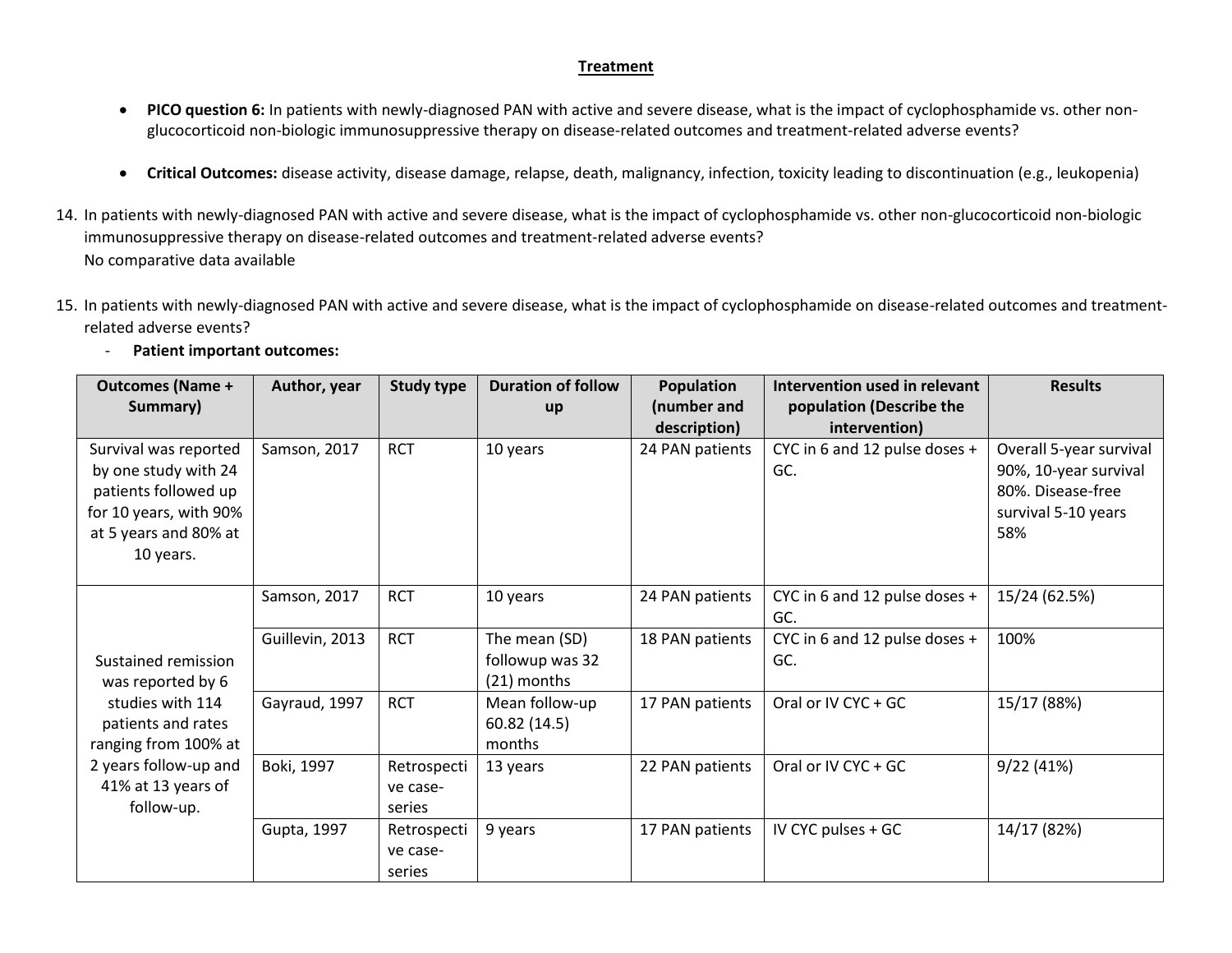|                                                                                                                   | Fauci, 1979          | Case-series                       | 11 years                                                 | 16 PAN patients                      | CYC 2mg/kg/day                                                                             | 14/16 (87.5%)                                                                                                                                                                                        |
|-------------------------------------------------------------------------------------------------------------------|----------------------|-----------------------------------|----------------------------------------------------------|--------------------------------------|--------------------------------------------------------------------------------------------|------------------------------------------------------------------------------------------------------------------------------------------------------------------------------------------------------|
|                                                                                                                   | Samson, 2017         | <b>RCT</b>                        | 10 years                                                 | 24 PAN patients                      | CYC in 6 and 12 pulse doses +<br>GC.                                                       | 7/24 (29%)                                                                                                                                                                                           |
| Relapses were<br>reported by 5 studies<br>with 145 patients and<br>rates ranging from 6%<br>to 39% and follow-ups | Eleftheriou,<br>2013 | Retrospecti<br>ve case-<br>series | Median follow-up 6<br>years (range 1.5-<br>16<br>years). | 69 pediatric<br>patients with<br>PAN | IV cyclophosphamide at<br>500-750 mg/m2 (maximum<br>1.2 gm) for a total of 3 or 6<br>doses | Lower risk of relapse<br>with an increased<br>cumulative CYC dose<br>(HR 0.995 [95% CI<br>0.795-0.995], P<br>$0.005$ ), in a<br>multivariable model<br>HR 0.895<br>[95% CI 0.795-0.998],<br>P 0.003. |
| ranging from 32<br>months to 9 years.                                                                             | Guillevin, 2013      | <b>RCT</b>                        | The mean (SD)<br>followup was 32<br>(21) months          | 18 PAN patients                      | CYC in 6 and 12 pulse doses +<br>GC.                                                       | 7/18 (39%)                                                                                                                                                                                           |
|                                                                                                                   | Gayraud, 1997        | <b>RCT</b>                        | Mean follow-up<br>60.82 (14.5)<br>months                 | 17 PAN patients                      | Oral or IV CYC + GC                                                                        | 1/17(6%)                                                                                                                                                                                             |
|                                                                                                                   | Gupta, 1997          | Retrospecti<br>ve case-<br>series | 9 years                                                  | 17 PAN patients                      | IV CYC pulses + GC                                                                         | 2/14(14%)                                                                                                                                                                                            |
|                                                                                                                   | Samson, 2017         | <b>RCT</b>                        | 10 years                                                 | 24 PAN patients                      | CYC in 6 and 12 pulse doses +<br>GC.                                                       | 2/24(8%)                                                                                                                                                                                             |
| Death was reported by                                                                                             | Guillevin, 2013      | <b>RCT</b>                        | The mean (SD)<br>followup was 32<br>(21) months          | 18 PAN patients                      | CYC in 6 and 12 pulse doses +<br>GC.                                                       | 2/18(11%)                                                                                                                                                                                            |
| 5 studies with 98<br>patients and ranged<br>from 6% to 18% with                                                   | Gayraud, 1997        | <b>RCT</b>                        | Mean follow-up<br>60.82 (14.5)<br>months                 | 17 PAN patients                      | Oral or IV CYC + GC                                                                        | 1/17(6%)                                                                                                                                                                                             |
| follow-ups from 32<br>months up to 13<br>years.                                                                   | Boki, 1997           | Retrospecti<br>ve case-<br>series | 13 years                                                 | 22 PAN patients                      | Oral or IV CYC + GC                                                                        | 3/22(14%)                                                                                                                                                                                            |
|                                                                                                                   | Gupta, 1997          | Retrospecti<br>ve case-<br>series | 9 years                                                  | 17 PAN patients                      | IV CYC pulses + GC                                                                         | 3/17(18%)                                                                                                                                                                                            |
| SAE was reported by<br>one study with 22<br>patients and follow-up                                                | Boki, 1997           | Retrospecti<br>ve case-<br>series | 13 years                                                 | 22 PAN patients                      | Oral or IV CYC + GC                                                                        | 44%                                                                                                                                                                                                  |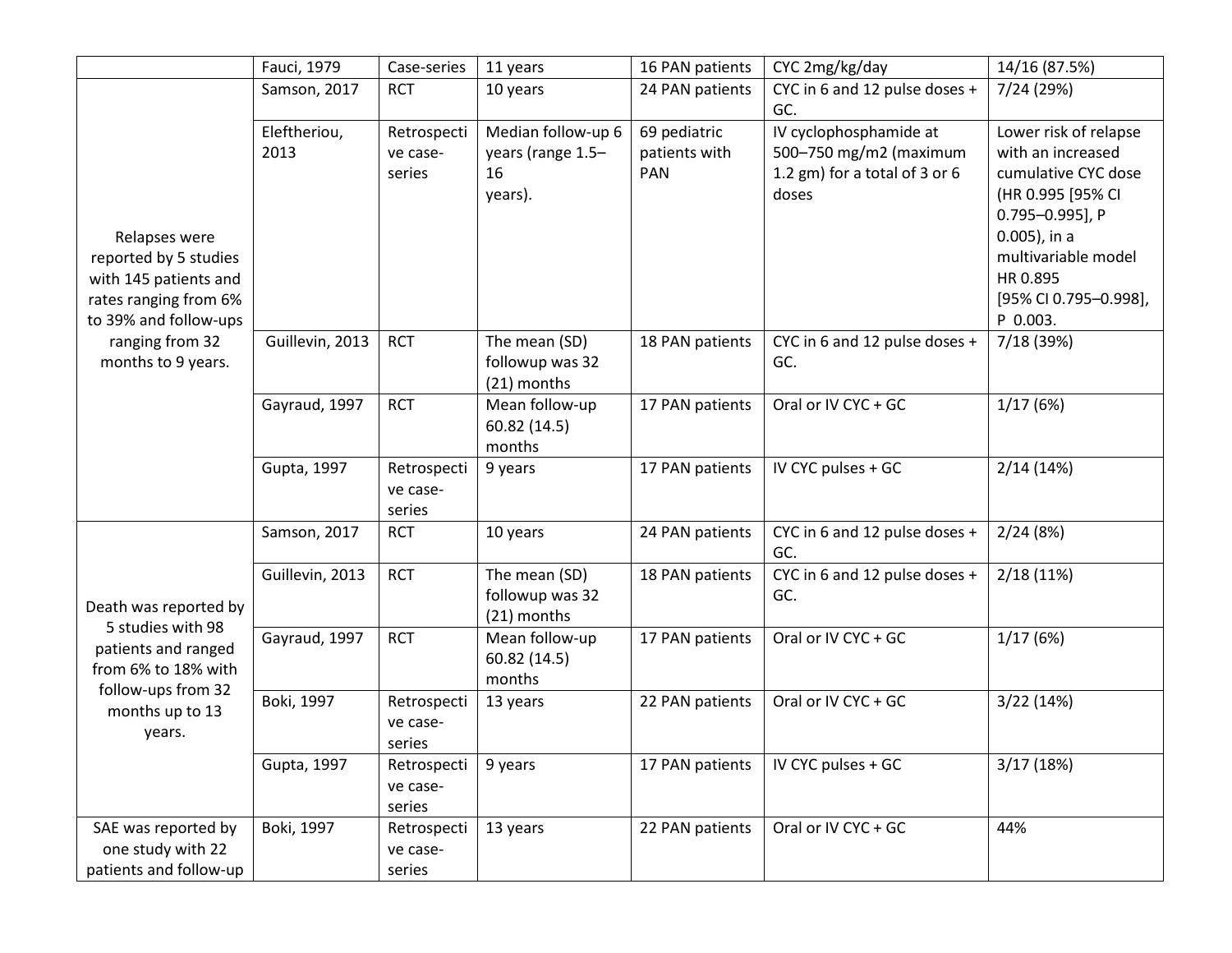| ot<br>s and rate of<br>wears. |  |  |  |
|-------------------------------|--|--|--|
| 44%.                          |  |  |  |

- 16. In patients with newly-diagnosed PAN with active and severe disease, what is the impact of. other non-glucocorticoid non-biologic immunosuppressive therapy on disease-related outcomes and treatment-related adverse events? No single arm data available
	- **References:**
- Randomized controlled trials: None
- Comparative observational studies:

None

- Single arm studies and test accuracy studies:

| <b>Author</b>  | Year | <b>Title</b>                                                                                                                                                                                                  |
|----------------|------|---------------------------------------------------------------------------------------------------------------------------------------------------------------------------------------------------------------|
| M. Samson      | 2017 | Microscopic polyangiitis and non-HBV polyarteritis nodosa with poor-prognosis factors: 10-year results of the<br>prospective CHUSPAN trial                                                                    |
| D. Eleftheriou | 2013 | Systemic polyarteritis nodosa in the young: a single-center experience over thirty-two years                                                                                                                  |
| L. Guillevin   | 2003 | Treatment of polyarteritis nodosa and microscopic polyangiitis with poor prognosis factors: a prospective trial<br>comparing glucocorticoids and six or twelve cyclophosphamide pulses in sixty-five patients |
| M. Gayraud     | 1997 | Treatment of good-prognosis polyarteritis nodosa and Churg-Strauss syndrome: comparison of steroids and oral or<br>pulse cyclophosphamide in 25 patients. French Cooperative Study Group for Vasculitides     |
| K. A. Boki     | 1997 | Necrotizing vasculitis in Greece: clinical, immunological and immunogenetic aspects. A study of 66 patients                                                                                                   |
| R. Gupta       | 1997 | Outcome of polyarteritis nodosa in northern India                                                                                                                                                             |
| A. S. Fauci    | 1979 | Cyclophosphamide therapy of severe systemic necrotizing vasculitis                                                                                                                                            |

### - Studies reviewed and excluded:

| noı | ca, | Title | –11L. |
|-----|-----|-------|-------|
|     |     |       |       |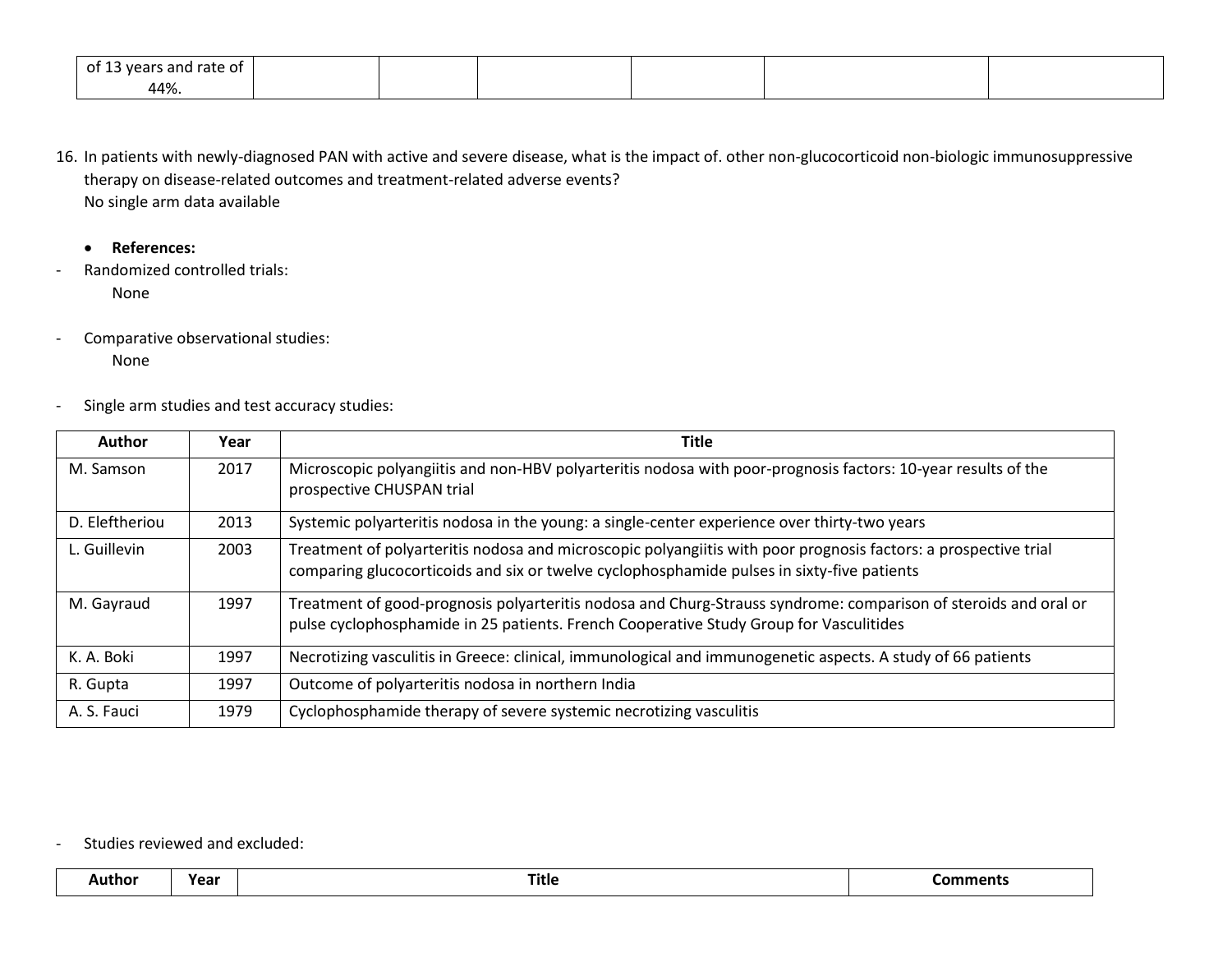| K. A. Quinn  | 2018 | Comparison of magnetic resonance angiography and (18)F-fluorodeoxyglucose<br>positron emission tomography in large-vessel vasculitis                                                                                                                                               | Exclude. Not clear how many<br>patients had PAN, and all PAN<br>patients were in control group<br>only. |
|--------------|------|------------------------------------------------------------------------------------------------------------------------------------------------------------------------------------------------------------------------------------------------------------------------------------|---------------------------------------------------------------------------------------------------------|
| Y. J. Oh     | 2017 | Birmingham vasculitis activity score at diagnosis is a significant predictor of relapse of<br>polyarteritis nodosa                                                                                                                                                                 | Exclude. Mixed treatments, no<br>analysis of treatments.                                                |
| C. Pagnoux   | 2015 | Treatment of systemic necrotizing vasculitides in patients aged sixty-five years or<br>older: results of a multicenter, open-label, randomized controlled trial of<br>corticosteroid and cyclophosphamide-based induction therapy                                                  | Exclude. Most patients are not<br>with PAN.                                                             |
| M. Samson    | 2014 | Mononeuritis multiplex predicts the need for immunosuppressive or<br>immunomodulatory drugs for EGPA, PAN and MPA patients without poor-prognosis<br>factors                                                                                                                       | Exclude. Mixed population and<br>treatments.                                                            |
| M. Samson    | 2014 | Long-term follow-up of a randomized trial on 118 patients with polyarteritis nodosa<br>or microscopic polyangiitis without poor-prognosis factors                                                                                                                                  | Exclude. Mixed populations and<br>outcomes are not related to<br>treatments.                            |
| C. Ribi      | 2010 | Treatment of polyarteritis nodosa and microscopic polyangiitis without poor-<br>prognosis factors: A prospective randomized study of one hundred twenty-four<br>patients                                                                                                           | Exclude. Mixed population.                                                                              |
| D. Selga     | 2006 | Polyarteritis nodosa when applying the Chapel Hill nomenclature--a descriptive study<br>on ten patients                                                                                                                                                                            | Exclude. Mixed and few<br>patients.                                                                     |
| C. Pagnoux   | 2005 | Presentation and outcome of gastrointestinal involvement in systemic necrotizing<br>vasculitides: analysis of 62 patients with polyarteritis nodosa, microscopic<br>polyangiitis, Wegener granulomatosis, Churg-Strauss syndrome, or rheumatoid<br>arthritis-associated vasculitis | Exclude. Mixed treatments.                                                                              |
| M. Gordon    | 1993 | Relapses in patients with a systemic vasculitis                                                                                                                                                                                                                                    | Exclude. Mixed treatments.                                                                              |
| S. H. Hawke  | 1991 | Vasculitic neuropathy. A clinical and pathological study                                                                                                                                                                                                                           | Exclude. Mixed treatments.                                                                              |
| R. D. Cohen  | 1980 | Clinical features, prognosis, and response to treatment in polyarteritis                                                                                                                                                                                                           | Exclude. Mixed treatments.                                                                              |
| E. S. Leib   | 1979 | Immunosuppressive and corticosteroid therapy of polyarteritis nodosa                                                                                                                                                                                                               | Exclude. Mixed treatments.                                                                              |
| G. Le Guenno | 2011 | Incidence and predictors of urotoxic adverse events in cyclophosphamide-treated<br>patients with systemic necrotizing vasculitides                                                                                                                                                 | Exclude. Mixed patients.                                                                                |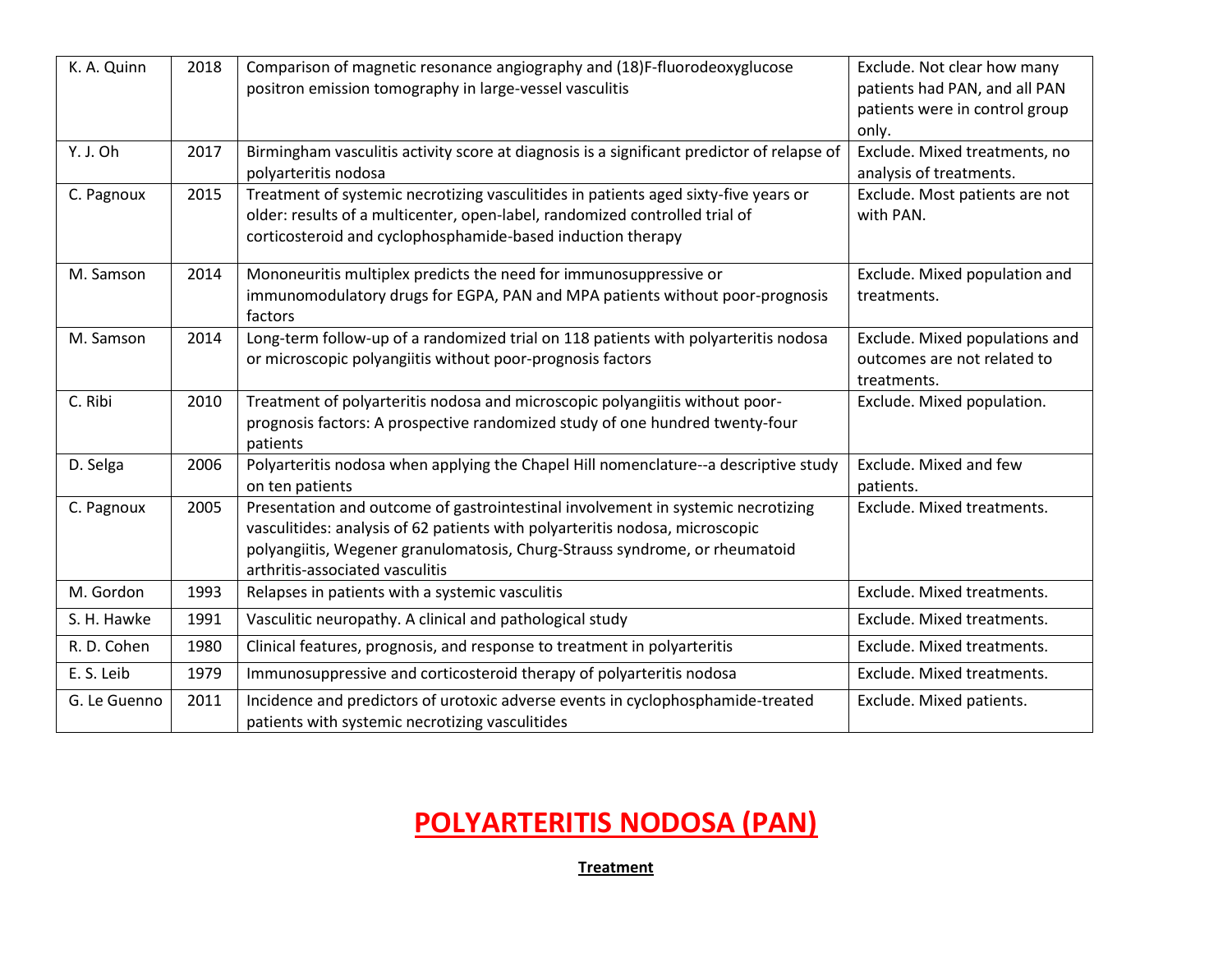- **PICO question 7:** In patients with newly-diagnosed PAN with active and severe disease, what is the impact of plasmapheresis combined with cyclophosphamide and glucocorticoids vs. cyclophosphamide and glucocorticoids alone on disease-related outcomes and treatment-related adverse events
- **Critical Outcomes:** disease activity, disease damage, relapse, death, infection, toxicity leading to discontinuation (e.g., leukopenia, hyperglycemia, bleeding)
- 17. In patients with newly-diagnosed PAN with active and severe disease, what is the impact of plasmapheresis combined with cyclophosphamide and glucocorticoids vs. cyclophosphamide and glucocorticoids alone on disease-related outcomes and treatment-related adverse events

|                  | <b>Certainty assessment</b><br>18. |                      |               |              |                |                             |                                                                               | Nº of patients                                      |                                      | Effect                                                    |                                    |            |
|------------------|------------------------------------|----------------------|---------------|--------------|----------------|-----------------------------|-------------------------------------------------------------------------------|-----------------------------------------------------|--------------------------------------|-----------------------------------------------------------|------------------------------------|------------|
| Nº of<br>studies | <b>Study design</b>                | <b>Risk of bias</b>  | Inconsistency | Indirectness | Imprecision    | <b>Other considerations</b> | plasmapheresis<br>combined with<br>cyclophosphamide<br>and<br>glucocorticoids | cyclophosphamide<br>and<br>glucocorticoids<br>alone | Relative<br>(95% CI)                 | Absolute<br>(95% CI)                                      | Certainty                          | Importance |
| Relapse          |                                    |                      |               |              |                |                             |                                                                               |                                                     |                                      |                                                           |                                    |            |
|                  | randomised<br>trials               | serious <sup>a</sup> | not serious   | not serious  | very serious b | none                        | 4/28 (14.3%)                                                                  | 3/34(8.8%)                                          | OR 1.72<br>$(0.35 \text{ to } 8.44)$ | 54 more per<br>1,000<br>(from 55<br>fewer to 361<br>more) | $\bigoplus$ OOO<br><b>VERY LOW</b> |            |

**Mortality**

| randomised<br>trials | serious <sup>a</sup> | not serious | not serious | very serious b | strong association | 7/28 (25.0%) | 4/34 (11.8%) | OR 2.50<br>$(0.65 \text{ to } 9.64)$ | 132 more<br>per 1,000<br>(from 38<br>fewer to 445<br>more) | $\oplus$ $\oplus$<br>LOW |  |
|----------------------|----------------------|-------------|-------------|----------------|--------------------|--------------|--------------|--------------------------------------|------------------------------------------------------------|--------------------------|--|
|                      |                      |             |             |                |                    |              |              |                                      |                                                            |                          |  |

**Cure - No vasculitis activity after 18 months of no treatment**

**CI:** Confidence interval; **OR:** Odds ratio

## **Explanations**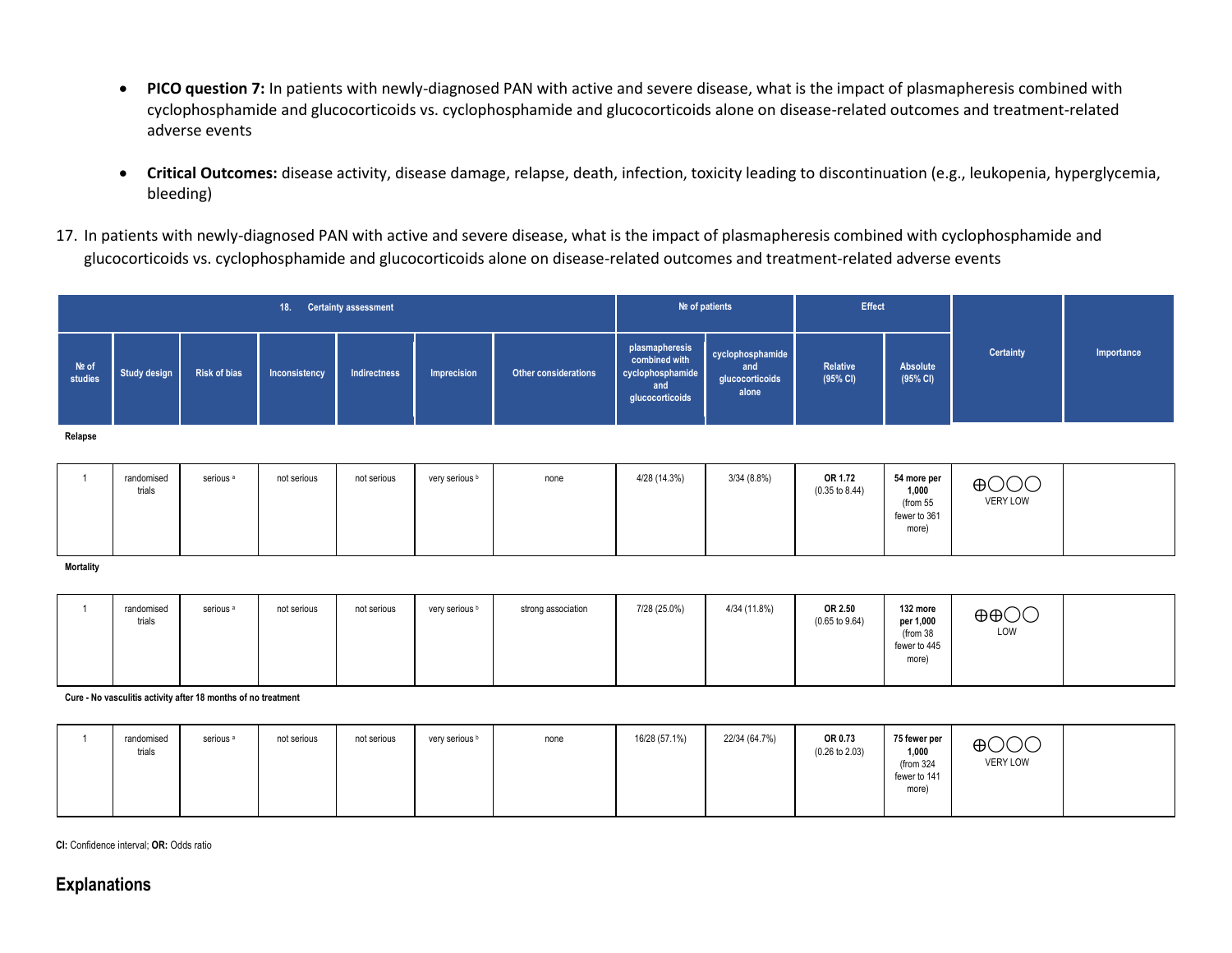a. There is no mention of the randomization process and of allocation concealment

b. Clinical action would differ if the upper versus the lower boundary of the CI represented the truth, leading to very serious imprecision

#### • **References:**

Randomized controlled trials:

| Author       | Year | Title                                                                                                               |
|--------------|------|---------------------------------------------------------------------------------------------------------------------|
|              |      | Corticosteroids plus pulse cyclophosphamide and plasma exchanges versus corticosteroids plus pulse cyclophosphamide |
|              |      | alone in the treatment of polyarteritis nodosa and Churg-Strauss syndrome patients with factors predicting poor     |
| L. Guillevin | 1995 | prognosis. A prospective, randomized trial in sixty-two patients                                                    |

## **POLYARTERITIS NODOSA (PAN)**

- **PICO question 8:** In patients with newly-diagnosed PAN with active and severe disease, what is the impact of using non-glucocorticoid non-biologic immunosuppressive therapy (excluding cyclophosphamide) with glucocorticoids vs. glucocorticoids alone on disease-related outcomes and treatment-related adverse events?
- **Critical Outcomes:** disease activity, disease damage, relapse, death, malignancy, infection, toxicity leading to discontinuation (e.g., leukopenia, hyperglycemia, hepatotoxicity)
- 19. In patients with newly-diagnosed PAN with active and severe disease, what is the impact of using non-glucocorticoid non-biologic immunosuppressive therapy (excluding cyclophosphamide) with glucocorticoids vs. glucocorticoids alone on disease-related outcomes and treatment-related adverse events? No comparative data available
- 20. In patients with newly-diagnosed PAN with active and severe disease, what is the impact of using non-glucocorticoid non-biologic immunosuppressive therapy (excluding cyclophosphamide) with glucocorticoids on disease-related outcomes and treatment-related adverse events? No single arm data avaialble
- 21. In patients with newly-diagnosed PAN with active and severe disease, what is the impact of using glucocorticoids alone on disease-related outcomes and treatment-related adverse events?
	- **Patient important outcomes:**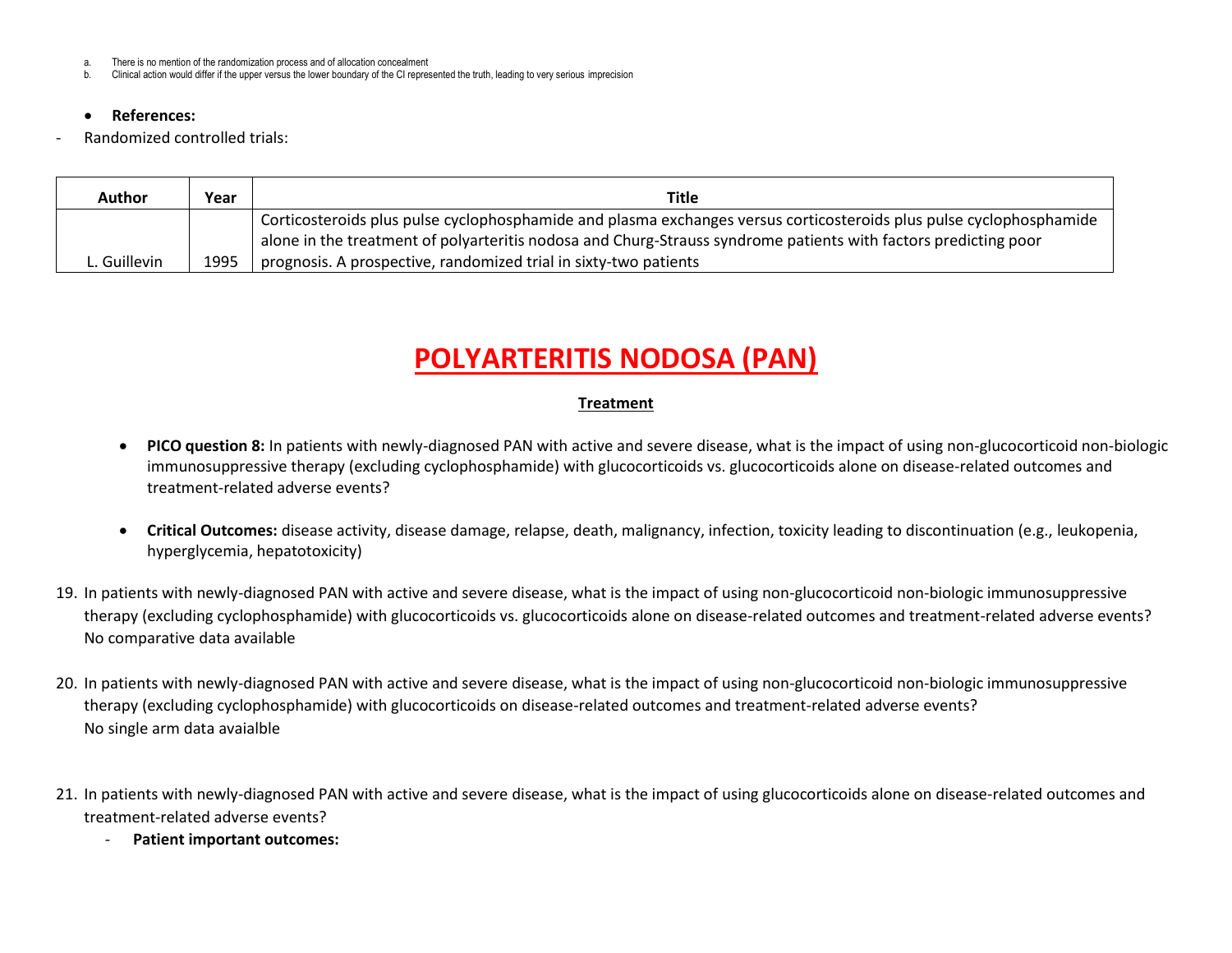| <b>Outcomes</b> | Author, | <b>Study type</b> | <b>Duration</b> | Population           | Intervention used in    | <b>Results</b>           | <b>Comments</b>            |
|-----------------|---------|-------------------|-----------------|----------------------|-------------------------|--------------------------|----------------------------|
| $(Name +$       | year    |                   | of follow       | (number and          | relevant population     |                          |                            |
| Summary)        |         |                   | <b>up</b>       | description)         | (Describe the           |                          |                            |
|                 |         |                   |                 |                      | intervention)           |                          |                            |
|                 | Leib,   | Retrospective     |                 | 29 polyarteritis     | Corticosteroids         | Median survival time was | Indirect.                  |
|                 | 1979    | chart review      |                 | nodosa patients      | (prednisone, cortisone, | 63 months. 5 year        |                            |
|                 |         |                   |                 | who received         | methylprednisolone,     | survival rate was 53%.   | May have included EGPA     |
|                 |         |                   |                 | corticosteroids      | betamethasone, ACTH)    |                          | patients (based on older   |
|                 |         |                   |                 | alone                | given at discretion of  |                          | vasculitis classificantion |
| Survival        |         |                   |                 |                      | treating physician      |                          | criteria                   |
| outcome         |         |                   |                 |                      |                         |                          |                            |
|                 |         |                   |                 |                      |                         |                          | Other treatment group      |
|                 |         |                   |                 |                      |                         |                          | received cytoxan           |
|                 | Cohen,  | Retrospective     | Mean            | 36 PAN patients      | Corticosteroids         | Only 22 out of 36        | Other treatment group      |
|                 | 1980    | chart review      | 3.3 years       | who were treated     |                         | patients were alive when | received cytoxan           |
|                 |         |                   |                 | with corticosteroids |                         | last seen                |                            |
|                 |         |                   |                 | alone                |                         |                          |                            |

## • **References:**

- Randomized controlled trials:

None

- Comparative observational studies:

None

- Single arm studies and test accuracy studies:

| Author      | Year | <b>Title</b>                                                             |
|-------------|------|--------------------------------------------------------------------------|
| R. D. Cohen | 1980 | Clinical features, prognosis, and response to treatment in polyarteritis |
| E. S. Leib  | 1979 | Immunosuppressive and corticosteroid therapy of polyarteritis nodosa     |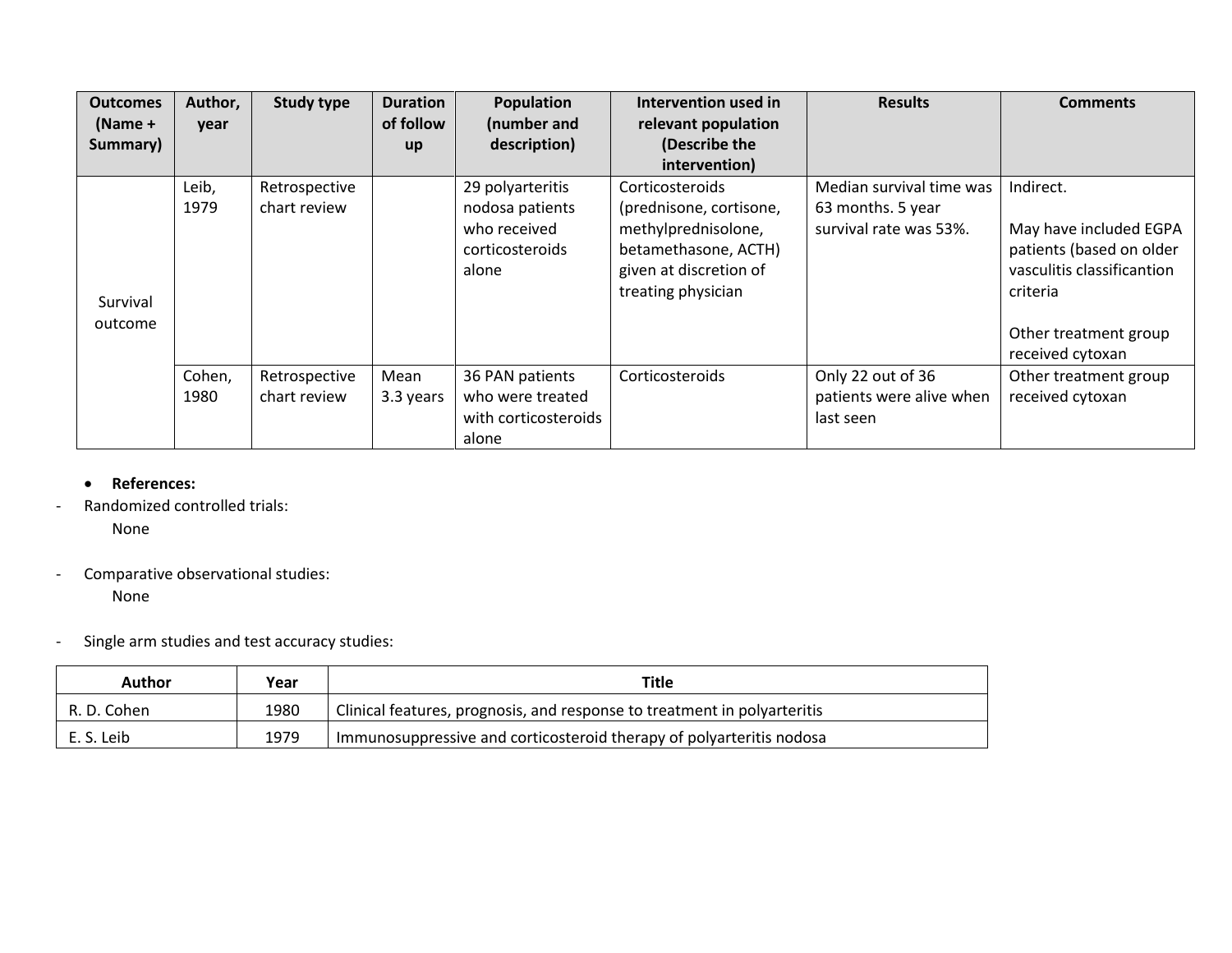- Studies reviewed and excluded:

| <b>Author</b>  | Year | Title                                                    | <b>Comments</b>                                            |
|----------------|------|----------------------------------------------------------|------------------------------------------------------------|
|                |      | Long-term follow-up of a randomized trial on 118         | Exclude. This study was a long term follow up study of a   |
|                |      | patients with polyarteritis nodosa or microscopic        | prospective randomized trial. And many patients were       |
| M. Samson      | 2014 | polyangiitis without poor-prognosis factors              | already treated with Cytoxan on follow up                  |
|                |      |                                                          | Exclude. Some patients had received Cytoxan. Analysis      |
| S. H. Hawke    | 1991 | Vasculitic neuropathy. A clinical and pathological study | also included patients with RA, lupus, EGPA, SS, GPA, cryo |
|                |      | Hepatitis C virus in patients with polyarteritis nodosa. | Exclude. Only 6 HBV negative PAN patients received         |
| L. Quint       | 1991 | Prevalence in 38 patients                                | steroids                                                   |
|                |      |                                                          | Exclude. Study included "polyarteritis" patients. Cannot   |
| M. Sack        | 1975 | Prognostic factors in polyarteritis                      | be classified as PAN                                       |
|                |      |                                                          | Exclude. Study involved "periarteritis nodosa" and likely  |
| P. P. Frohnert | 1967 | Long-term follow-up study of periarteritis nodosa        | included EGPA patients                                     |

# **POLYARTERITIS NODOSA (PAN)**

### **Treatment**

- **PICO question 9:** In patients with newly-diagnosed PAN who have achieved remission with cyclophosphamide, what is the impact of transitioning to another non-glucocorticoid non-biologic immunosuppressive agent vs. continuing with cyclophosphamide on disease-related outcomes and treatment-related adverse events?
- **Critical Outcomes:** disease activity, disease damage, relapse, death, malignancy, infection, toxicity leading to discontinuation (e.g., leukopenia, hepatotoxicity)
- 22. In patients with newly-diagnosed PAN who have achieved remission with cyclophosphamide, what is the impact of transitioning to another nonglucocorticoid non-biologic immunosuppressive agent vs. continuing with cyclophosphamide on disease-related outcomes and treatment-related adverse events?

No comparative data available

- 23. In patients with newly-diagnosed PAN who have achieved remission with cyclophosphamide, what is the impact of transitioning to another nonglucocorticoid non-biologic immunosuppressive agent on disease-related outcomes and treatment-related adverse events? No single arm data available
- 24. In patients with newly-diagnosed PAN who have achieved remission with cyclophosphamide, what is the impact of continuing with cyclophosphamide on disease-related outcomes and treatment-related adverse events?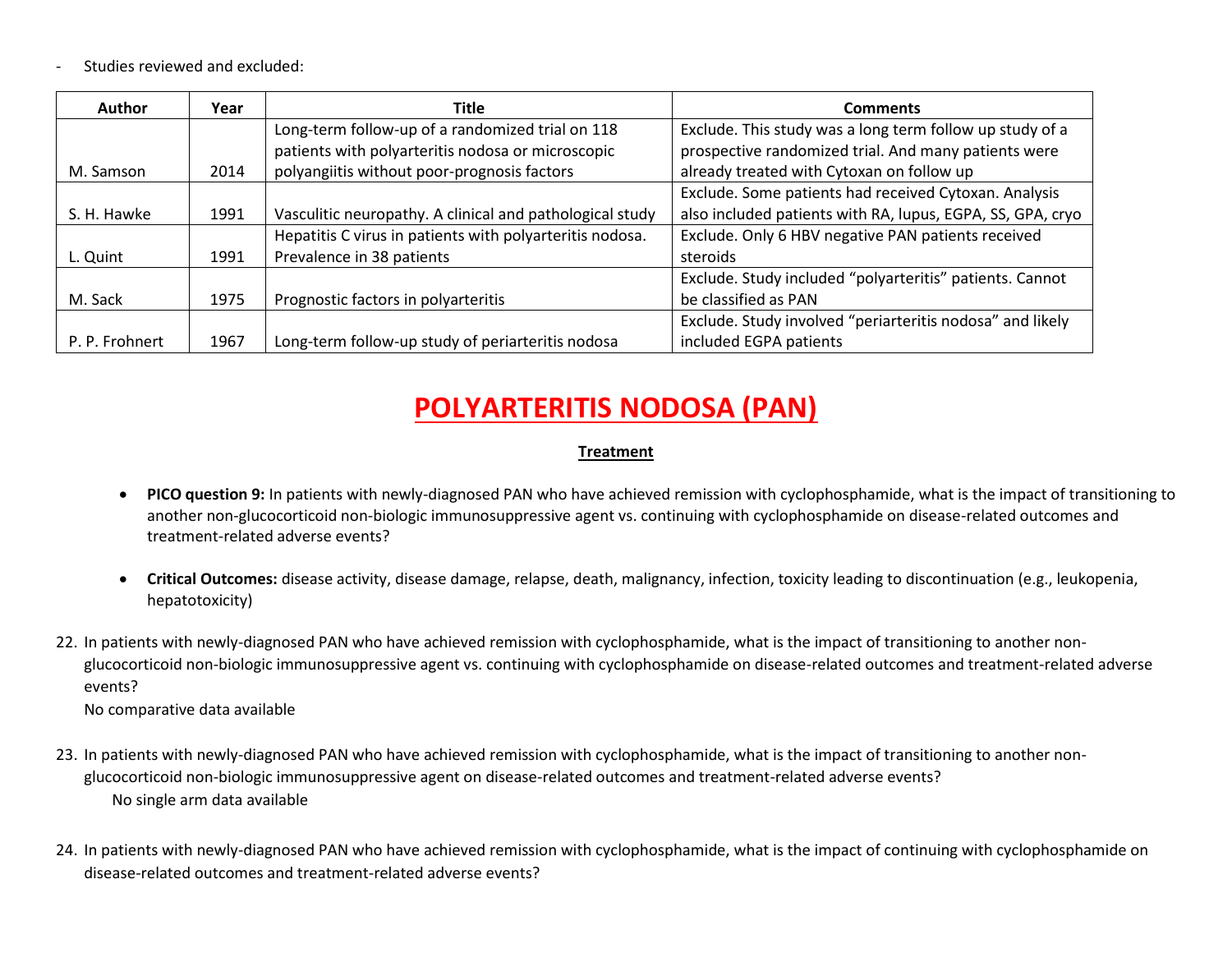No single arm data available

- **References:**
- Randomized controlled trials: None
- Comparative observational studies: None
- Single arm studies and test accuracy studies: None
- Studies reviewed and excluded:

| <b>Author</b> | Year | Title                                                                                                                                                                                                                                 | <b>Comments</b>                                                                                                                                            |
|---------------|------|---------------------------------------------------------------------------------------------------------------------------------------------------------------------------------------------------------------------------------------|------------------------------------------------------------------------------------------------------------------------------------------------------------|
| M. Samson     | 2017 | Microscopic polyangiitis and non-HBV polyarteritis nodosa with poor-<br>prognosis factors: 10-year results of the prospective CHUSPAN trial                                                                                           | Exclude. Does not address PICO question. No<br>maintenance therapy given/analyzed                                                                          |
| C. Pagnoux    | 2015 | Treatment of systemic necrotizing vasculitides in patients aged sixty-<br>five years or older: results of a multicenter, open-label, randomized<br>controlled trial of corticosteroid and cyclophosphamide-based<br>induction therapy | Exclude. Only has 3 PAN patients in experimental<br>group, 7 PAN patients in control group. Analysis<br>were done as collectively with<br>GPA/EGPA/MPA/PAN |
| L. Guillevin  | 2003 | Treatment of polyarteritis nodosa and microscopic polyangiitis with<br>poor prognosis factors: a prospective trial comparing glucocorticoids<br>and six or twelve cyclophosphamide pulses in sixty-five patients                      | Exclude. No maintenance therapy was given after<br>Cytoxan induction therapy                                                                               |
| M. Gayraud    | 1997 | Treatment of good-prognosis polyarteritis nodosa and Churg-Strauss<br>syndrome: comparison of steroids and oral or pulse cyclophosphamide<br>in 25 patients. French Cooperative Study Group for Vasculitides                          | Exclude. No maintenance therapy was given after<br>Cytoxan induction therapy                                                                               |
| A. S. Fauci   | 1979 | Cyclophosphamide therapy of severe systemic necrotizing vasculitis                                                                                                                                                                    | Excluded. Study included "systemic necrotizing<br>vasculitis" and not classified as PAN                                                                    |

# **POLYARTERITIS NODOSA (PAN)**

#### **Treatment**

• **PICO question 10:** In patients with newly-diagnosed PAN with active disease and severe manifestations, what is the impact of cyclophosphamide vs. rituximab on disease-related outcomes and treatment-related adverse events?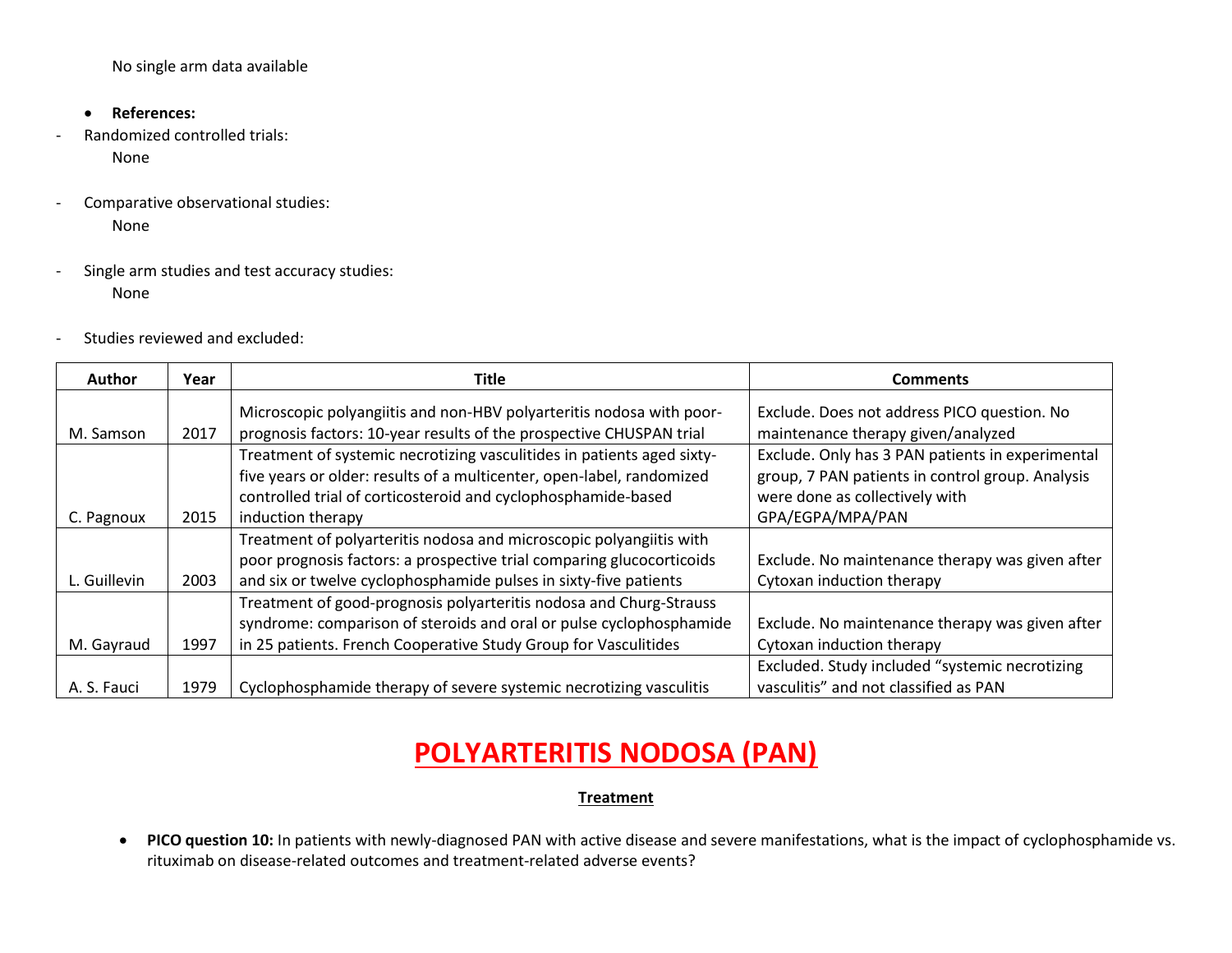- **Critical Outcomes:** disease activity, disease damage, relapse, death, malignancy, infection, toxicity leading to discontinuation (e.g., leukopenia, hepatotoxicity)
- 25. In patients with newly-diagnosed PAN with active disease and severe manifestations, what is the impact of cyclophosphamide vs. rituximab on diseaserelated outcomes and treatment-related adverse events? No comparative data available
- 26. In patients with newly-diagnosed PAN with active disease and severe manifestations, what is the impact of cyclophosphamide on disease-related outcomes and treatment-related adverse events?
	- **Outcomes (Name + Summary) Author, year Study type Duration of follow up Population (number and description) Intervention used in relevant population (Describe the intervention) Results Comments** Remission 56/75 (~75%) of PAN patients treated with CYC were able to achieve remission. Favors use of Cyc Samson M, 2017 Prospective, randomized, multicenter 10 years  $\vert$  64 patients with non-HBV PAN or MPA with poor prognosis (based on FFS> or equal to 1) randomized to 12 (23 MPA, 10 PAN) or 6 (17 MPA, 14 PAN) pulses of CYC followed up after 10 years. Total of 24 PAN patients in trial. 11 patients lost to follow up All patients rec'd pulse MP II15mg/kg/d) followed by pred 1mg/kg/d (progressively tapered). Randomized to either 12 or 6 CYC pulses (every 2 weeks for 1 month, then q 4 weeks) Remission=absence of disease activity attributable to vasculitis for 3 months with bvas of 0, not requiring being off or on a specified GC dose. 14 PAN patients received 6 IV pulses of CYC. 1/14 failed and 13/14 achieved remission 10 PAN patients received 12 pulses of IV cyc. 8/10 achieved remission, and 2 failed Total of 21/24(88%) PAN patients achieved remission with IV CYC \*11/64 patients lost to follow up Boki, 1997 Single center retrospective Review of 36 GPA, 22 PAN, 7 EGPA patients. Evaluated demographics, immunogenetic background, treatment. Treatment group 1: 19 PAN patients, monthly IV pulse CYC) Treatment group 2: 4 PAN patients (oral cyc) 9/22 patients with PAN treated with cyc (IV or oral) experienced remisson at a median of 9-24 months.
- **Patient important outcomes:**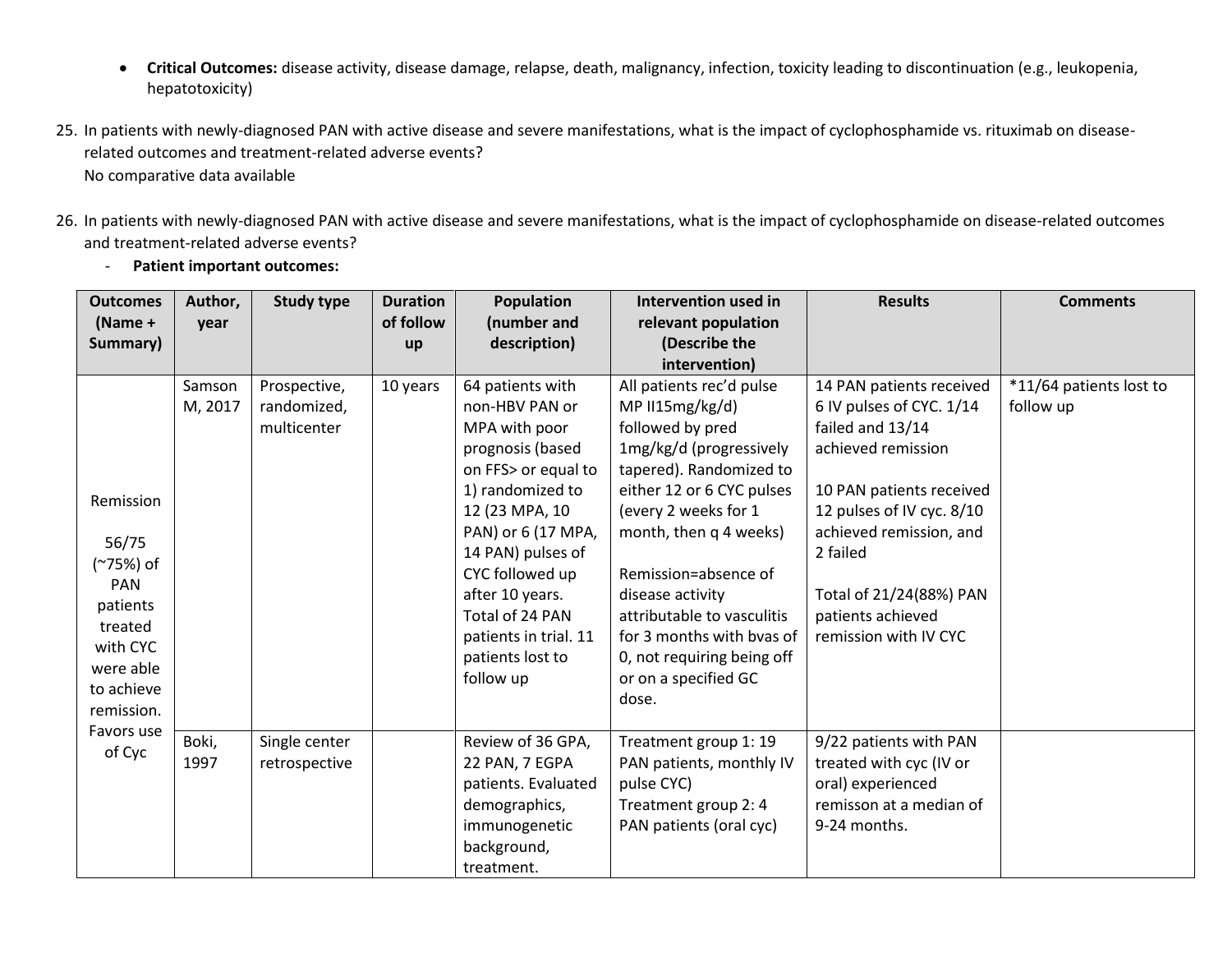|             | Gupta,  | Single center | 5 years  | 17 patients with      | Treated with oral pred     | 14/17 achieved               |  |
|-------------|---------|---------------|----------|-----------------------|----------------------------|------------------------------|--|
|             | 1997    | retrospective | (median) | PAN (HBsAg            | 1mg/kg/d for 6 weeks       | remission after a median     |  |
|             |         |               |          | negative)             | and tapered over 6 mos.    | of 5 months                  |  |
|             |         |               |          |                       | Monthly IV Cyc             |                              |  |
|             |         |               |          |                       | (15mg/kg) for first 6      |                              |  |
|             |         |               |          |                       | months, followed by 3      |                              |  |
|             |         |               |          |                       | monthly pulses for a total |                              |  |
|             |         |               |          |                       | of 2 years                 |                              |  |
|             | Gordon, | Single center | Median   | 150 patients with     | Treatment was either 3     | 12/12 PAN patients           |  |
|             | 1993    | prospective   | 33       | vasculitis (WG-28     | doses IV steroid followed  | achieved remission           |  |
|             |         |               | months   | limited GPA-15,       | by oral CYC for 3-6        |                              |  |
|             |         |               |          | PAN 12, MPA 95)       | months, then aza OR        | Remission=absence of         |  |
|             |         |               |          |                       | pulse intermittent         | clinical sx's of vasculitis, |  |
|             |         |               |          |                       | cyclophosphamide and       | resolution of pulm           |  |
|             |         |               |          |                       | pred IV x 3 doses          | changes or stable            |  |
|             |         |               |          |                       | switched to oral pred and  | changes c/w scarring and     |  |
|             |         |               |          |                       | continued for 18 months.   | stabilization or             |  |
|             |         |               |          |                       | Patients with pulm hem     | improvement of renal         |  |
|             |         |               |          |                       | or diffuse crescentic GC   | disease                      |  |
|             |         |               |          |                       | were given plasma          |                              |  |
|             |         |               |          |                       | exchange as well.          |                              |  |
|             |         |               |          |                       | *Of the cPAN patients,     |                              |  |
|             |         |               |          |                       | 11/12 had the IV regimen   |                              |  |
|             |         |               |          |                       |                            |                              |  |
|             |         |               |          |                       |                            |                              |  |
| Relapse-    | Samson  | Prospective,  | 10 years | 64 patients with      | All patients rec'd pulse   | Of the 13 PAN patients       |  |
|             | M, 2017 | randomized,   |          | non-HBV PAN or        | MP II15mg/kg/d)            | who achieved remission,      |  |
| 48 patients |         | multicenter   |          | MPA with poor         | followed by pred           | 8 had sustained              |  |
| in total    |         |               |          | prognosis (based      | 1mg/kg/d (progressively    | remission and 5 had          |  |
| studies     |         |               |          | on FFS> or equal to   | tapered). Randomized to    | relapses (in the 6 dose      |  |
| with 14     |         |               |          | 1) randomized to      | either 12 or 6 CYC pulses  | group).                      |  |
| relapses    |         |               |          | 12 (23 MPA, 10        | (every 2 weeks for 1       | Of the 9 who achieved        |  |
| (29% of     |         |               |          | PAN) or 6 (17 MPA,    | month, then q 4 weeks)     | remission with 12 doses,     |  |
| PAN         |         |               |          | 14 PAN) pulses of     |                            | 7 had sustained              |  |
| patients    |         |               |          | CYC followed up       | Relapse=recurrence,        | remission and 2 had          |  |
| who         |         |               |          | after 10 years.       | worsening or new clinical  | relapses.                    |  |
| achieve     |         |               |          | Total of 24 PAN       | PAN/MPA manifestations     |                              |  |
| remission   |         |               |          | patients in trial. 11 | following at least 3       |                              |  |
| have a      |         |               |          |                       | months in remission        |                              |  |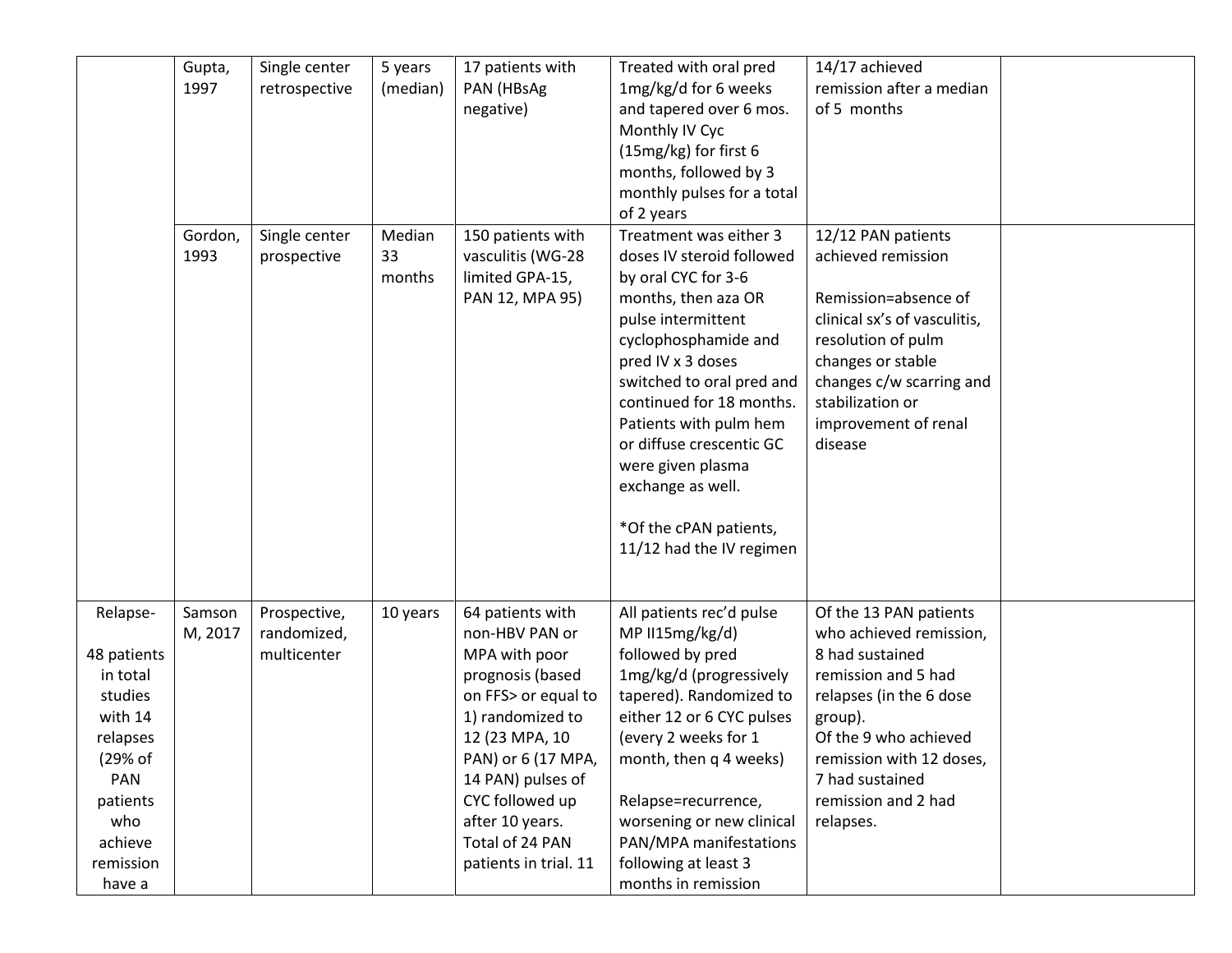| relapse).  |                 |                |              | patients lost to                     |                                                     | In total, 7 of the 22 (32%) |  |
|------------|-----------------|----------------|--------------|--------------------------------------|-----------------------------------------------------|-----------------------------|--|
| Favors     |                 |                |              | follow up                            |                                                     | PAN patients suffered       |  |
| using cyc, |                 |                |              |                                      |                                                     | from relapses               |  |
| but still  | Eleftheri       | Single center, |              | 69 children with                     | Demographics, labs,                                 | Cumulative cyc dose         |  |
| signif     | ou,             | retrospective  |              | PAN (median age                      | treatments, relapse,                                | associated with risk of     |  |
| relapse    | 2013            |                |              | 8.5). Cutaneous                      | morbitities/SAEs                                    | relapse HR 0.895 (0.792-    |  |
| rate       |                 |                |              | PAN excluded.                        | reviewed and recorded                               | 0.998), p=0.005             |  |
|            |                 |                |              | Followed for at                      |                                                     |                             |  |
|            |                 |                |              | least 1 year.                        | 57/69 (83%) rec'd CYC-                              |                             |  |
|            |                 |                |              |                                      | 33 oral and 24 IV.                                  |                             |  |
|            |                 |                |              |                                      |                                                     |                             |  |
|            |                 |                |              |                                      | Pulse cyc was 500-                                  |                             |  |
|            |                 |                |              |                                      | 750mg/m2 for 6 doses                                |                             |  |
|            |                 |                |              |                                      | monthly in 17 patients. In                          |                             |  |
|            |                 |                |              |                                      | 10 patients regimen was                             |                             |  |
|            |                 |                |              |                                      | 500-750mg/m2 q 14 days                              |                             |  |
|            |                 |                |              |                                      | for 3 doses and then                                |                             |  |
|            |                 |                |              |                                      | montly for 2-4doses.                                |                             |  |
|            |                 |                |              |                                      |                                                     |                             |  |
|            |                 |                |              |                                      | Oral Cyc was given at 1-                            |                             |  |
|            |                 |                |              |                                      | 2mg/kg/d for 2-4                                    |                             |  |
|            |                 |                |              |                                      | months.                                             |                             |  |
|            |                 |                |              |                                      |                                                     |                             |  |
|            |                 |                |              |                                      | All patients got IV pulse                           |                             |  |
|            |                 |                |              |                                      | steroids of 30mg/kg/d x 3                           |                             |  |
|            |                 |                |              |                                      | days followed by taper of                           |                             |  |
|            |                 |                |              |                                      | oral steroids over 12-28                            |                             |  |
|            |                 |                |              |                                      | months                                              |                             |  |
|            | Gupta,          | Single center  | 5 years      | 17 patients with                     | Treated with oral pred                              | 2 of the 14 who achieved    |  |
|            | 1997            | retrospective  | (median)     | PAN (HBsAg                           | 1mg/kg/d for 6 weeks                                | remission experienced a     |  |
|            |                 |                |              | negative)                            | and tapered over 6 mos.                             | relapse during follow up    |  |
|            |                 |                |              |                                      | Monthly IV Cyc                                      |                             |  |
|            |                 |                |              |                                      | (15mg/kg) for first 6                               |                             |  |
|            |                 |                |              |                                      | months, followed by 3                               |                             |  |
|            |                 |                |              |                                      | monthly pulses for a total                          |                             |  |
|            |                 |                |              |                                      | of 2 years                                          |                             |  |
|            | Gordon,<br>1993 | Single center  | Median<br>33 | 150 patients with                    | Treatment was either 3<br>doses IV steroid followed | Relapses occurred in        |  |
|            |                 | prospective    | months       | vasculitis (WG-28<br>limited GPA-15, | by oral CYC for 3-6                                 | 5/12 (41.7%) of PAN         |  |
|            |                 |                |              |                                      |                                                     | patients after a median     |  |
|            |                 |                |              | PAN 12, MPA 95)                      | months, then aza OR                                 | of 33 months (7-57)         |  |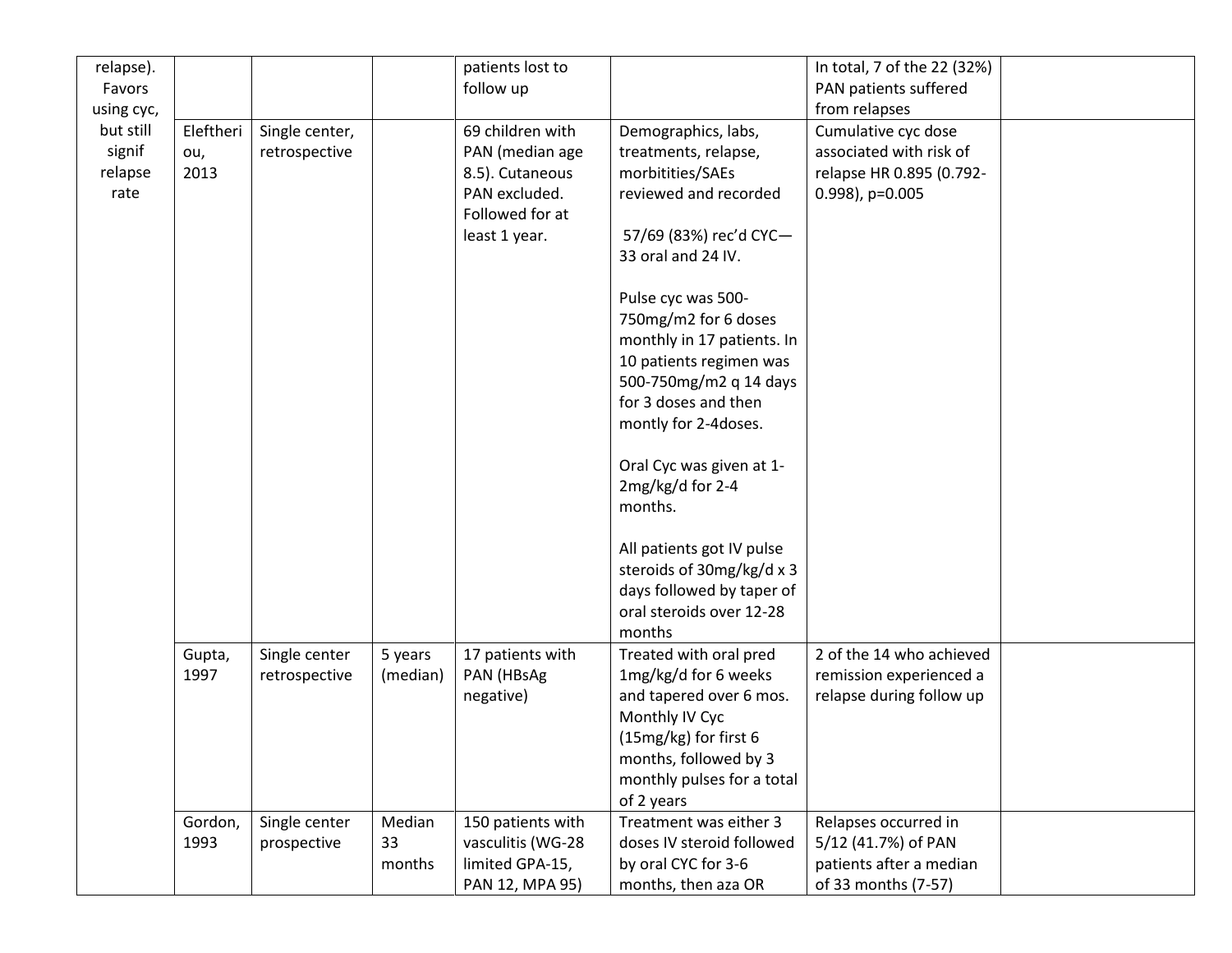|                                            |                   |                                            |                        |                                                                                                                                                                                                                                                                                                     | pulse intermittent<br>cyclophosphamide and<br>pred IV x 3 doses<br>switched to oral pred and<br>continued for 18 months.<br>Patients with pulm hem<br>or diffuse crescentic GC<br>were given plasma<br>exchange as well.<br>*Of the cPAN patients,<br>11/12 had the IV regimen | Relapse= re-emergence<br>of new clinical sx's of<br>vasculitis or worsening<br>original manifestations |  |
|--------------------------------------------|-------------------|--------------------------------------------|------------------------|-----------------------------------------------------------------------------------------------------------------------------------------------------------------------------------------------------------------------------------------------------------------------------------------------------|--------------------------------------------------------------------------------------------------------------------------------------------------------------------------------------------------------------------------------------------------------------------------------|--------------------------------------------------------------------------------------------------------|--|
| Death<br>8/31 PAN<br>patients<br>tx's with | Samson<br>M, 2017 | Prospective,<br>randomized,<br>multicenter | 10 years               | 64 patients with<br>non-HBV PAN or<br>MPA with poor<br>prognosis (based<br>on FFS > or equal to<br>1) randomized to<br>12 (23 MPA, 10<br>PAN) or 6 (17 MPA,<br>14 PAN) pulses of<br>CYC followed up<br>after 10 years.<br>Total of 24 PAN<br>patients in trial. 11<br>patients lost to<br>follow up | All patients rec'd pulse<br>MP II15mg/kg/d)<br>followed by pred<br>1mg/kg/d (progressively<br>tapered). Randomized to<br>either 12 or 6 CYC pulses<br>(every 2 weeks for 1<br>month, then q 4 weeks)                                                                           | Of the total PAN patients<br>treated with CYC (n=24),<br>5 died (4 in the 6 dose<br>group)             |  |
| CYC died                                   | Gupta,<br>1997    | Single center<br>retrospective             | 5 years<br>(median)    | 17 patients with<br>PAN (HBsAg<br>negative)                                                                                                                                                                                                                                                         | Treated with oral pred<br>1mg/kg/d for 6 weeks<br>and tapered over 6 mos.<br>Monthly IV Cyc<br>(15mg/kg) for first 6<br>months, followed by 3<br>monthly pulses for a total<br>of 2 years                                                                                      | $3/17$ died                                                                                            |  |
|                                            | Gordon,<br>1993   | Single center<br>prospective               | Median<br>33<br>months | 150 patients with<br>vasculitis (WG-28                                                                                                                                                                                                                                                              | Treatment was either 3<br>doses IV steroid followed<br>by oral CYC for 3-6                                                                                                                                                                                                     | 0/12 with PAN died                                                                                     |  |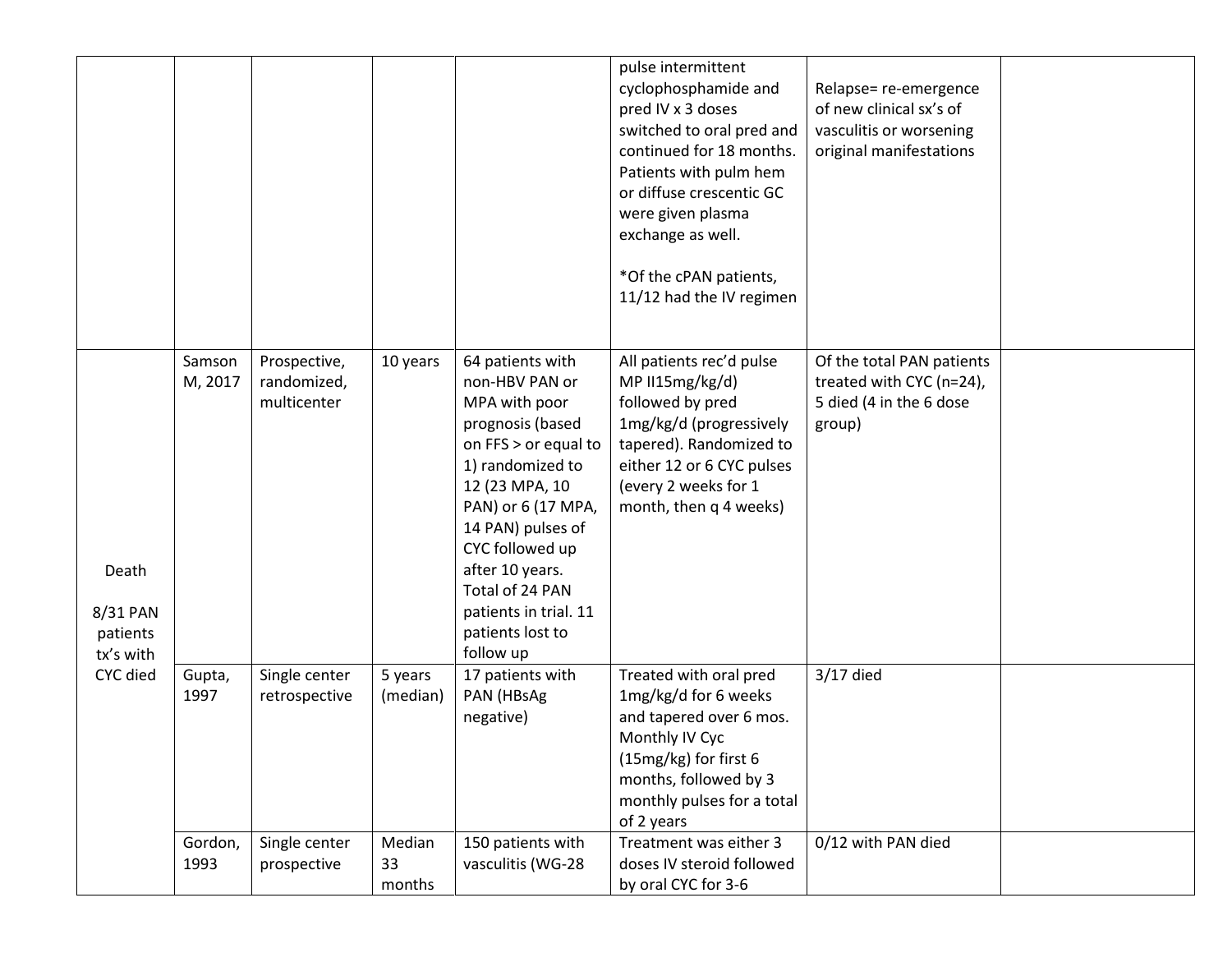|             |                |               |          | limited GPA-15,               | months, then aza OR                            |                         |  |
|-------------|----------------|---------------|----------|-------------------------------|------------------------------------------------|-------------------------|--|
|             |                |               |          | PAN 12, MPA 95)               | pulse intermittent                             |                         |  |
|             |                |               |          |                               | cyclophosphamide and                           |                         |  |
|             |                |               |          |                               | pred IV x 3 doses                              |                         |  |
|             |                |               |          |                               | switched to oral pred and                      |                         |  |
|             |                |               |          |                               | continued for 18 months.                       |                         |  |
|             |                |               |          |                               | Patients with pulm hem                         |                         |  |
|             |                |               |          |                               | or diffuse crescentic GC                       |                         |  |
|             |                |               |          |                               | were given plasma                              |                         |  |
|             |                |               |          |                               | exchange as well.                              |                         |  |
|             |                |               |          |                               | *Of the cPAN patients,                         |                         |  |
|             |                |               |          |                               | 11/12 had the IV regimen                       |                         |  |
|             |                |               |          |                               |                                                |                         |  |
|             |                |               |          |                               |                                                |                         |  |
|             | Samson         | Prospective,  | 10 years | 64 patients with              | All patients rec'd pulse                       | Of the 24 PAN patients, |  |
|             | M, 2017        | randomized,   |          | non-HBV PAN or                | MP II15mg/kg/d)                                | VDI at 120 months was   |  |
| <b>VDI</b>  |                | multicenter   |          | MPA with poor                 | followed by pred                               | $2.0 + (-1.6)$          |  |
|             |                |               |          | prognosis (based              | 1mg/kg/d (progressively                        |                         |  |
| 24 patients |                |               |          | on FFS> or equal to           | tapered). Randomized to                        |                         |  |
| with VDi of |                |               |          | 1) randomized to              | either 12 or 6 CYC pulses                      |                         |  |
| $2.0$ (no   |                |               |          | 12 (23 MPA, 10                | (every 2 weeks for 1                           |                         |  |
| comparato   |                |               |          | PAN) or 6 (17 MPA,            | month, then q 4 weeks)                         |                         |  |
| r group of  |                |               |          | 14 PAN) pulses of             |                                                |                         |  |
| VDI w/o     |                |               |          | CYC followed up               |                                                |                         |  |
| tx). Favors |                |               |          | after 10 years.               |                                                |                         |  |
| use of CYC  |                |               |          | Total of 24 PAN               |                                                |                         |  |
|             |                |               |          | patients in trial. 11         |                                                |                         |  |
|             |                |               |          | patients lost to              |                                                |                         |  |
| Adverse     |                | Single center | 5 years  | follow up<br>17 patients with | Treated with oral pred                         | 2/17 developed          |  |
| Events      | Gupta,<br>1997 | retrospective | (median) | PAN (HBsAg                    | 1mg/kg/d for 6 weeks                           | pulmonary TB, 1         |  |
|             |                |               |          |                               |                                                | developed disseminated  |  |
| (Major/Infe |                |               |          | negative)                     | and tapered over 6 mos.                        | TB                      |  |
| ction)      |                |               |          |                               | Monthly IV Cyc                                 |                         |  |
| $3/17$ with |                |               |          |                               | (15mg/kg) for first 6<br>months, followed by 3 |                         |  |
| TB(1)       |                |               |          |                               | monthly pulses for a total                     |                         |  |
| disemmina   |                |               |          |                               | of 2 years                                     |                         |  |
| ted). Still |                |               |          |                               |                                                |                         |  |
|             |                |               |          |                               |                                                |                         |  |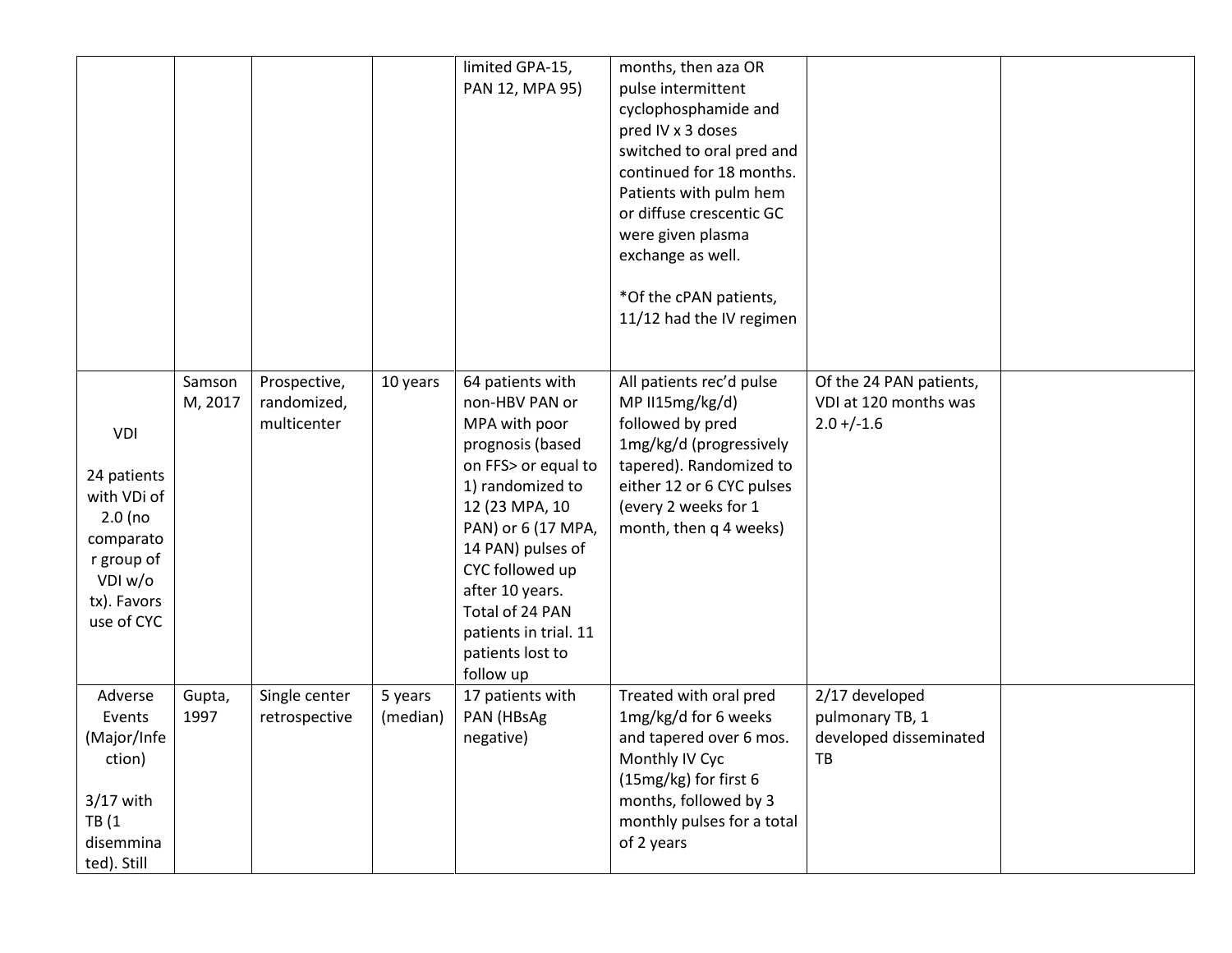| favors use             |                |                                |                     |                                |                                                |                                                |  |
|------------------------|----------------|--------------------------------|---------------------|--------------------------------|------------------------------------------------|------------------------------------------------|--|
| of CYC                 |                |                                |                     |                                |                                                |                                                |  |
| Minor AEs              | Gupta,<br>1997 | Single center<br>retrospective | 5 years<br>(median) | 17 patients with<br>PAN (HBsAg | Treated with oral pred<br>1mg/kg/d for 6 weeks | 14/17 developed SE of GI<br>intolerance, 7 had |  |
| 17 total               |                |                                |                     | negative)                      | and tapered over 6 mos.                        | alopecia                                       |  |
| patients,              |                |                                |                     |                                | Monthly IV Cyc                                 |                                                |  |
| minor SEs,             |                |                                |                     |                                | (15mg/kg) for first 6<br>months, followed by 3 |                                                |  |
| favors                 |                |                                |                     |                                | monthly pulses for a total                     |                                                |  |
| using CYC              |                |                                |                     |                                | of 2 years                                     |                                                |  |
| <b>Disease</b>         | Boki,          | Single center                  |                     | Review of 36 GPA,              | Treatment group 1: 19                          | 4/22 developed                                 |  |
| Progressio             | 1997           | retrospective                  |                     | 22 PAN, 7 EGPA                 | PAN patients, monthly IV                       | nephritis/ renal failure                       |  |
| n                      |                |                                |                     | patients. Evaluated            | pulse CYC)                                     | and required dialysis                          |  |
|                        |                |                                |                     | demographics,                  | Treatment group 2: 4                           |                                                |  |
| Of 22 PAN              |                |                                |                     | immunogenetic                  | PAN patients (oral cyc)                        | 7/22 developed                                 |  |
| patients, 4            |                |                                |                     | background,                    |                                                | mononeurtitis                                  |  |
| developed              |                |                                |                     | treatment.                     |                                                |                                                |  |
| nephritis/r            |                |                                |                     |                                |                                                |                                                |  |
| enal failure<br>and 7  |                |                                |                     |                                |                                                |                                                |  |
|                        |                |                                |                     |                                |                                                |                                                |  |
| developed<br>mononeuri |                |                                |                     |                                |                                                |                                                |  |
| tis. Does              |                |                                |                     |                                |                                                |                                                |  |
| not fully              |                |                                |                     |                                |                                                |                                                |  |
| favor use              |                |                                |                     |                                |                                                |                                                |  |
| of Cyc                 |                |                                |                     |                                |                                                |                                                |  |

27. In patients with newly-diagnosed PAN with active disease and severe manifestations, what is the impact of rituximab on disease-related outcomes and treatment-related adverse events? No single arm data available

• **References:**

- Randomized controlled trials: None

- Comparative observational studies: None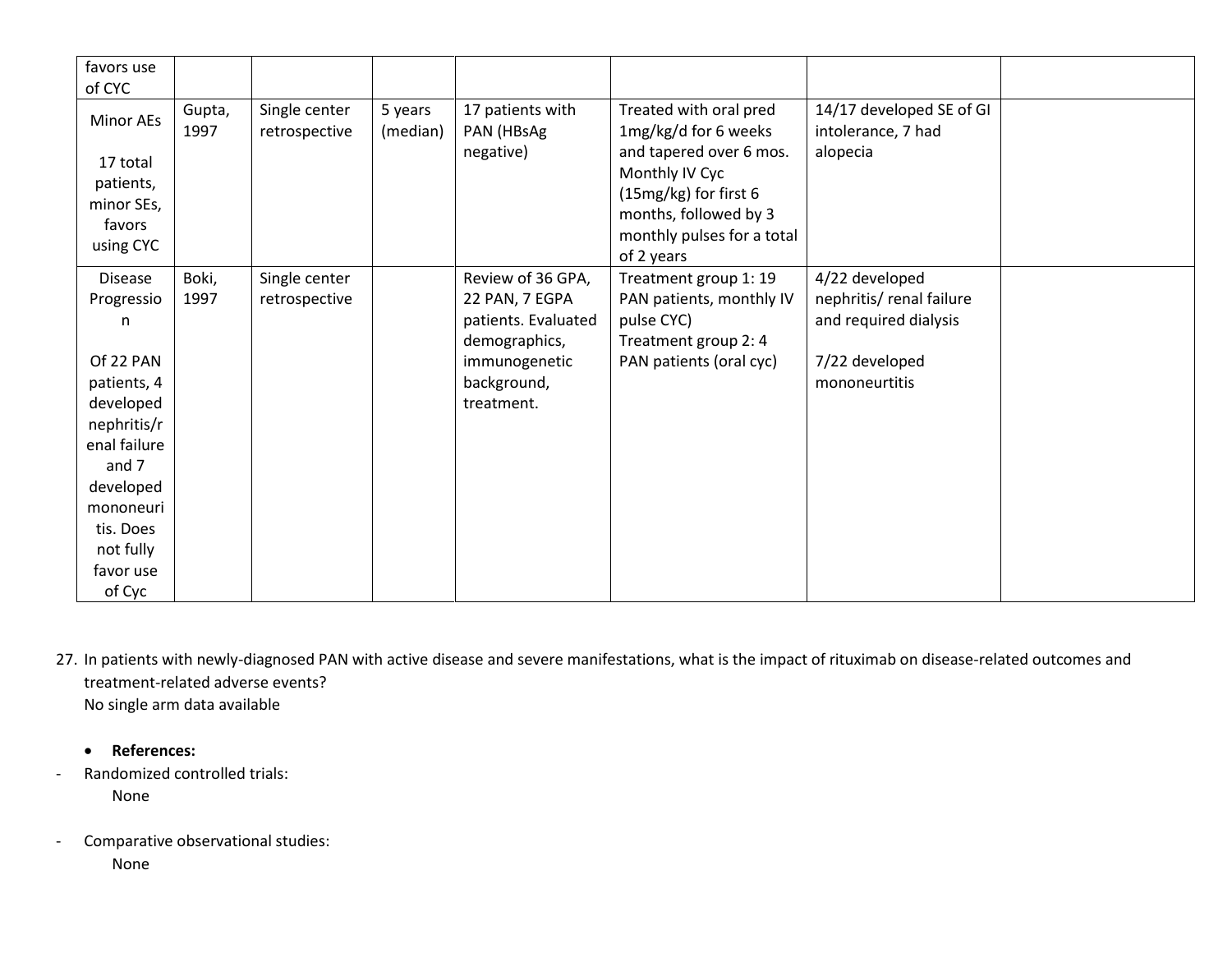## - Single arm studies and test accuracy studies: (9)

| <b>Author</b>  | Year | <b>Title</b>                                                                                                                               |
|----------------|------|--------------------------------------------------------------------------------------------------------------------------------------------|
| M. Samson      | 2017 | Microscopic polyangiitis and non-HBV polyarteritis nodosa with poor-prognosis factors: 10-year results of the<br>prospective CHUSPAN trial |
| D. Eleftheriou | 2013 | Systemic polyarteritis nodosa in the young: a single-center experience over thirty-two years                                               |
| K. A. Boki     | 1997 | Necrotizing vasculitis in Greece: clinical, immunological and immunogenetic aspects. A study of 66 patients                                |
| R. Gupta       | 1997 | Outcome of polyarteritis nodosa in northern India                                                                                          |
| M. Gordon      | 1993 | Relapses in patients with a systemic vasculitis                                                                                            |

## - Studies reviewed and excluded:

| <b>Author</b> | Year | <b>Title</b>                                                                                                                                                                                                                      | <b>Comments</b>                                                                                                                                                                                                               |
|---------------|------|-----------------------------------------------------------------------------------------------------------------------------------------------------------------------------------------------------------------------------------|-------------------------------------------------------------------------------------------------------------------------------------------------------------------------------------------------------------------------------|
| C. Pagnoux    | 2015 | Treatment of systemic necrotizing vasculitides in patients aged sixty-five years or<br>older: results of a multicenter, open-label, randomized controlled trial of<br>corticosteroid and cyclophosphamide-based induction therapy | Exclude: Only 3 patients with PAN<br>and outcomes for that subgroup<br>not separately reported                                                                                                                                |
| L. Guillevin  | 2003 | Treatment of polyarteritis nodosa and microscopic polyangiitis with poor prognosis<br>factors: a prospective trial comparing glucocorticoids and six or twelve<br>cyclophosphamide pulses in sixty-five patients                  | Exclude: Same population as M.<br>Samson 2017 (Microscopic<br>polyangiitis and non-HBV<br>polyarteritis with poor prognostic<br>factors: 10-year results of the<br>prospective CHUSPAN trial),<br>without extra relevant data |
| M. Gayraud    | 1997 | Treatment of good-prognosis polyarteritis nodosa and Churg-Strauss syndrome:<br>comparison of steroids and oral or pulse cyclophosphamide in 25 patients. French<br>Cooperative Study Group for Vasculitides                      | Exclude: Only included FFS of 0, so<br>non-severe disease.                                                                                                                                                                    |
| L. Guillevin  | 1988 | Clinical findings and prognosis of polyarteritis nodosa and Churg-Strauss angiitis: a<br>study in 165 patients                                                                                                                    | Exclude: Results reported for<br>combination of EGPA and PAN and<br>no clear separation in results of<br>those who rec'd CYC as induction                                                                                     |

# **POLYARTERITIS NODOSA (PAN)**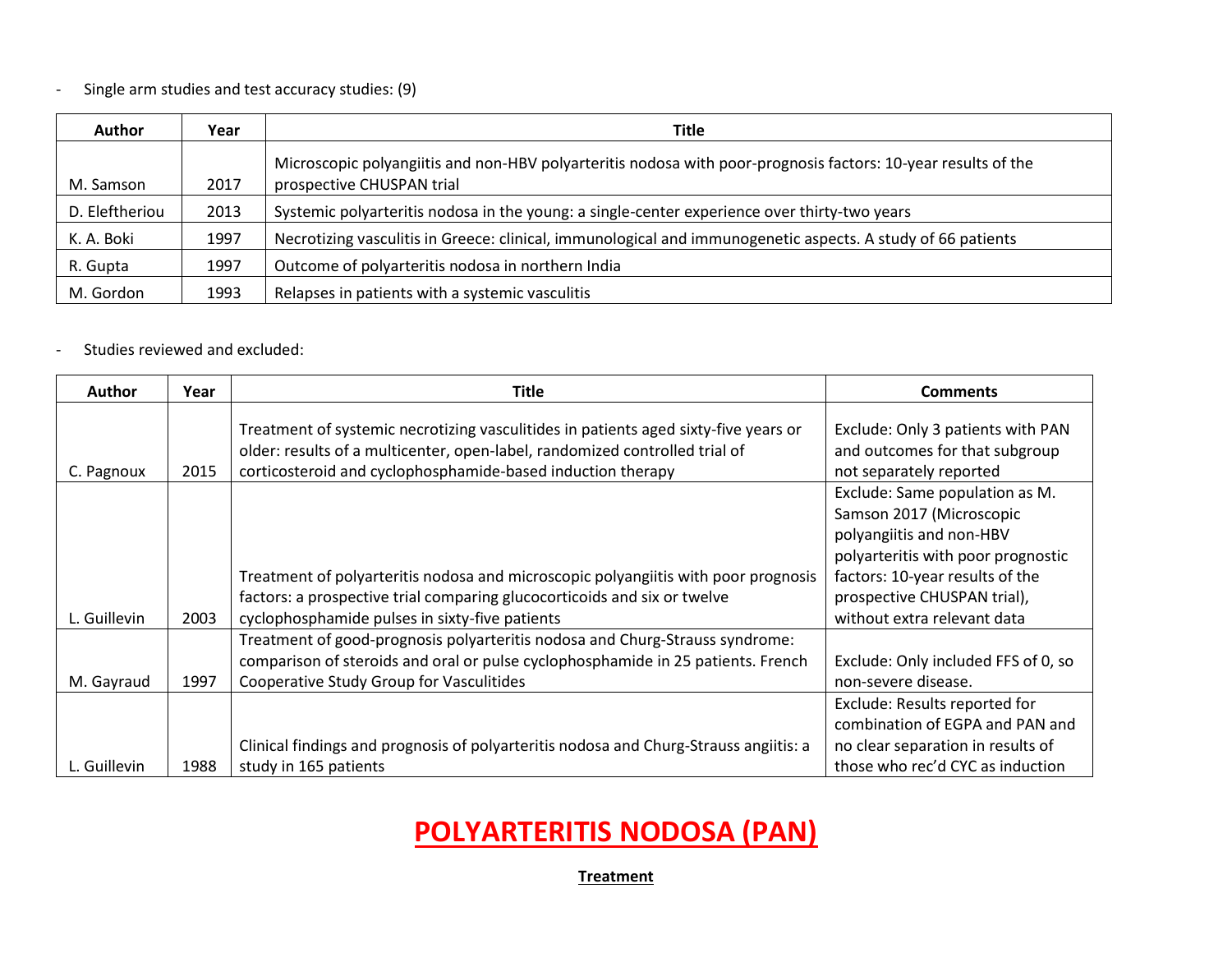- **PICO question 11:** In patients with newly-diagnosed PAN in remission after remission induction therapy, what is the impact of a rapid taper of glucocorticoids (<6 months) vs. a slow taper (≥ 6 months) on disease-related outcomes and treatment-related adverse events?
- **Critical Outcomes:** disease activity, disease damage, relapse, death, infection, toxicity leading to discontinuation (e.g., hyperglycemia), other glucocorticoid toxicity (e.g., decreased bone mineral density)
- 28. In patients with newly-diagnosed PAN in remission after remission induction therapy, what is the impact of a rapid taper of glucocorticoids (<6 months) vs. a slow taper (≥ 6 months) on disease-related outcomes and treatment-related adverse events? No comparative data available
- 29. In patients with newly-diagnosed PAN in remission after remission induction therapy, what is the impact of a rapid taper of glucocorticoids (<6 months) on disease-related outcomes and treatment-related adverse events? No single arm data available
- 30. In patients with newly-diagnosed PAN in remission after remission induction therapy, what is the impact of a slow taper (≥ 6 months) on disease-related outcomes and treatment-related adverse events? No single arm data available
	- **References:**
- Randomized controlled trials: None
- Comparative observational studies: None
- Single arm studies and test accuracy studies: None
- Studies reviewed and excluded:

| Author         | Year | Title                                             | Comments                                                                                                                            |
|----------------|------|---------------------------------------------------|-------------------------------------------------------------------------------------------------------------------------------------|
|                |      |                                                   | Did not abstract data from article. Very unclear which patients<br>achieved remission and what the actual steroid course length was |
| P. P. Frohnert | 1967 | Long-term follow-up study of periarteritis nodosa | in those who did                                                                                                                    |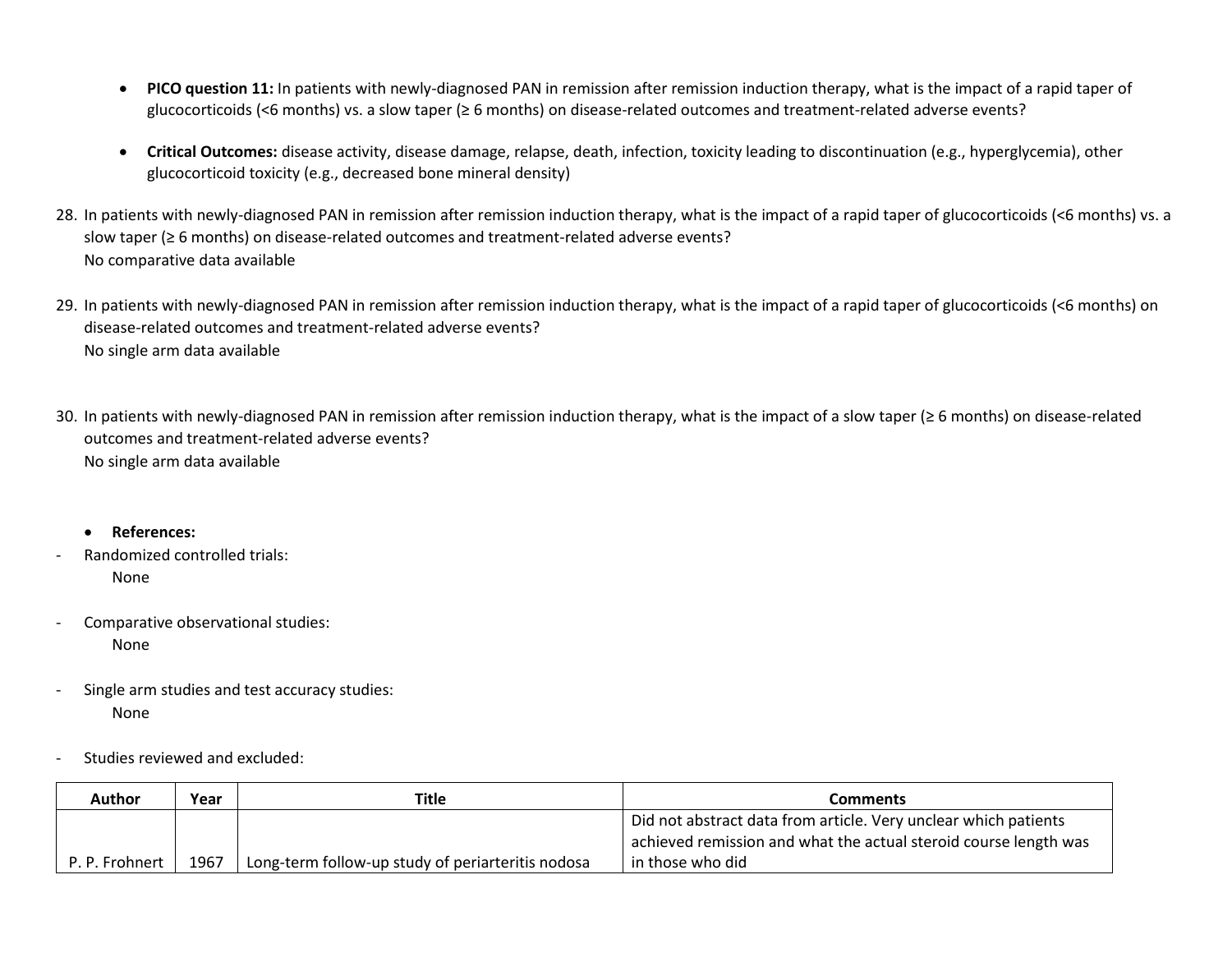- **PICO question 12:** In patients with newly diagnosed PAN with active and non-severe disease, what is the impact of adding of non-glucocorticoid non-biologic immunosuppressive therapy to glucocorticoids vs. using glucocorticoids alone on disease-related outcomes and treatment-related adverse events?
- **Critical Outcomes:** disease activity, disease damage, relapse, death, malignancy, infection, toxicity leading to discontinuation (e.g., leukopenia, hyperglycemia, decreased bone mineral density)
- 31. In patients with newly diagnosed PAN with active and non-severe disease, what is the impact of adding of non-glucocorticoid non-biologic immunosuppressive therapy to glucocorticoids vs. using glucocorticoids alone on disease-related outcomes and treatment-related adverse events? No comparative data available
- 32. In patients with newly diagnosed PAN with active and non-severe disease, what is the impact of adding of non-glucocorticoid non-biologic immunosuppressive therapy to glucocorticoids on disease-related outcomes and treatment-related adverse events?

| <b>Patient important outcomes:</b> |  |
|------------------------------------|--|
|                                    |  |

| <b>Outcomes</b><br>$(Name +$<br>Summary) | Author,<br>year | <b>Study type</b> | <b>Duration</b><br>of follow<br>up | <b>Population</b><br>(number and<br>description) | Intervention used in<br>relevant population<br>(Describe the<br>intervention) | <b>Results</b>            | <b>Comments</b>           |
|------------------------------------------|-----------------|-------------------|------------------------------------|--------------------------------------------------|-------------------------------------------------------------------------------|---------------------------|---------------------------|
|                                          | Oh Y,           | Retrospective,    | Mean                               | 30 patients with                                 | Of the 30 PAN patients,                                                       | 3/7 patients treated with | *did not stratify tx      |
| Relapse                                  | 2017            | single center     | follow up                          | newly diagnosed                                  | induction with non                                                            | non-GC, non-biologic IS   | strategy based on         |
|                                          |                 |                   | 64.1                               | PAN (6 with                                      | biologic, non-GC agent                                                        | did NOT relapse, 4/7 did  | disease severity, so does |
| 9/12 PAN                                 |                 |                   | months                             | cutaneous PAN, 14                                | was used in 7 patients (4                                                     | relapse                   | not exactly answer the    |
| patients                                 |                 |                   |                                    | Hep B associated                                 | aza, 1 MTX, 1                                                                 |                           | pico                      |
| tx'd with                                |                 |                   |                                    | and 10 generalized                               | mycophenolate, 1                                                              |                           |                           |
| non-GC                                   |                 |                   |                                    | idiopathic) followed                             | colchicine). GC                                                               |                           |                           |
| non-                                     |                 |                   |                                    | for >12 months.                                  | monotherapy was used                                                          |                           |                           |
| giologic IS                              |                 |                   |                                    | Mean BVAS of 10.1                                | for induction in 14                                                           |                           |                           |
| had a                                    |                 |                   |                                    | $+/-9.5$                                         |                                                                               |                           |                           |
| relapse.                                 | Selga,          | Retrospective,    | Median                             | 10 patients with                                 | Of the 6 PAN patients                                                         | Of the 5 PAN patients     |                           |
| Favors not                               | 2006            | single center     | follow up                          | PAN. 6 had FFS=0                                 | with FFS=0, 2 were                                                            | who achieved remission    |                           |
| using this                               |                 |                   | 14 years                           |                                                  | treated with AZA (+GC)                                                        | with CYC or AZA +GC, all  |                           |
| interventio                              |                 |                   | $(14-45)$                          |                                                  | and 4 were treated with                                                       | of them suffered a        |                           |
| n                                        |                 |                   |                                    |                                                  | $CYC (+GC)$                                                                   | relapse (after a mean of  |                           |
|                                          |                 |                   |                                    |                                                  |                                                                               |                           |                           |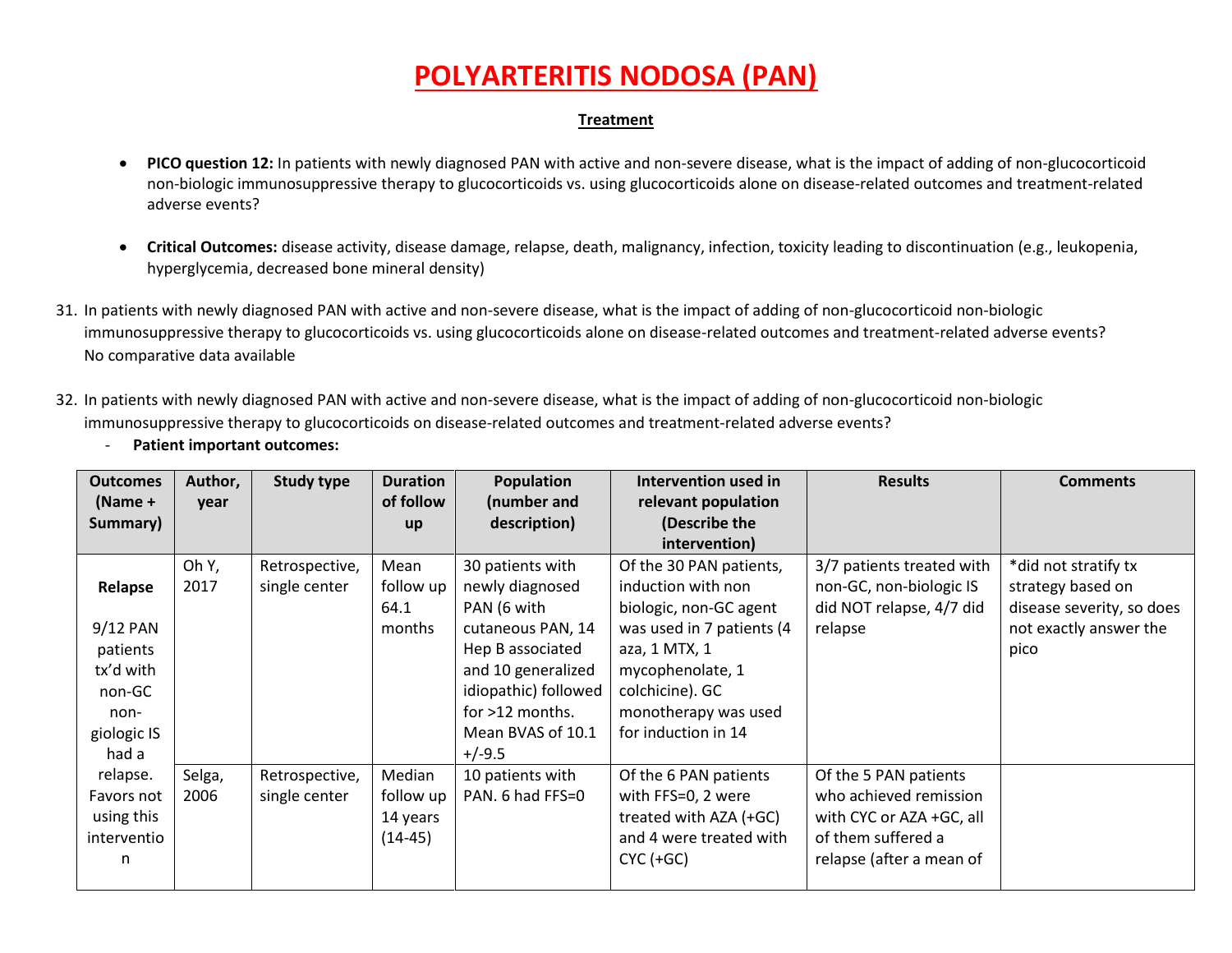|                                                                                                                                                                                                   |                |                                 |                                              |                                                                                                                                                                   |                                                                                                                                                                                                                                                                 | 3 years, range 0.7 years-<br>6.8 years)                                                                                                                  |                                                                                                                    |
|---------------------------------------------------------------------------------------------------------------------------------------------------------------------------------------------------|----------------|---------------------------------|----------------------------------------------|-------------------------------------------------------------------------------------------------------------------------------------------------------------------|-----------------------------------------------------------------------------------------------------------------------------------------------------------------------------------------------------------------------------------------------------------------|----------------------------------------------------------------------------------------------------------------------------------------------------------|--------------------------------------------------------------------------------------------------------------------|
| Remission<br>5/6<br>achieved<br>remission<br>with non<br>GC and<br>non-<br>biologic IS.<br>Favors<br>using the<br>drug                                                                            | Selga,<br>2006 | Retrospective,<br>single center | Median<br>follow up<br>14 years<br>$(14-45)$ | 10 patients with<br>PAN. 6 had FFS=0                                                                                                                              | Of the 6 PAN patients<br>with FFS=0, 2 were<br>treated with AZA (+GC)<br>and 4 were treated with<br>$CYC (+GC)$                                                                                                                                                 | 1/6 died and did not<br>achieve remission (tx<br>with cyc)<br>5/6 achieved remission                                                                     |                                                                                                                    |
| Survival<br>Poor data<br>as noted in<br>comments<br>and not all<br>in analysis<br>were on<br>the non-GC<br>non-bio<br>regeimen.<br>However of<br>22 PAN pts,<br>survival at<br>5 years was<br>80% | Leib,<br>1979  | Retrospective,<br>single center |                                              | 64 patients with<br>PAN with<br>multisystem<br>involvement. No<br>cutaneous PAN<br>(only). Confirmed<br>by bx in 34, by<br>autopsy in 13 and<br>angiography in 10 | Group 1: 8 received<br>supportive therapy,<br>Group 2: 34 received GC<br>alone, Group 3: 22<br>received both GC + IS<br>agent.<br>*5 patients in group 2<br>and 1 patient in group 3<br>excluded from survival<br>studies 2/2 insufficient<br>length of therapy | Median survival in GC<br>+other group was 149<br>months with 5 year<br>survival of 80%. 16/22<br>were on non bio non GC<br>med (14 aza, 1 6mp, 1<br>MTX) | Includes severe and non-<br>severe PAN. Did not<br>differentiate outcomes<br>of therapies in non-<br>severe cohort |

33. In patients with newly diagnosed PAN with active and non-severe disease, what is the impact of using glucocorticoids alone on disease-related outcomes and treatment-related adverse events?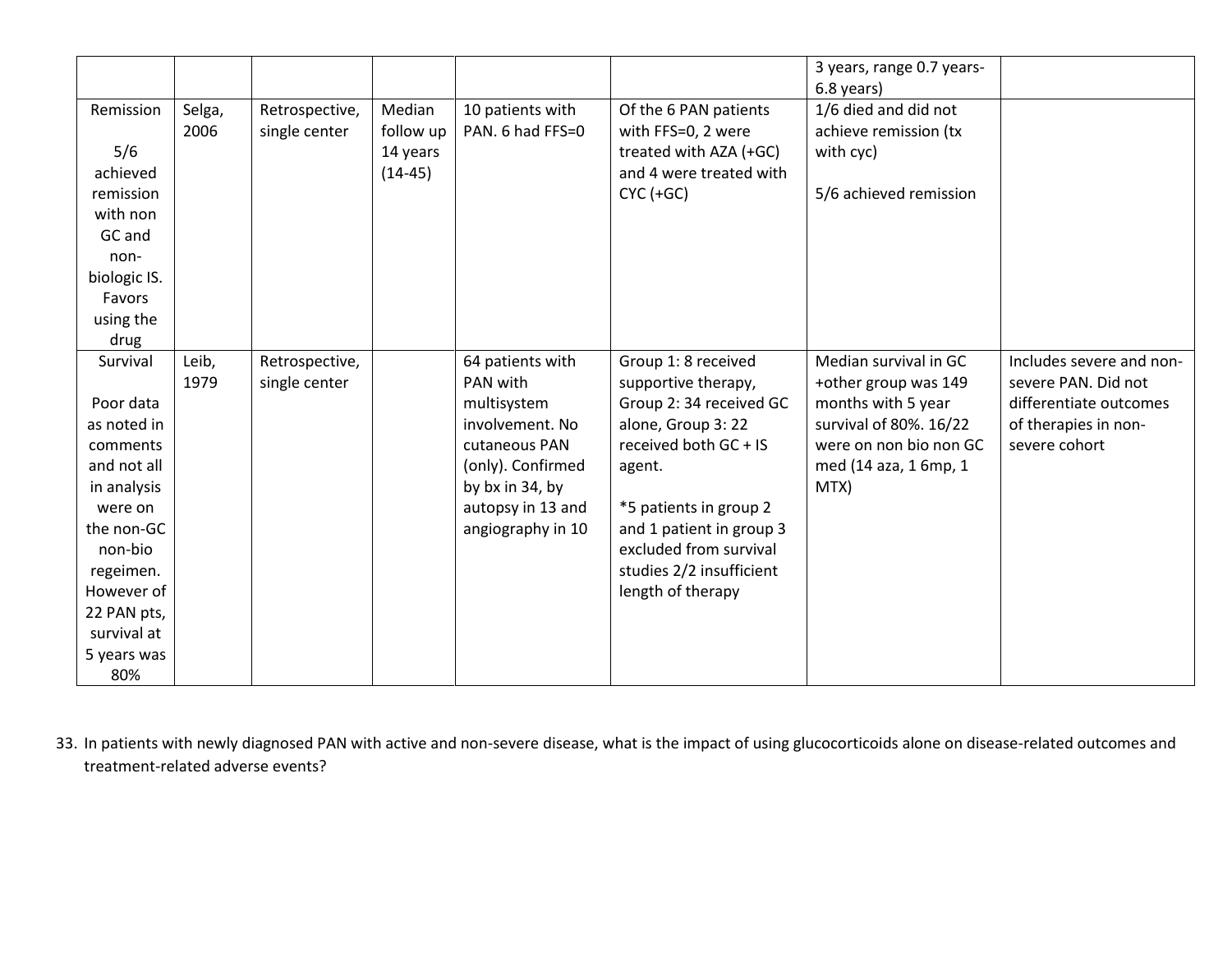### - **Patient important outcomes:**

| <b>Outcomes</b> | Author, | <b>Study type</b> | <b>Duration</b> | Population           | Intervention used in                           | <b>Results</b>            | <b>Comments</b>          |
|-----------------|---------|-------------------|-----------------|----------------------|------------------------------------------------|---------------------------|--------------------------|
| (Name +         | year    |                   | of follow       | (number and          | relevant population                            |                           |                          |
| Summary)        |         |                   | up              | description)         | (Describe the                                  |                           |                          |
|                 |         |                   |                 |                      | intervention)                                  |                           |                          |
|                 | Samson  | Retrospective,    | $97.6 +/-$      | 193 patients (75     | All patients received CS                       | 48/57 (84%) of PAN        | Additional IS tx added   |
|                 | 2014    | multicenter       | 39.6            | EGPA, 61 MPA and     | alone as initial induction                     | patients achieved         | only after relapse or    |
|                 |         |                   | months          | 57 non-HBV PAN)      | tx. 24/57 PAN patients                         | remission with CS alone.  | failure (not up front)   |
|                 |         |                   |                 | with FFS=0. 86/193   | required add on therapy.                       | (remission >3 months)     |                          |
|                 |         |                   |                 | required additional  |                                                |                           |                          |
|                 |         |                   |                 | IS.                  |                                                |                           |                          |
|                 | Ribi    | Prospective       | $62+/-33$       | 124 patients with    | Treatment with steroids                        | 45/58 patient with PAN    |                          |
|                 | 2010    | multicenter       | months          | newly diagnosed      | alone. At time of                              | achieved remission with   |                          |
| Remission       |         | therapeutic       |                 | PAN (n=58) or MPA    | treatment failure or                           | CS alone                  |                          |
|                 |         | trial             |                 | $(n=66)$ (FFS of 0). | relapse (or unable to                          |                           |                          |
| 115             |         |                   |                 | No alveolar          | wean pred below                                |                           |                          |
| patients.       |         |                   |                 | hemorrhage or        | 20mg/d), patients were                         |                           |                          |
| 93              |         |                   |                 | severe renal         | randomized to oral                             |                           |                          |
| achieved        |         |                   |                 | impairment           | azathioprine 2mg/kg or                         |                           |                          |
| remission       |         |                   |                 |                      | cyclophosphamide 6 IV                          |                           |                          |
| with CS         |         |                   |                 |                      | pulses (600mg/m2). One                         |                           |                          |
| alone           |         |                   |                 |                      | IV methyl pred pulse of                        |                           |                          |
| $(80\%)$ .      |         |                   |                 |                      | 15mg/kg was allowed                            |                           |                          |
| Favors          |         |                   |                 |                      | followed by dose of                            |                           |                          |
| using CS        |         |                   |                 |                      | 1mg/kg/day for 3 weeks.                        |                           |                          |
| along           |         |                   |                 |                      | Tapered by 5mg every 10                        |                           |                          |
|                 |         |                   |                 |                      | days to dose of                                |                           |                          |
|                 |         |                   |                 |                      | 0.5mg/kg/day, then by                          |                           |                          |
|                 |         |                   |                 |                      | 2.5mg every 10 days until                      |                           |                          |
|                 |         |                   |                 |                      | a dose of 15mg/day, and                        |                           |                          |
|                 |         |                   |                 |                      | finally by 1mg every 10<br>days to the minimal |                           |                          |
|                 |         |                   |                 |                      | effective dose or when                         |                           |                          |
|                 |         |                   |                 |                      | possible, until withdrawal                     |                           |                          |
|                 | Cohen,  | Retrospective,    | At least 2      | 53 patients with     | 36 treated with GC alone,                      | 14/36 treated with GC     | Includes severe and non- |
| Death           | 1980    | single center     | years.          | PAN. At least 2      | 14 with combination of                         | alone died. 7 from active | severe PAN. Did not      |
|                 |         |                   |                 |                      | GC +cytotoxic agent (CYC                       |                           | differentiate outcomes   |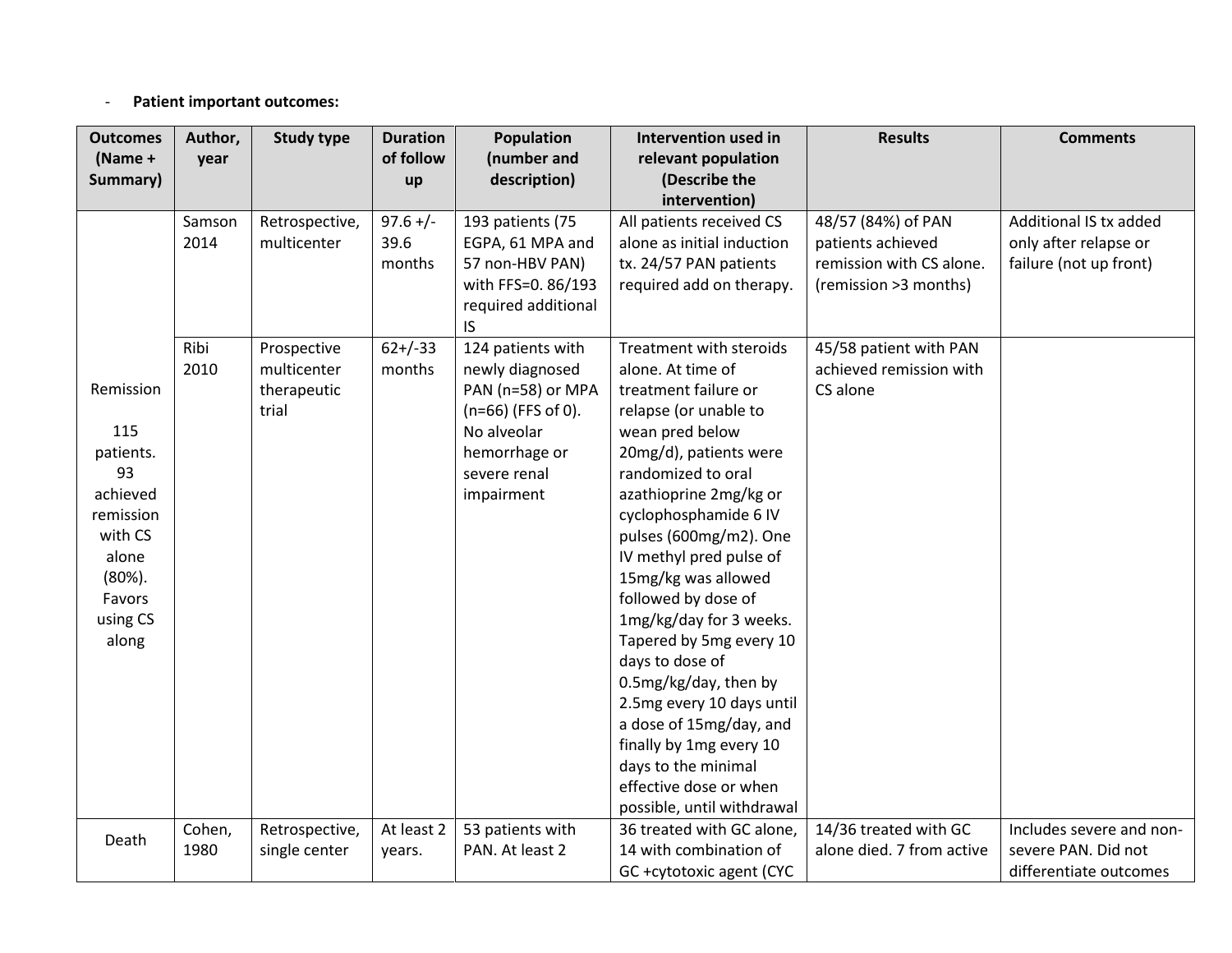| 14/36       |         |                | Mean      | organ systems        | n=9 or aza n=5), 3 with      | vasculitis, 7 from other | of therapies in non-     |
|-------------|---------|----------------|-----------|----------------------|------------------------------|--------------------------|--------------------------|
| treated     |         |                | 3.3 years | involved.            | no tx.                       | causes                   | severe cohort            |
| with GC     |         |                |           |                      | In those treated with GC,    |                          |                          |
| alone died  |         |                |           |                      | initial dose was >40mg/d.    |                          |                          |
| (of note    |         |                |           |                      | those who were started       |                          |                          |
| they        |         |                |           |                      | on steroids prior to         |                          |                          |
| included    |         |                |           |                      | evaluation at this center    |                          |                          |
| severe      |         |                |           |                      | (n=19, were seen $\approx$ 6 |                          |                          |
| AND non-    |         |                |           |                      | months prior). When          |                          |                          |
| severe PAN  |         |                |           |                      | activity of disease was      |                          |                          |
| in their    |         |                |           |                      | controlled, the steroid      |                          |                          |
| cohort).    |         |                |           |                      | dose was reduced to          |                          |                          |
| Does not    |         |                |           |                      | lowest possible (usually     |                          |                          |
| favor       |         |                |           |                      | between 10-15mg/d)           |                          |                          |
| interventio |         |                |           |                      |                              |                          |                          |
| n but weak  |         |                |           |                      |                              |                          |                          |
| data        |         |                |           |                      |                              |                          |                          |
|             | Leib,   | Retrospective, |           | 64 patients with     | Group 1: 8 received          | Median survival in GC    | Includes severe and non- |
|             | 1979    | single center  |           | PAN with             | supportive therapy,          | alone was 63 moths       | severe PAN. Did not      |
| Survival    |         |                |           | multisystem          | Group 2: 34 received GC      | 5 year survival was 53%  | differentiate outcomes   |
|             |         |                |           | involvement. No      | alone, Group 3: 22           |                          | of therapies in non-     |
| 144         |         |                |           | cutaneous PAN        | received both GC + IS        | 22/34 GC only were on    | severe cohort            |
| patients    |         |                |           | (only). Confirmed    | agent.                       | >50mg pred/d equivalent  |                          |
| tx'd with   |         |                |           | by bx in 34, by      |                              |                          |                          |
| GC alone, 5 |         |                |           | autopsy in 13 and    | *5 patients in group 2       |                          |                          |
| year        |         |                |           | angiography in 10    | and 1 patient in group 3     |                          |                          |
| survival    |         |                |           |                      | excluded from survival       |                          |                          |
| was 48-     |         |                |           |                      | studies 2/2 insufficient     |                          |                          |
| 53%. Not    |         |                |           |                      | length of therapy            |                          |                          |
| very high.  |         |                |           |                      |                              |                          |                          |
| Does not    |         |                |           |                      |                              |                          |                          |
| favor       |         |                |           |                      |                              |                          |                          |
| interventio | Frohner | Retrospective  |           | Records of 130       | Intensive corticosteroid     | 5 year survival was 48%  | Includes severe and non- |
| n but       | t, 1967 | single center  |           | patients with        | or ACTH therapy had          | in those treated with GC | severe PAN. Did not      |
| included    |         |                |           | periarteritis nodosa | been given to 110 of         | $(n=110)$                | differentiate outcomes   |
| severe and  |         |                |           | seen at mayo from    | these patients. Usual        |                          | of therapies in non-     |
| non-severe  |         |                |           | 1946-1962            | course was 200mg             |                          | severe cohort            |
| PAN         |         |                |           | reviewed             | cortisone/d for 6 weeks      |                          |                          |
|             |         |                |           |                      | then decreased by 12.5       |                          |                          |
|             |         |                |           |                      | to 25mg every 4-5 days       |                          |                          |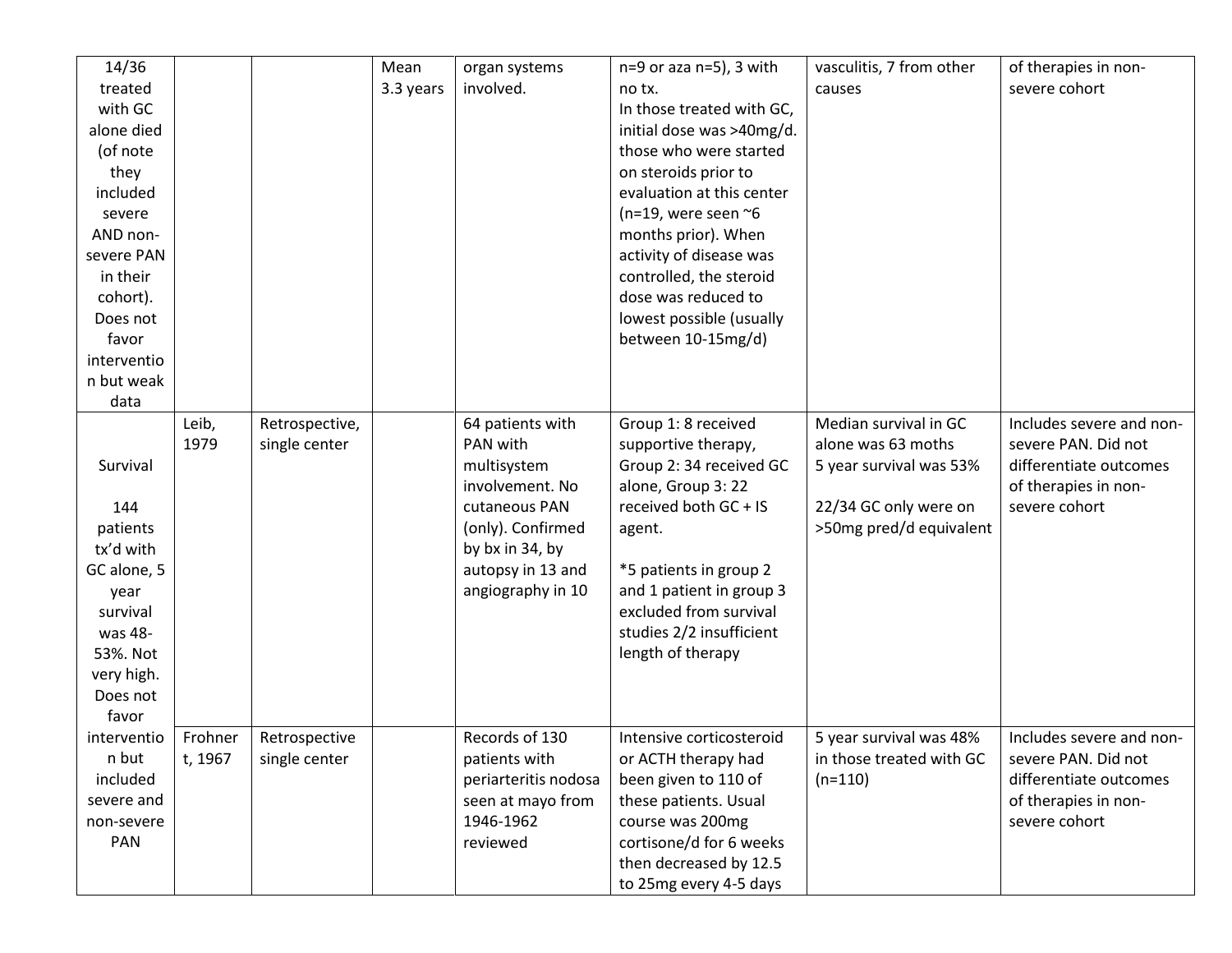|              |         |                |           |                      | until discontinued or     |                           |                          |
|--------------|---------|----------------|-----------|----------------------|---------------------------|---------------------------|--------------------------|
|              |         |                |           |                      | maintenance dose          |                           |                          |
|              |         |                |           |                      | established               |                           |                          |
| Side effects | Frohner | Retrospective  |           | Records of 130       | Intensive corticosteroid  | 18/110 patients on        | Includes severe and non- |
|              | t, 1967 | single center  |           | patients with        | or ACTH therapy had       | steroids had sx's of      | severe PAN. Did not      |
| 18/110 had   |         |                |           | periarteritis nodosa | been given to 110 of      | hypercortisonism and      | differentiate outcomes   |
| SE of        |         |                |           | seen at mayo from    | these patients. Usual     | osteoporosis in 2         | of therapies in non-     |
| hypercortis  |         |                |           | 1946-1962            | course was 200mg          |                           | severe cohort            |
| olism and 2  |         |                |           | reviewed             | cortisone/d for 6 weeks   |                           |                          |
| osteoporos   |         |                |           |                      | then decreased by 12.5    |                           |                          |
| is. Not bad  |         |                |           |                      | to 25mg every 4-5 days    |                           |                          |
| SE profile.  |         |                |           |                      | until discontinued or     |                           |                          |
| Poor data    |         |                |           |                      | maintenance dose          |                           |                          |
| overall      |         |                |           |                      | established               |                           |                          |
| Relapse      | Oh Y,   | Retrospective, | Mean      | 30 patients with     | Of the 30 PAN patients,   | 10/14 with GC             | Includes severe and non- |
|              | 2017    | single center  | follow up | newly diagnosed      | induction with non        | monotherapy did not       | severe PAN. Did not      |
| $4/14$ with  |         |                | 64.1      | PAN (6 with          | biologic, non-GC agent    | relapse, 4/14 did relapse | differentiate outcomes   |
| GC           |         |                | months    | cutaneous PAN, 14    | was used in 7 patients (4 |                           | of therapies in non-     |
| monothera    |         |                |           | Hep B associated     | aza, 1 MTX, 1             |                           | severe cohort            |
| py           |         |                |           | and 10 generalized   | mycophenolate, 1          |                           |                          |
| relapsed.    |         |                |           | idiopathic) followed | colchicine). GC           |                           |                          |
| Favors the   |         |                |           | for >12 months.      | monotherapy was used      |                           |                          |
| interventio  |         |                |           | Mean BVAS of 10.1    | for induction in 14       |                           |                          |
| n            |         |                |           | $+/-9.5$             |                           |                           |                          |

### • **References:**

- Randomized controlled trials:

None

- Comparative observational studies: None
- Single arm studies and test accuracy studies:

| <b>Author</b> | Year | Title                                                              | Comments                                       |
|---------------|------|--------------------------------------------------------------------|------------------------------------------------|
|               |      | Birmingham vasculitis activity score at diagnosis is a significant | Did not evaluate treatment/medications         |
| Y. J. Oh      | 2017 | predictor of relapse of polyarteritis nodosa                       | differences based on BVAS (non severe disease) |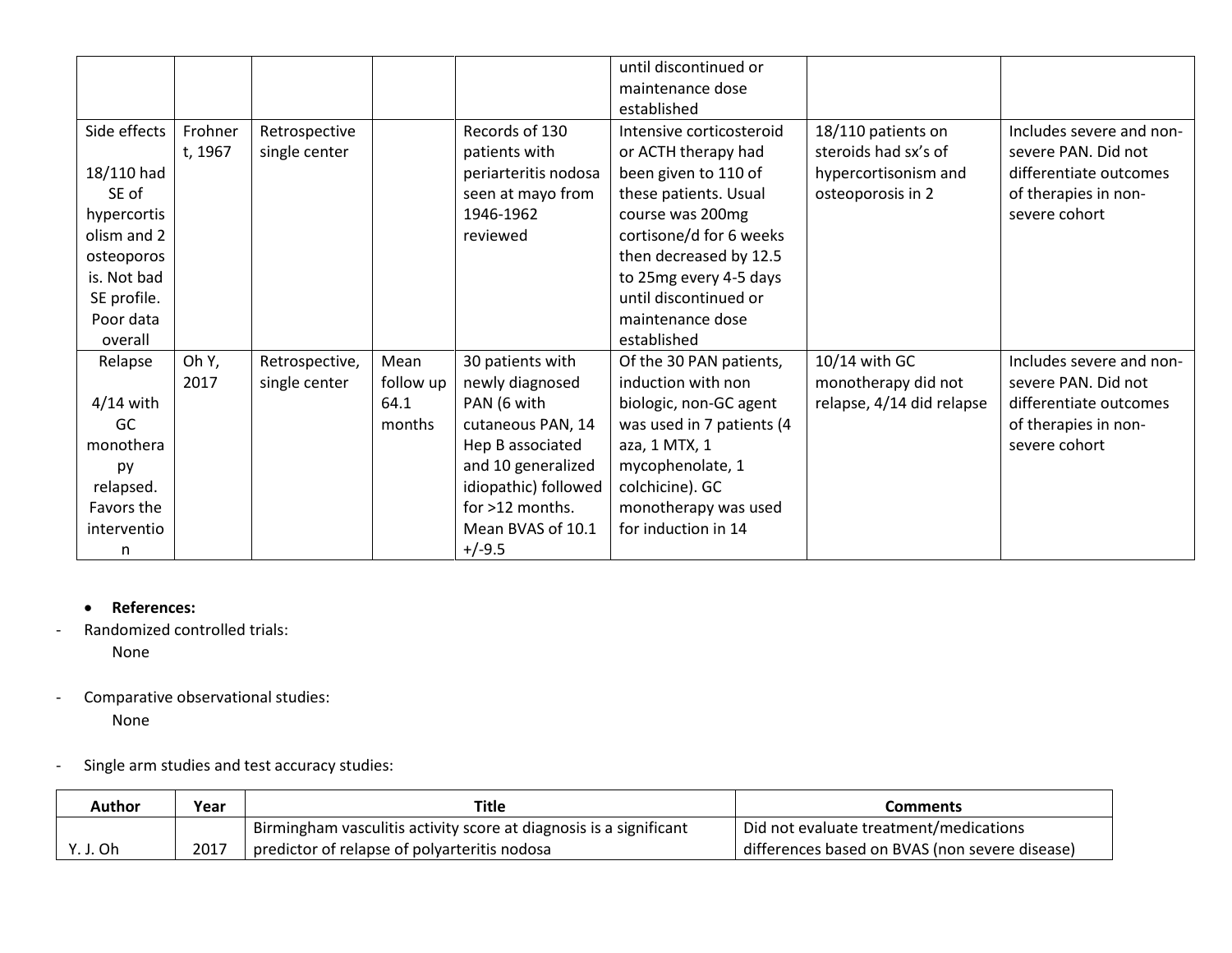|                |      | Mononeuritis multiplex predicts the need for immunosuppressive     |                                                   |
|----------------|------|--------------------------------------------------------------------|---------------------------------------------------|
|                |      | or immunomodulatory drugs for EGPA, PAN and MPA patients           |                                                   |
| M. Samson      | 2014 | without poor-prognosis factors                                     | Include                                           |
|                |      | Long-term follow-up of a randomized trial on 118 patients with     | Same PAN population as 16597 so didn't re-        |
|                |      | polyarteritis nodosa or microscopic polyangiitis without poor-     | abstract data. Additional IS tx added only after  |
| M. Samson      | 2014 | prognosis factors                                                  | relapse or failure (not up front)                 |
|                |      | Treatment of polyarteritis nodosa and microscopic polyangiitis     |                                                   |
|                |      | without poor-prognosis factors: A prospective randomized study of  |                                                   |
| C. Ribi        | 2010 | one hundred twenty-four patients                                   | Include                                           |
|                |      | Polyarteritis nodosa when applying the Chapel Hill nomenclature--a |                                                   |
| D. Selga       | 2006 | descriptive study on ten patients                                  | Include                                           |
|                |      |                                                                    | Includes severe and non-severe PAN. Did not       |
|                |      | Clinical features, prognosis, and response to treatment in         | differentiate outcomes of therapies in non-severe |
| R. D. Cohen    | 1980 | polyarteritis                                                      | cohort                                            |
|                |      |                                                                    | Includes severe and non-severe PAN. Did not       |
|                |      | Immunosuppressive and corticosteroid therapy of polyarteritis      | differentiate outcomes of therapies in non-severe |
| E. S. Leib     | 1979 | nodosa                                                             | cohort                                            |
|                |      |                                                                    | Includes severe and non-severe PAN. Did not       |
|                |      |                                                                    | differentiate outcomes of therapies in non-severe |
| P. P. Frohnert | 1967 | Long-term follow-up study of periarteritis nodosa                  | cohort                                            |

### **Treatment**

- **PICO question 13:** In patients with PAN in remission on non-glucocorticoid non-biologic immunosuppressive therapy, what is the impact of discontinuation of non-glucocorticoid non-biologic immunosuppressive therapy after 18 months vs. continued treatment on disease-related outcomes and treatment-related adverse events?
- **Critical Outcomes:** disease activity, disease damage, relapse, death, malignancy, infection, toxicity leading to discontinuation (e.g., leukopenia, hepatotoxicity)
- 34. In patients with PAN in remission on non-glucocorticoid non-biologic immunosuppressive therapy, what is the impact of discontinuation of nonglucocorticoid non-biologic immunosuppressive therapy after 18 months vs. continued treatment on disease-related outcomes and treatment-related adverse events?

No comparative data available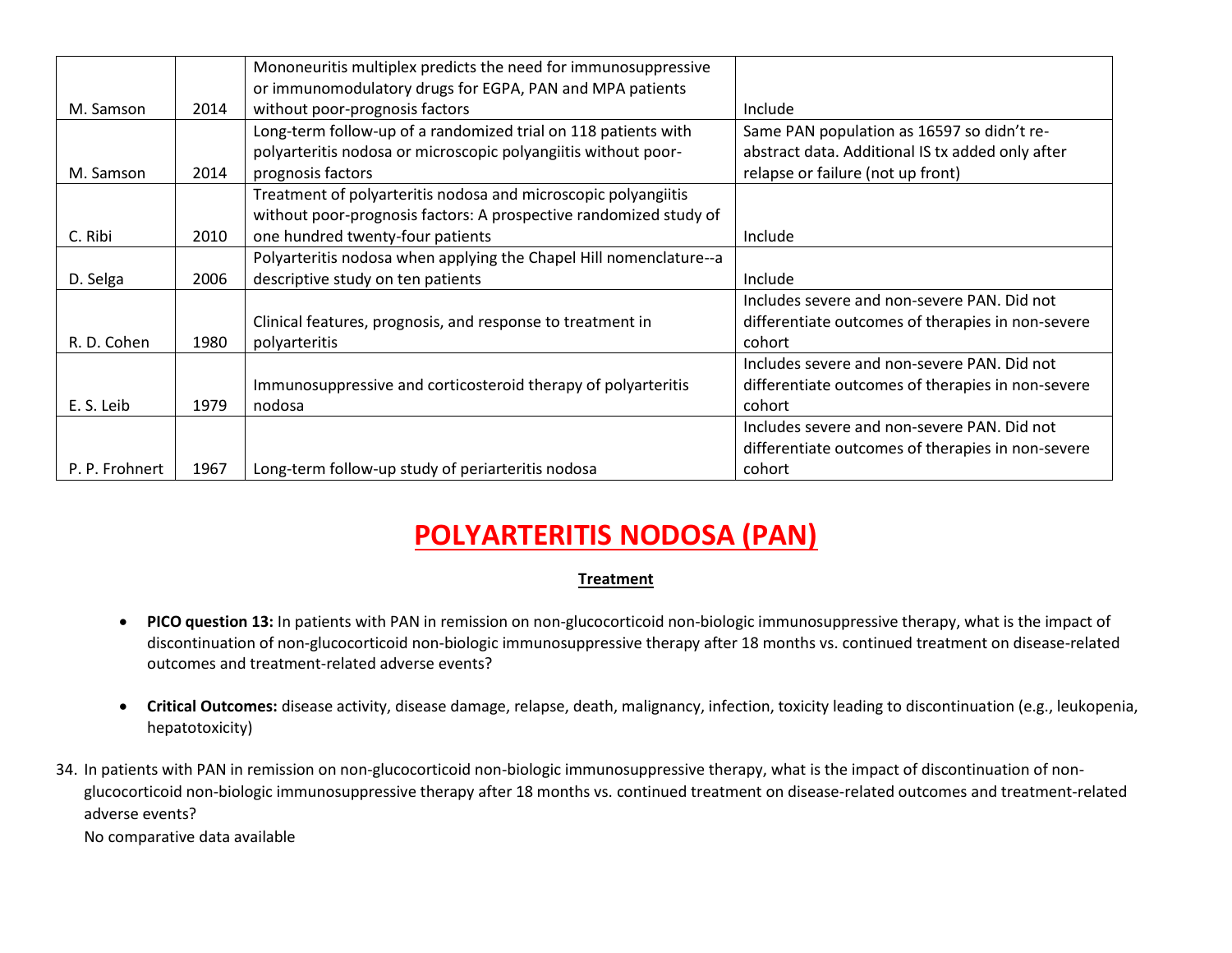- 35. In patients with PAN in remission on non-glucocorticoid non-biologic immunosuppressive therapy, what is the impact of discontinuation of nonglucocorticoid non-biologic immunosuppressive therapy after 18 months on disease-related outcomes and treatment-related adverse events? No single arm data available
- 36. In patients with PAN in remission on non-glucocorticoid non-biologic immunosuppressive therapy, what is the impact of continued treatment on diseaserelated outcomes and treatment-related adverse events?
	- **Patient important outcomes:**

| <b>Outcomes</b> | Author, | <b>Study type</b> | <b>Duration</b> | Population           | Intervention used in   | <b>Results</b>             | <b>Comments</b>           |
|-----------------|---------|-------------------|-----------------|----------------------|------------------------|----------------------------|---------------------------|
| $(Name +$       | year    |                   | of follow       | (number and          | relevant population    |                            |                           |
| Summary)        |         |                   | up              | description)         | (Describe the          |                            |                           |
|                 |         |                   |                 |                      | intervention)          |                            |                           |
| Glucocortic     | Fauci,  | Single Center,    | Of the          | 17 patients with     | 7/8 received long term | 5/8 were able to           | Indirect                  |
| oid             | 1979    | Retrospective     | $8/17$ that     | "systemic            | <b>CYC</b>             | discontinue                | Pre-ANCA, but most        |
| reduction-      |         | study             | continue        | necrotizing          | 1/8 received AZA       | glucocorticoids during     | patients likely represent |
| One study       |         |                   | d               | vasculitis"          |                        | their course               | PAN phenotype             |
| of 8            |         |                   | treatmen        | 8/17 continued       |                        |                            |                           |
| patients        |         |                   | $t$ for $18+$   | treatment (i.e., had |                        |                            |                           |
| who             |         |                   | months          | been followed) for   |                        |                            |                           |
| received        |         |                   | follow up       | greater than 18      |                        |                            |                           |
| long term       |         |                   | was 25          | months.              |                        |                            |                           |
| CYC or AZA      |         |                   | months          |                      |                        |                            |                           |
| showed          |         |                   | $-5$ years      |                      |                        |                            |                           |
| that 5 were     |         |                   |                 |                      |                        |                            |                           |
| able to         |         |                   |                 |                      |                        |                            |                           |
| discontinu      |         |                   |                 |                      |                        |                            |                           |
| e GC.           |         |                   |                 |                      |                        |                            |                           |
| Death $-$       | Fauci,  | Single Center,    | Of the          | 17 patients with     | 7/8 received long term | 2/8 died during the        | Indirect                  |
| One study       | 1979    | Retrospective     | $8/17$ that     | "systemic            | <b>CYC</b>             | course (one after 2 years  | Pre-ANCA, but most        |
| of 8            |         | study             | continue        | necrotizing          | 1/8 received AZA       | of pneumonia, one at 5     | patients likely represent |
| patients        |         |                   | d               | vasculitis"          |                        | years due to end stage     | PAN phenotype             |
| who             |         |                   | treatmen        | 8/17 continued       |                        | renal and hepatic failure) |                           |
| received        |         |                   | $t$ for $18+$   | treatment (i.e., had |                        |                            |                           |
| long term       |         |                   | months          | been followed) for   |                        |                            |                           |
| CYC or AZA      |         |                   | follow up       | greater than 18      |                        |                            |                           |
| showed          |         |                   | was 25          | months.              |                        |                            |                           |
| that 2 died     |         |                   | months          |                      |                        |                            |                           |
| over the        |         |                   | $-5$ years      |                      |                        |                            |                           |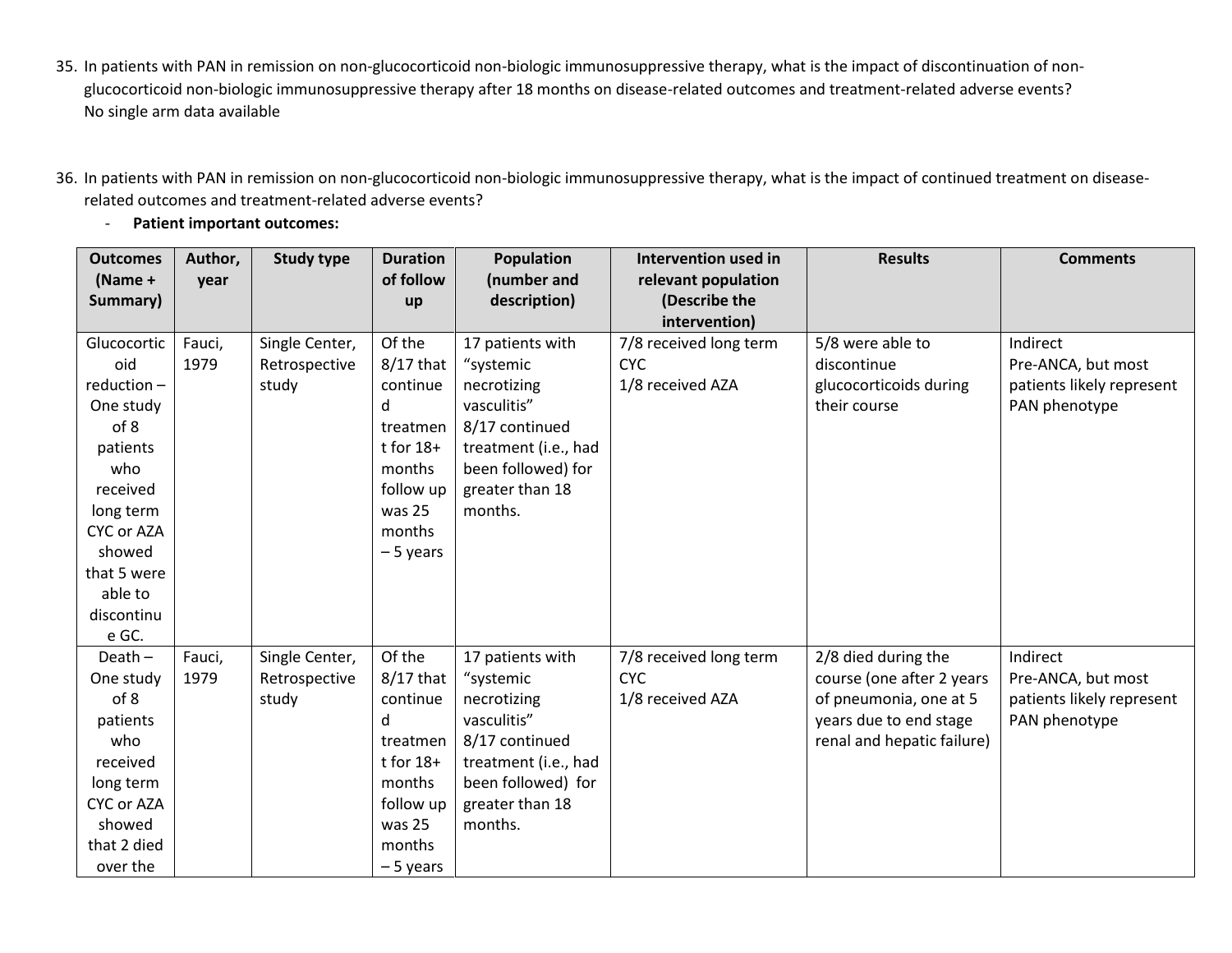| observatio |  |  |  |  |
|------------|--|--|--|--|
| n period.  |  |  |  |  |

- **References:**
- Randomized controlled trials: None
- Comparative observational studies: None
- Single arm studies and test accuracy studies:

| Author      | Year | Title                                                                           | Comments                           |
|-------------|------|---------------------------------------------------------------------------------|------------------------------------|
| A. S. Fauci | 1979 | <sup>1</sup> Cyclophosphamide therapy of severe systemic necrotizing vasculitis | Included for PAN PICO 13, Indirect |

- **PICO question 14 :** In patients with PAN who has nerve and/or muscle involvement, what is the impact of physical therapy vs. no physical therapy on disease-related outcomes?
- **Critical Outcomes:** patient reported outcomes (SF36, EQ-5D, CHQ, Patient global assessment, PROMIS, RAPID3, or MDHAQ)
- 37. In patients with PAN who has nerve and/or muscle involvement, what is the impact of physical therapy vs. no physical therapy on disease-related outcomes? No comparative data available
- 38. In patients with PAN who has nerve and/or muscle involvement, what is the impact of physical therapy on disease-related outcomes? No single arm data available
- 39. In patients with PAN who has nerve and/or muscle involvement, what is the impact of no physical therapy on disease-related outcomes? No single arm data available
	- **References:**
- Randomized controlled trials: None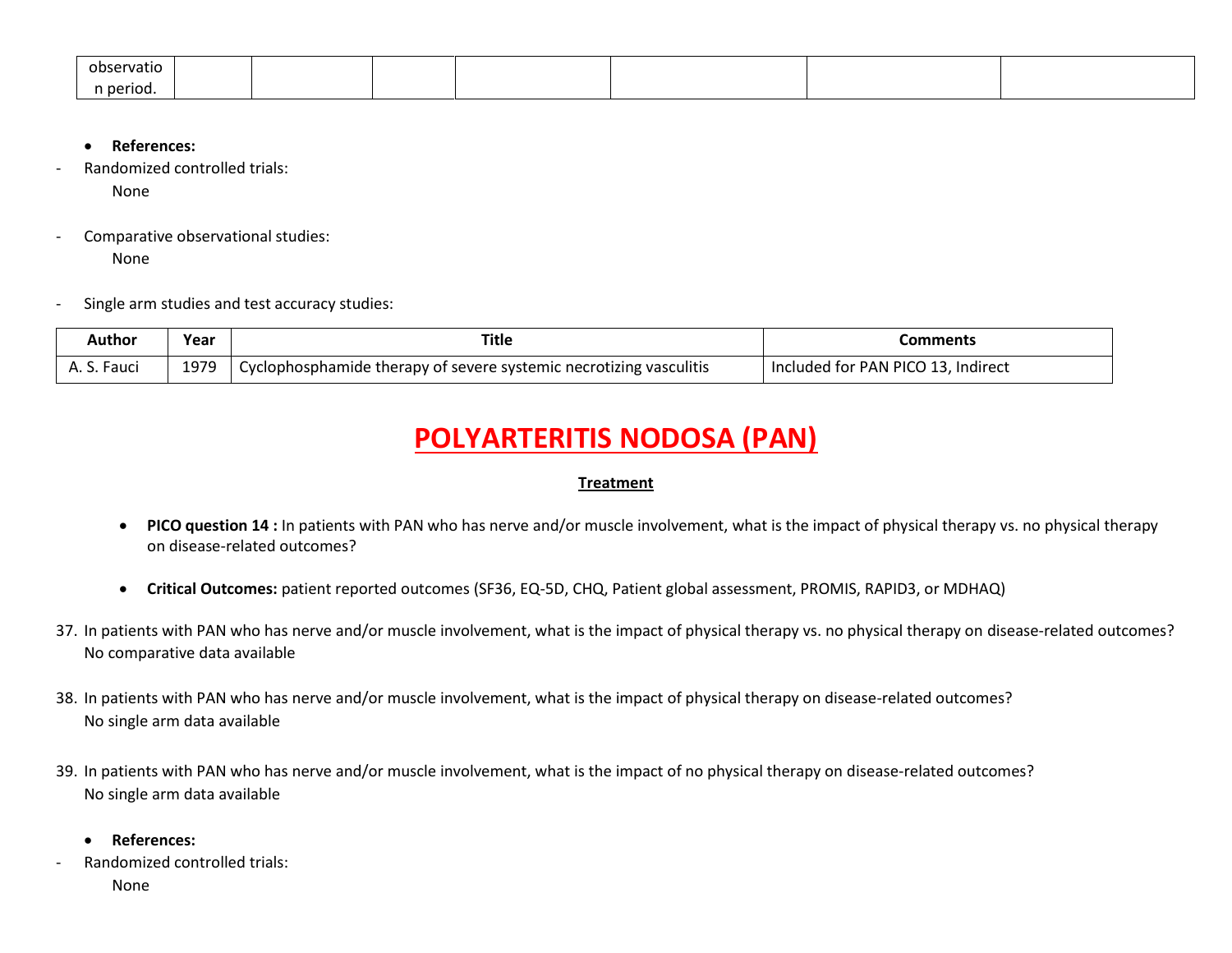- Comparative observational studies: None
- Single arm studies and test accuracy studies:

None

# **POLYARTERITIS NODOSA (PAN)**

- **PICO question 15:** In patients with PAN with refractory disease on glucocorticoids alone, what is the impact of adding of cyclophosphamide vs. increasing the glucocorticoid dose alone on disease-related outcomes and treatment-related adverse events?
- **Critical Outcomes:** disease activity, disease damage, relapse, death, malignancy, infection, toxicity leading to discontinuation (e.g., leukopenia, hyperglycemia, decreased bone mineral density)
- 40. In patients with PAN with refractory disease on glucocorticoids alone, what is the impact of adding of cyclophosphamide vs. increasing the glucocorticoid dose alone on disease-related outcomes and treatment-related adverse events? No comparative data available
- 41. In patients with PAN with refractory disease on glucocorticoids alone, what is the impact of adding of cyclophosphamide on disease-related outcomes and treatment-related adverse events?

|  |  |  | <b>Patient important outcomes:</b> |
|--|--|--|------------------------------------|
|--|--|--|------------------------------------|

| <b>Outcomes</b><br>$(Name +$ | Author,<br>year | Study type     | <b>Duration</b><br>of follow | Population<br>(number and | Intervention used in<br>relevant population | <b>Results</b>          | <b>Comments</b>         |
|------------------------------|-----------------|----------------|------------------------------|---------------------------|---------------------------------------------|-------------------------|-------------------------|
| Summary)                     |                 |                | up                           | description)              | (Describe the                               |                         |                         |
|                              |                 |                |                              |                           | intervention)                               |                         |                         |
| Remission                    | Fauci,          | Single Center, | Range 3                      | 17 patients with          | 16/17 received CYC                          | 13/16 achieved received | Indirect                |
| – Two                        | 1979            | retrospective  | months                       | "systemic                 | 2mg/kg/d (titrated to                       | "complete remission"    | Pre-ANCA study, but     |
| heterogene                   |                 | study          | to 5                         | necrotizing               | maintain total neutrophil                   | Mean duration of        | most patients represent |
| ous study                    |                 |                | years)                       | vasculitis"               | count no lower than                         | remission induced by    | PAN/medium vessel       |
| population                   |                 |                |                              | 16/17 patients had        | 1000-1500 per mm <sup>3</sup> )             | CYC was 22 months       | phenotype               |
| s with 35                    |                 |                |                              | been receiving GC         | 1/17 received AZA                           | (range two to 61        | No definitions for      |
| patients                     |                 |                |                              | and had "clear cut        |                                             | months)                 | "remission"             |
| total who                    |                 |                |                              | subjective and            |                                             |                         |                         |
| received                     |                 |                |                              | objective evidence        |                                             |                         |                         |
| CYC for                      |                 |                |                              | of progression of         |                                             |                         |                         |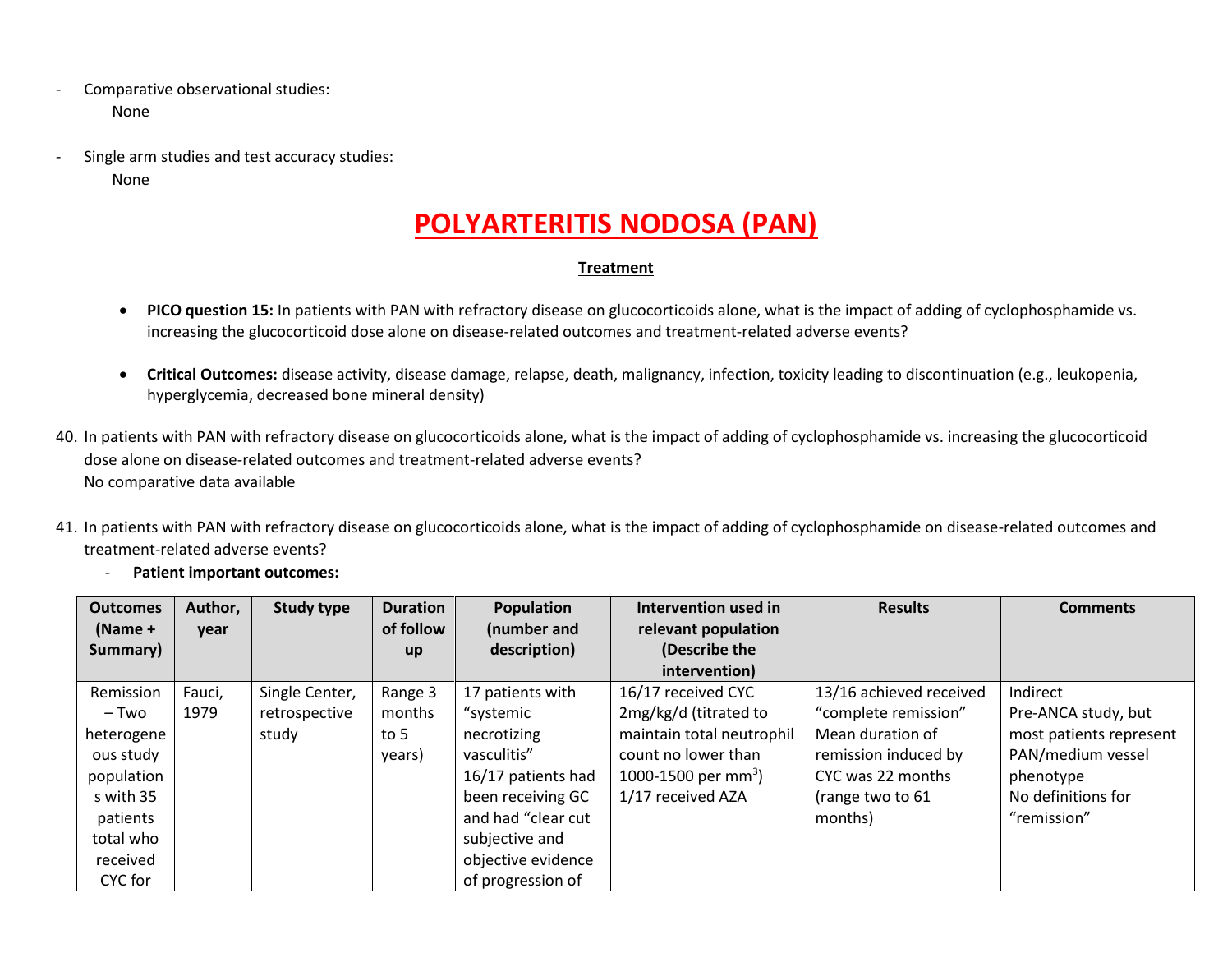| refractory<br>PAN, show<br>that ~70%<br>of patients                                                                                         |                |                                                                                                                                   |                                                            | disease" when they<br>entered the study<br>(attn.: PICO<br>population)                                                                                                                                                                                              |                                                                                                                                                                                                                                                                                        |                                                                                                                                                                                                  |                                                                                                                                                                                          |
|---------------------------------------------------------------------------------------------------------------------------------------------|----------------|-----------------------------------------------------------------------------------------------------------------------------------|------------------------------------------------------------|---------------------------------------------------------------------------------------------------------------------------------------------------------------------------------------------------------------------------------------------------------------------|----------------------------------------------------------------------------------------------------------------------------------------------------------------------------------------------------------------------------------------------------------------------------------------|--------------------------------------------------------------------------------------------------------------------------------------------------------------------------------------------------|------------------------------------------------------------------------------------------------------------------------------------------------------------------------------------------|
| will<br>achieve<br>remission.                                                                                                               | Ribi,<br>2010  | Population is<br>from a<br>multicenter,<br>prospective,<br>randomized,<br>open label<br>trial in France<br>and UK (1993-<br>2005) | Mean 66<br>months<br>for PAN<br>populati<br>on in<br>total | 58/124 had PAN<br>(rest were MPA) -<br>not distinguished at<br>enrollment, only<br>later by ANCA,<br>histology, clinical<br>features                                                                                                                                | 19 patients (7 with PAN,<br>12 MPA) were<br>randomized to CYC when<br>GC alone failed<br>All patients had FFS=0<br>initially<br>All patients treated with<br>GC alone initially and<br>then if/when that failed<br>patients were<br>randomized to receive 6<br>months of IV CYC or AZA | 13/19 patients achieved<br>disease remission                                                                                                                                                     | Indirect<br>Heterogenous<br>population<br>Complete remission was<br>defined as the absence<br>of clinical andbiologic<br>manifestations of active<br>vasculitis for at least 3<br>months |
| Reduction<br><b>or</b><br>cessation<br>of<br>glucocortic<br>oids - One<br>heterogen<br>ous study<br>shows that<br>around 2/3<br>of patients | Fauci,<br>1979 | Single Center,<br>retrospective<br>study                                                                                          | Range 3<br>months<br>to 5<br>years)                        | 17 patients with<br>"systemic<br>necrotizing<br>vasculitis"<br>16/17 patients had<br>been receiving GC<br>and had "clear cut<br>subjective and<br>objective evidence<br>of progression of<br>disease" when they<br>entered the study<br>(attn.: PICO<br>population) | 16/17 received CYC<br>2mg/kg/d (titrated to<br>maintain total neutrophil<br>count no lower than<br>1000-1500 per mm <sup>3</sup> )<br>1/17 received AZA                                                                                                                                | 11/16 patients were able<br>to taper or cease use of<br>glucocorticoids during<br>their course<br>(if patients were only<br>"converted" to alternate<br>day regimens, these<br>were not counted) | Indirect<br>Pre-ANCA study, but<br>most patients represent<br>PAN/medium vessel<br>phenotype                                                                                             |
| can reduce<br>glucocortoi<br>cds if CYC<br>is used in<br>cases of<br>refractory<br>PAN.                                                     | Ribi,<br>2010  | Population is<br>from a<br>multicenter,<br>prospective,<br>randomized,<br>open label<br>trial in France<br>and UK (1993-<br>2005) | Mean 66<br>months<br>for PAN<br>populati<br>on in<br>total | 58/124 had PAN<br>(rest were MPA) -<br>not distinguished at<br>enrollment, only<br>later by ANCA,<br>histology, clinical<br>features                                                                                                                                | 19 patients (7 with PAN,<br>12 MPA) were<br>randomized to CYC when<br>GC alone failed<br>All patients had FFS=0<br>initially<br>All patients treated with<br>GC alone initially and                                                                                                    | 4/13 who achieved<br>remission had relapse (8<br>months, 19 months, 32<br>months, 63 months)                                                                                                     | Indirect<br>Heterogenous<br>population<br>Relapses were defined as<br>therecurrence of at least<br>1 vasculitis<br>manifestation.                                                        |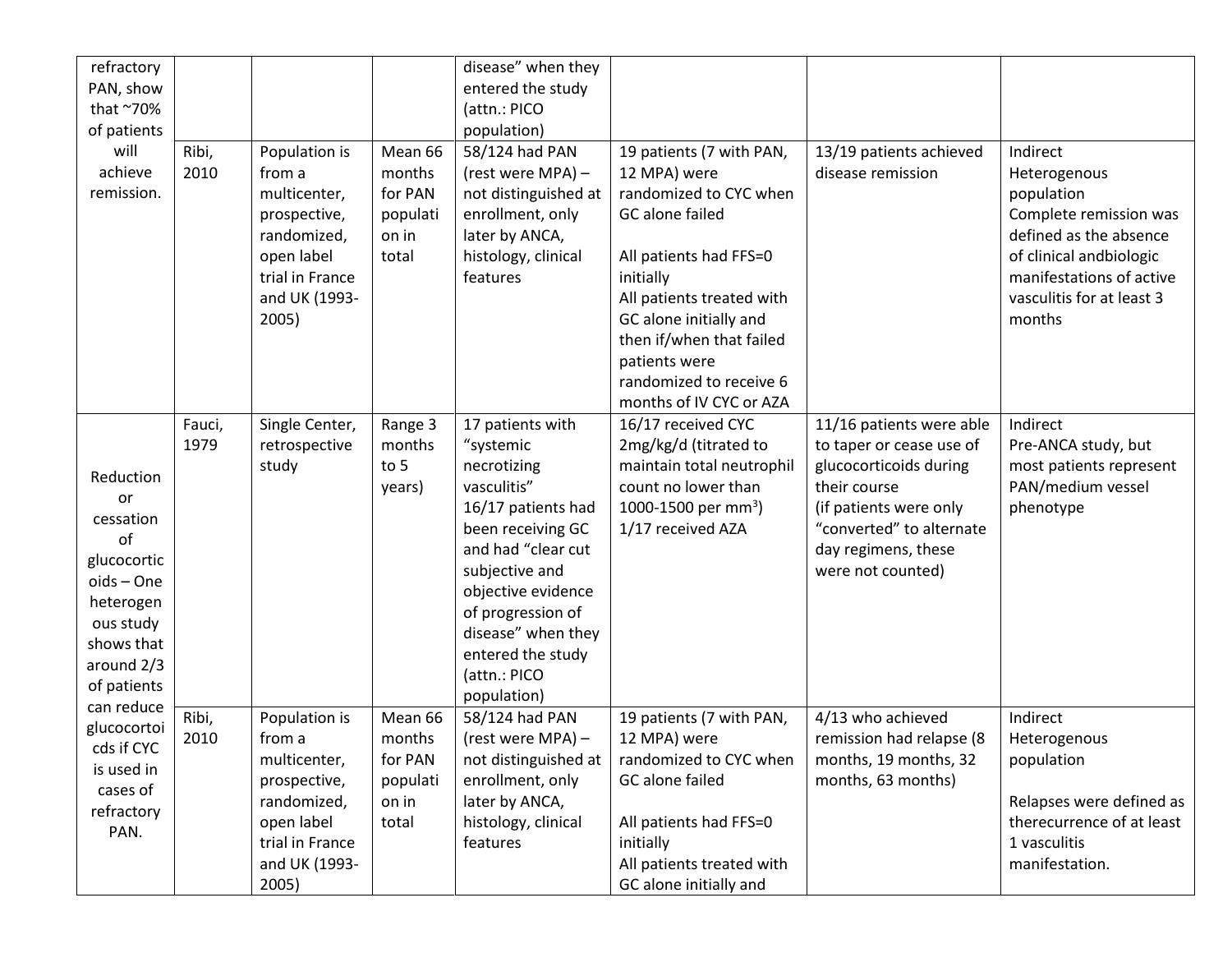|            |        |                 |          |                      | then if/when that failed        |                             |                         |
|------------|--------|-----------------|----------|----------------------|---------------------------------|-----------------------------|-------------------------|
|            |        |                 |          |                      | patients were                   |                             |                         |
|            |        |                 |          |                      | randomized to receive 6         |                             |                         |
|            |        |                 |          |                      | months of IV CYC or AZA         |                             |                         |
|            | Fauci, | Single Center,  | Range 3  | 17 patients with     | 16/17 received CYC              | 3/16 died (one at 5 years   | Indirect                |
|            | 1979   | retrospective   | months   | "systemic            | 2mg/kg/d (titrated to           | of liver and kidney failure | Pre-ANCA study, but     |
|            |        | study           | to 5     | necrotizing          | maintain total neutrophil       | - disease in remission,     | most patients represent |
| $Death -$  |        |                 | years)   | vasculitis"          | count no lower than             | one at 2 years due to       | PAN/medium vessel       |
| Two        |        |                 |          | 16/17 patients had   | 1000-1500 per mm <sup>3</sup> ) | pneumonia - disease in      | phenotype               |
| heterogene |        |                 |          | been receiving GC    | 1/17 received AZA               | remission, one at 1         |                         |
| ous study  |        |                 |          | and had "clear cut   |                                 | month from unknown          |                         |
| population |        |                 |          | subjective and       |                                 | cause - had leukopenia)     |                         |
| s with 35  |        |                 |          | objective evidence   |                                 |                             |                         |
| patients   |        |                 |          | of progression of    |                                 |                             |                         |
| total who  |        |                 |          | disease" when they   |                                 |                             |                         |
| received   |        |                 |          | entered the study    |                                 |                             |                         |
| CYC for    |        |                 |          | (attn.: PICO         |                                 |                             |                         |
| refractory |        |                 |          | population)          |                                 |                             |                         |
| PAN        | Ribi,  | Population is   | Mean 66  | 58/124 had PAN       | 19 patients (7 with PAN,        | By end of follow up, 6/19   | Indirect                |
| demonstra  | 2010   | from a          | months   | (rest were MPA) -    | 12 MPA) were                    | had died (5 of vasculitis,  | Heterogenous            |
| te         |        | multicenter,    | for PAN  | not distinguished at | randomized to CYC when          | 1 of cardiac failure)       | population              |
| mortality  |        | prospective,    | populati | enrollment, only     | GC alone failed                 |                             |                         |
| rates      |        | randomized,     | on in    | later by ANCA,       |                                 |                             |                         |
| between    |        | open label      | total    | histology, clinical  | All patients had FFS=0          |                             |                         |
| 19-32%     |        | trial in France |          | features             | initially                       |                             |                         |
| over       |        | and UK (1993-   |          |                      | All patients treated with       |                             |                         |
| observatio |        | 2005)           |          |                      | GC alone initially and          |                             |                         |
| n period.  |        |                 |          |                      | then if/when that failed        |                             |                         |
|            |        |                 |          |                      | patients were                   |                             |                         |
|            |        |                 |          |                      | randomized to receive 6         |                             |                         |
|            |        |                 |          |                      | months of IV CYC or AZA         |                             |                         |
| Adverse    | Ribi,  | Population is   | Mean 66  | 58/124 had PAN       | 19 patients (7 with PAN,        | Data available on only 10   | Indirect                |
| Events $-$ | 2010   | from a          | months   | (rest were MPA) -    | 12 MPA) were                    | patients randomized to      | Heterogenous            |
| One study  |        | multicenter,    | for PAN  | not distinguished at | randomized to CYC when          | <b>CYC</b>                  | population              |
| with       |        | prospective,    | populati | enrollment, only     | GC alone failed                 | $4$ – Infection             |                         |
| heterogen  |        | randomized,     | on in    | later by ANCA,       |                                 | 5 - ophtho complications    |                         |
| ous        |        | open label      | total    | histology, clinical  | All patients had FFS=0          | 2 - Osteoporotic            |                         |
| population |        | trial in France |          | features             | initially                       | fractures                   |                         |
| of 19      |        | and UK (1993-   |          |                      | All patients treated with       | 2 - Thrombotic events       |                         |
| patients   |        |                 |          |                      |                                 |                             |                         |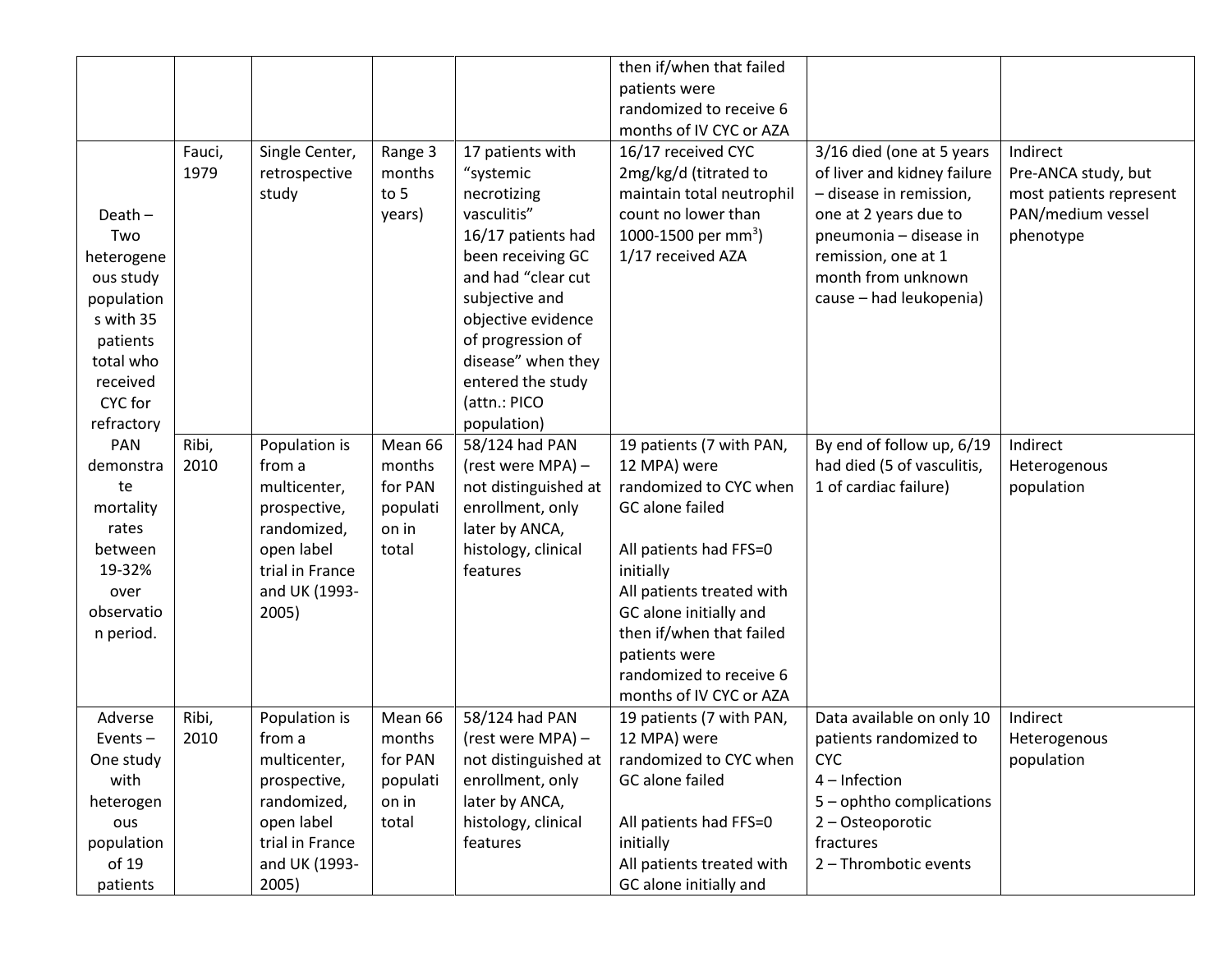| that       |  |  | then if/when that failed |  |
|------------|--|--|--------------------------|--|
| received   |  |  | patients were            |  |
| CYC (and   |  |  | randomized to receive 6  |  |
| GC) for    |  |  | months of IV CYC or AZA  |  |
| refractory |  |  |                          |  |
| PAN shows  |  |  |                          |  |
| treatment  |  |  |                          |  |
| related    |  |  |                          |  |
| adverse    |  |  |                          |  |
| events of  |  |  |                          |  |
| CYC and    |  |  |                          |  |
| GC.        |  |  |                          |  |

42. In patients with PAN with refractory disease on glucocorticoids alone, what is the impact of increasing the glucocorticoid dose alone on disease-related outcomes and treatment-related adverse events? No single arm data available

- **References:**
- Randomized controlled trials:

None

- Comparative observational studies: None
- Single arm studies and test accuracy studies:

| <b>Author</b> | Year | Title                                                                  | <b>Comments</b>                        |
|---------------|------|------------------------------------------------------------------------|----------------------------------------|
|               |      | Treatment of polyarteritis nodosa and microscopic polyangiitis without | Included for PAN PICO 15, Heterogenous |
|               |      | poor-prognosis factors: A prospective randomized study of one hundred  | population of PAN and MPA based on     |
| C. Ribi       | 2010 | twenty-four patients                                                   | convention at the time of enrollment   |
| A. S. Fauci   | 1979 | Cyclophosphamide therapy of severe systemic necrotizing vasculitis     |                                        |

### Studies reviewed and excluded:

| Year<br>Comments<br>Title<br>Author |
|-------------------------------------|
|-------------------------------------|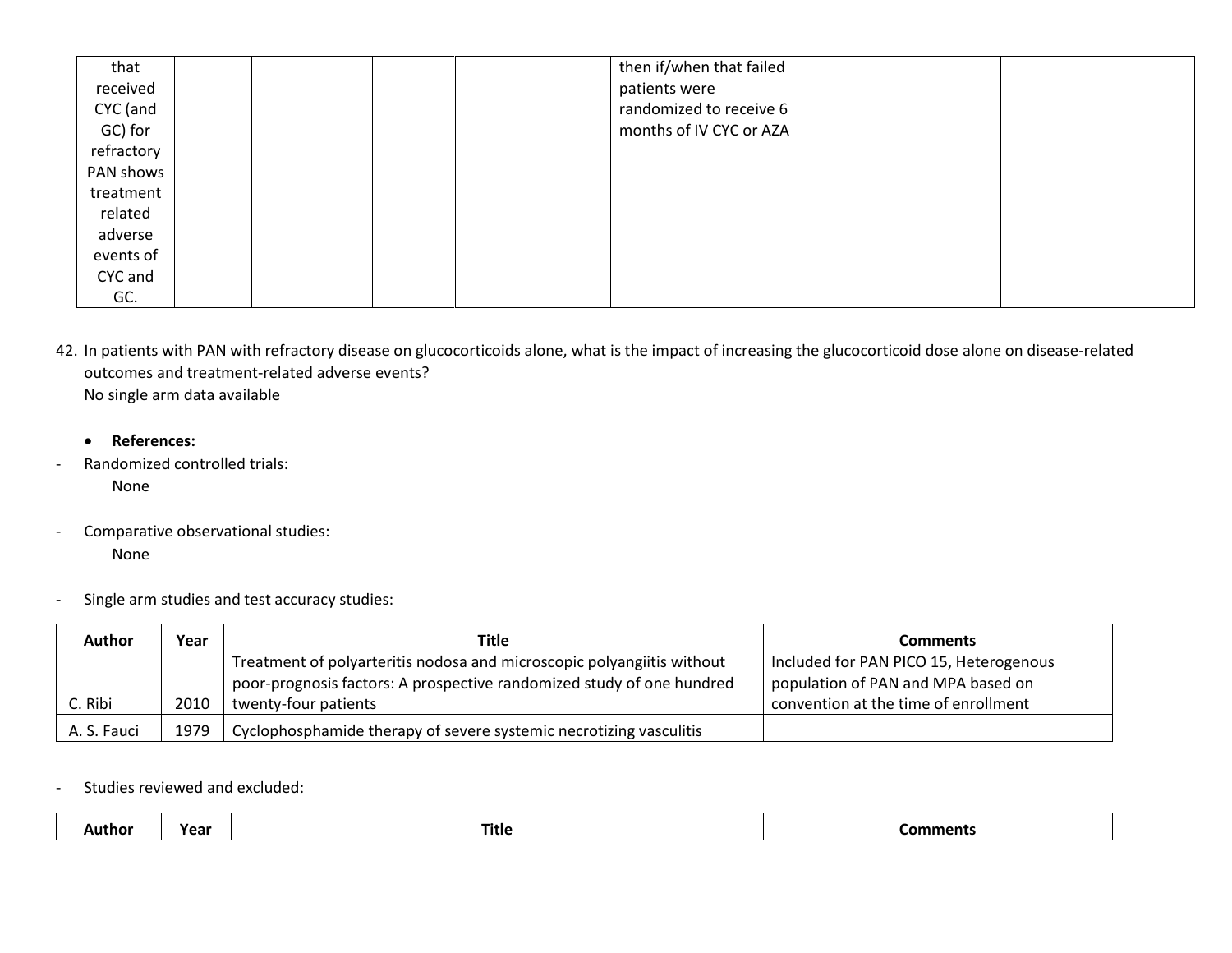|           |      |                                                                     | Excluded for PAN PICO 15 single arm            |
|-----------|------|---------------------------------------------------------------------|------------------------------------------------|
|           |      |                                                                     | No data available at the level of PAN patients |
|           |      | Mononeuritis multiplex predicts the need for immunosuppressive or   | that got CYC (analysis is of all patients $-$  |
|           |      | immunomodulatory drugs for EGPA, PAN and MPA patients without poor- | EGPA/PAN/MPA - that got "add on" - half        |
| M. Samson | 2014 | prognosis factors                                                   | CYC/half AZA)                                  |
|           |      |                                                                     | Exclude for PAN PICO 15, not a refractory      |
| M. Gordon | 1993 | Relapses in patients with a systemic vasculitis                     | population                                     |

- **PICO question 16:** In patients with PAN with refractory disease on glucocorticoids and cyclophosphamide, what is the impact of adding plasmapheresis vs. increasing immunosuppression on disease-related outcomes and treatment-related adverse events?
- **Critical Outcomes:** disease activity, disease damage, relapse, death, malignancy, infection, toxicity leading to discontinuation (e.g., leukopenia, bleeding, hepatotoxicity)
- 43. In patients with PAN with refractory disease on glucocorticoids and cyclophosphamide, what is the impact of adding plasmapheresis vs. increasing immunosuppression on disease-related outcomes and treatment-related adverse events? No comparative data available
- 44. In patients with PAN with refractory disease on glucocorticoids and cyclophosphamide, what is the impact of adding plasmapheresis on disease-related outcomes and treatment-related adverse events? No single arm data available
- 45. In patients with PAN with refractory disease on glucocorticoids and cyclophosphamide, what is the impact of increasing immunosuppression on diseaserelated outcomes and treatment-related adverse events? No single arm data available
	- **References:**
- Randomized controlled trials: None
- Comparative observational studies: None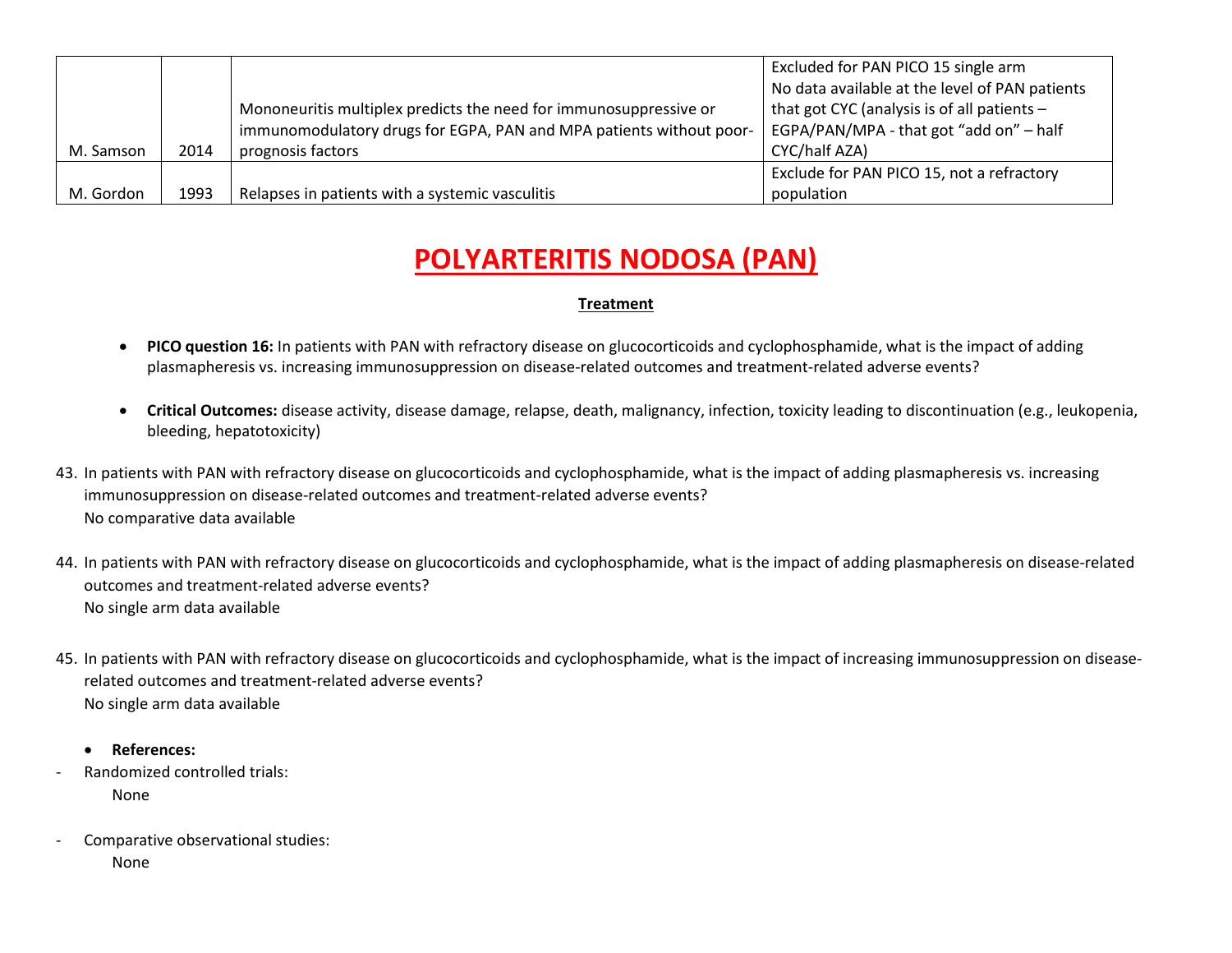- Single arm studies and test accuracy studies: None
- Studies reviewed and excluded:

| <b>Author</b> | Year | Title                                                                          | <b>Comments</b>                            |
|---------------|------|--------------------------------------------------------------------------------|--------------------------------------------|
|               |      | Plasma exchanges for the treatment of severe systemic necrotizing              |                                            |
|               |      | vasculitides in clinical daily practice: Data from the French Vasculitis Study | Excluded for PAN PICO 16 single arm, Only  |
| G. de Luna    | 2015 | Group                                                                          | 5/152 patients were PAN                    |
|               |      | Mononeuritis multiplex predicts the need for immunosuppressive or              | Excluded for PAN PICO 16, only 3 PAN       |
|               |      | immunomodulatory drugs for EGPA, PAN and MPA patients without poor-            | patients received PLEX, data not available |
| M. Samson     | 2014 | prognosis factors                                                              | at that level                              |
|               |      |                                                                                | Excluded for PAN PICO 16, only 2 PAN or    |
|               |      | Long-term follow-up of a randomized trial on 118 patients with polyarteritis   | MPA patients received PLEX, data not       |
| M. Samson     | 2014 | nodosa or microscopic polyangiitis without poor-prognosis factors              | available at that level                    |
|               |      | Lack of superiority of steroids plus plasma exchange to steroids alone in the  |                                            |
|               |      | treatment of polyarteritis nodosa and Churg-Strauss syndrome. A                | Excluded from PAN PICO 16, not a           |
| L. Guillevin  | 1992 | prospective, randomized trial in 78 patients                                   | refractory population                      |

- **PICO question 17:** In patients with PAN with refractory disease on glucocorticoids and non-glucocorticoid nonbiologic immunosuppressive therapy (excluding cyclophosphamide), what is the impact of switching to cyclophosphamide vs. increasing glucocorticoid dose alone on disease-related outcomes and treatment-related adverse events?
- **Critical Outcomes:** disease activity, disease damage, relapse, death, malignancy, infection, toxicity leading to discontinuation (e.g., leukopenia, hyperglycemia, hepatotoxicity)
- 46. In patients with PAN with refractory disease on glucocorticoids and non-glucocorticoid nonbiologic immunosuppressive therapy (excluding cyclophosphamide), what is the impact of switching to cyclophosphamide vs. increasing glucocorticoid dose alone on disease-related outcomes and treatment-related adverse events? No comparative data available
- 47. In patients with PAN with refractory disease on glucocorticoids and non-glucocorticoid nonbiologic immunosuppressive therapy (excluding cyclophosphamide), what is the impact of switching to cyclophosphamide on disease-related outcomes and treatment-related adverse events?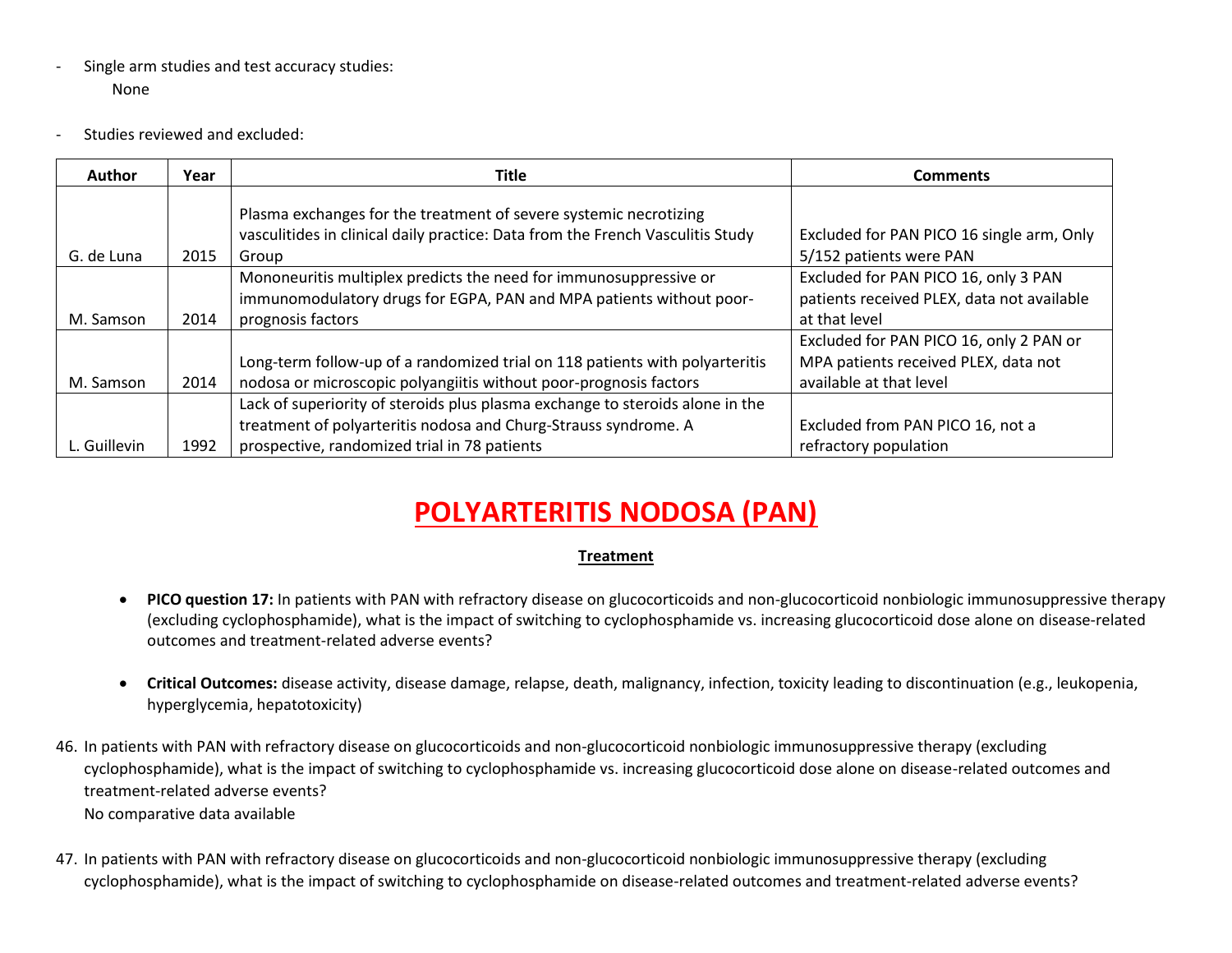- 48. In patients with PAN with refractory disease on glucocorticoids and non-glucocorticoid nonbiologic immunosuppressive therapy (excluding cyclophosphamide), what is the impact of increasing glucocorticoid dose alone on disease-related outcomes and treatment-related adverse events? No single arm data available
	- **References:**
- Randomized controlled trials: None
- Comparative observational studies: None
- Single arm studies and test accuracy studies: None
- Studies reviewed and excluded:

| <b>Author</b> | Year | <b>Title</b>                                    | Comments                                                   |
|---------------|------|-------------------------------------------------|------------------------------------------------------------|
|               |      |                                                 | Excluded for PAN PICO 17, no relevant population to inform |
| M. Gordon     | 1993 | Relapses in patients with a systemic vasculitis | the PICO. All 12 PAN patients were receiving CYC.          |

- **PICO question 18:** In patients with PAN and Adenosine Deaminase 2 deficiency what is the impact of TNF-alpha inhibitors (e.g., infliximab, etanercept, adalimumab) versus glucocorticoids alone on disease-related outcomes and treatment-related adverse events?
- **Critical Outcomes:** disease activity, disease damage, relapse, death, malignancy, infection, toxicity leading to discontinuation (e.g., leukopenia, hyperglycemia)
- 49. In patients with PAN and Adenosine Deaminase 2 deficiency what is the impact of TNF-alpha inhibitors (e.g., infliximab, etanercept, adalimumab) versus glucocorticoids alone on disease-related outcomes and treatment-related adverse events? No comparative data available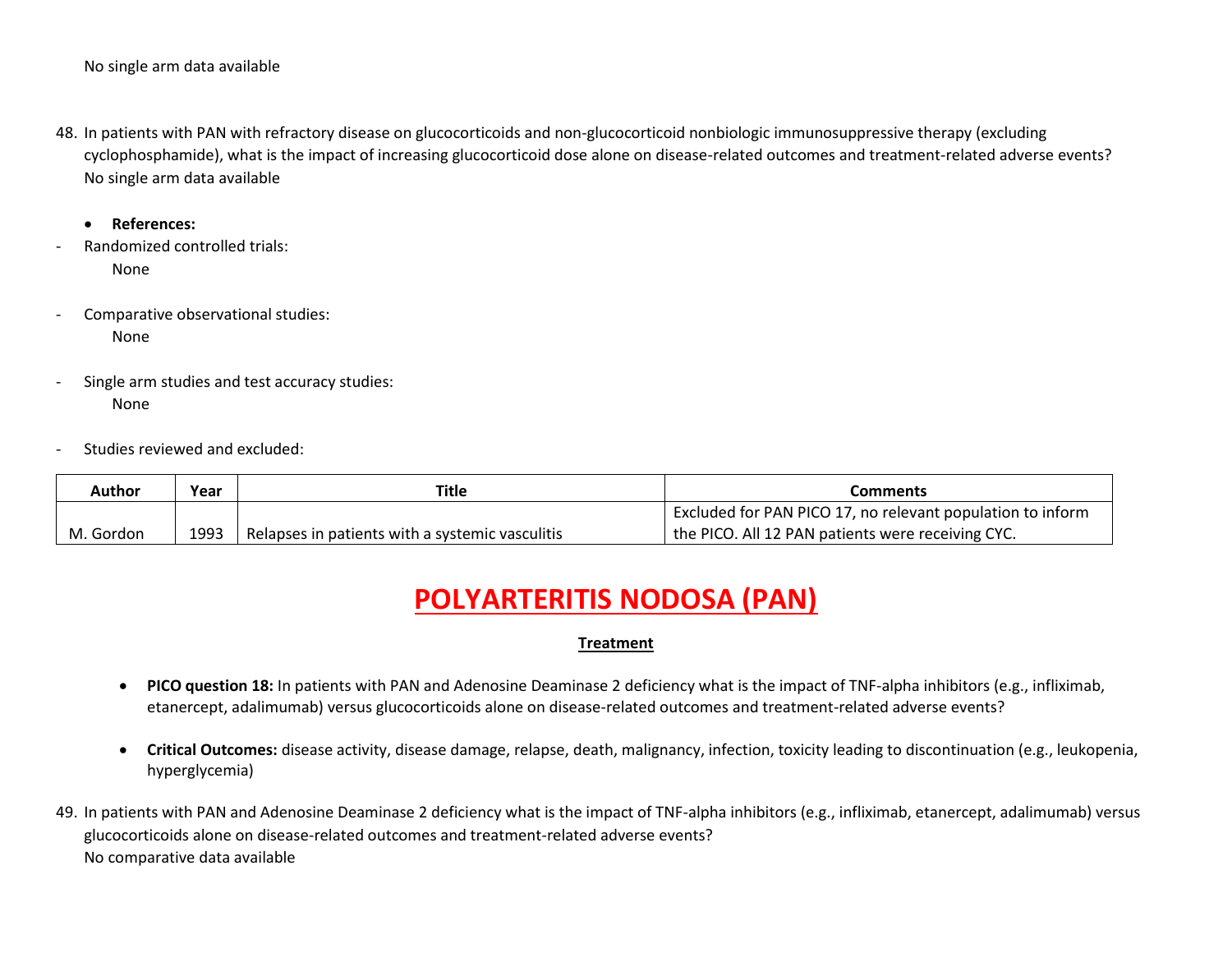- 50. In patients with PAN and Adenosine Deaminase 2 deficiency what is the impact of TNF-alpha inhibitors (e.g., infliximab, etanercept, adalimumab) on diseaserelated outcomes and treatment-related adverse events? No single arm data available
- 51. In patients with PAN and Adenosine Deaminase 2 deficiency what is the impact of glucocorticoids alone on disease-related outcomes and treatment-related adverse events? No single arm data available
	- **References:**
- Randomized controlled trials: None
- Comparative observational studies: None
- Single arm studies and test accuracy studies: None
- Studies reviewed and excluded:

| Author | Year | Title                                                                                                                               | Comment                                                                              |
|--------|------|-------------------------------------------------------------------------------------------------------------------------------------|--------------------------------------------------------------------------------------|
| Caorsi | 2017 | ADA2 deficiency (DADA2) as an unrecognised cause of<br>early onset polyarteritis nodosa and stroke: a multicentre<br>national study | Exclude study, no data about treatment, although it is the<br>population in question |

### **Monitoring**

- **PICO question 19:** In patients with a history of severe PAN who is clinically asymptomatic but has newly elevated inflammatory markers without a clear etiology, what is the impact of vascular imaging (both invasive and non-invasive) vs. clinical assessment alone on disease-related outcomes and diagnostic testing-related adverse events?
- **Critical Outcomes:** radiation exposure, adverse reaction to contrast, disease activity, disease damage, relapse, death, adverse reaction to sedation (if needed)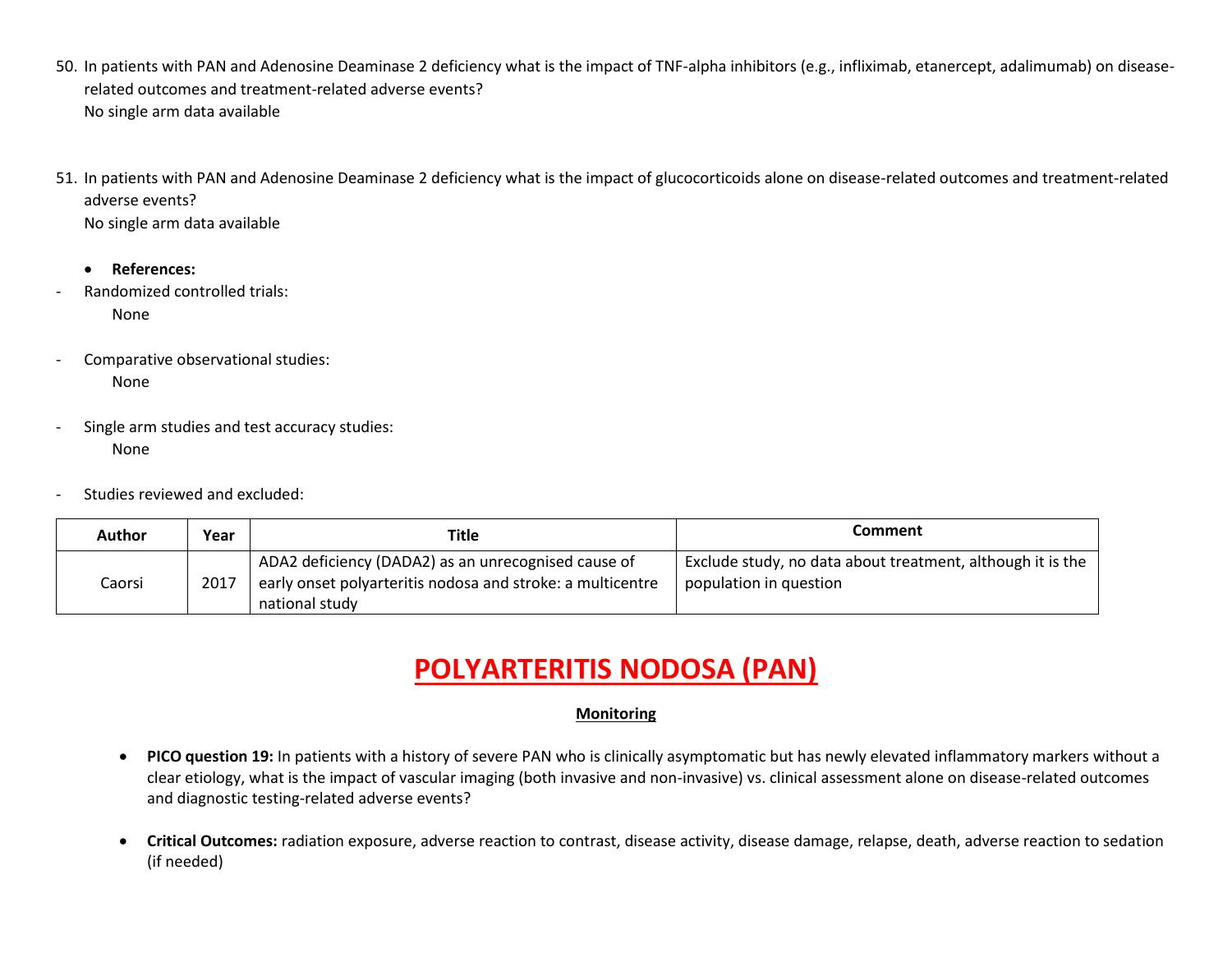52. In patients with a history of severe PAN who is clinically asymptomatic but has newly elevated inflammatory markers without a clear etiology, what is the impact of vascular imaging (both invasive and non-invasive) vs. clinical assessment alone on disease-related outcomes and diagnostic testing-related adverse events? No comparative data available

53. In patients with a history of severe PAN who is clinically asymptomatic but has newly elevated inflammatory markers without a clear etiology, what is the impact of vascular imaging (both invasive and non-invasive) on disease-related outcomes and diagnostic testing-related adverse events? No single arm data available

- 54. In patients with a history of severe PAN who is clinically asymptomatic but has newly elevated inflammatory markers without a clear etiology, what is the impact of clinical assessment alone on disease-related outcomes and diagnostic testing-related adverse events? No single arm data available
	- **References:**
- Randomized controlled trials: None
- Comparative observational studies: None
- Single arm studies and test accuracy studies: None

# **POLYARTERITIS NODOSA (PAN)**

### **Monitoring**

- **PICO question 20 :** In patients with a history of severe PAN who is clinically asymptomatic, what is the impact of routine vascular imaging (both invasive and non-invasive) every 6 months vs. vascular imaging only prompted by clinical symptoms/signs on disease-related outcomes and diagnostic testing-related adverse events?
- **Critical Outcomes:** radiation exposure, adverse reaction to contrast, disease activity, disease damage, relapse, death, adverse reaction to sedation (if needed)
- 55. In patients with a history of severe PAN who is clinically asymptomatic, what is the impact of routine vascular imaging (both invasive and non-invasive) every 6 months vs. vascular imaging only prompted by clinical symptoms/signs on disease-related outcomes and diagnostic testing-related adverse events? No comparative data available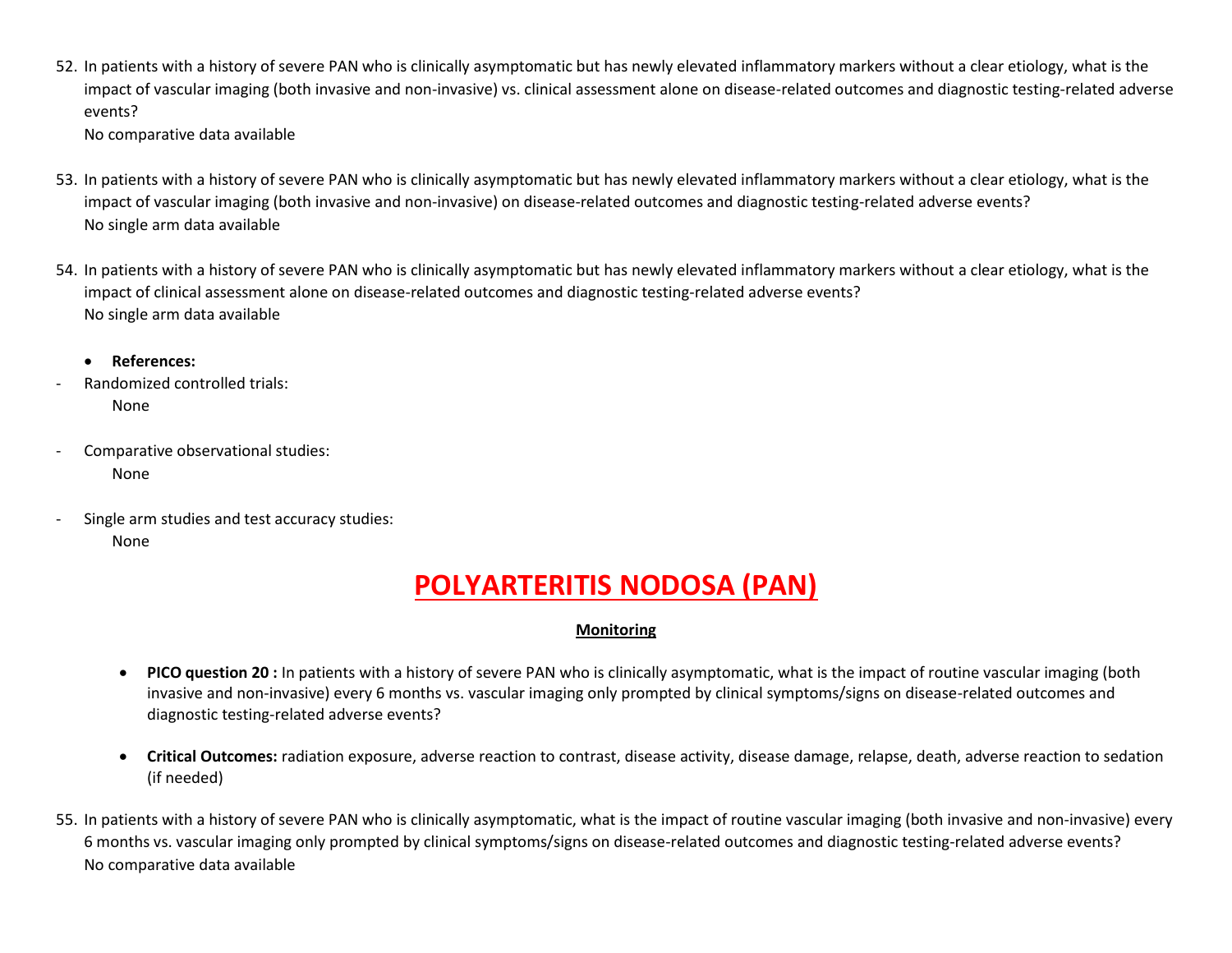- 56. In patients with a history of severe PAN who is clinically asymptomatic, what is the impact of routine vascular imaging (both invasive and non-invasive) every 6 months prompted by clinical symptoms/signs on disease-related outcomes and diagnostic testing-related adverse events? No single arm data available
- 57. In patients with a history of severe PAN who is clinically asymptomatic, what is the impact of vascular imaging only prompted by clinical symptoms/signs on disease-related outcomes and diagnostic testing-related adverse events? No single arm data available
	- **References:**
- Randomized controlled trials: None
- Comparative observational studies: None
- Single arm studies and test accuracy studies: None
- Studies reviewed and excluded:

| Author    | Year | <b>Title</b>                                                                        | Comments                              |
|-----------|------|-------------------------------------------------------------------------------------|---------------------------------------|
| P. Bouche | 1986 | Peripheral neuropathy in systemic vasculitis: clinical and electrophysiologic study | Excluded for PAN PICO 20. No relevant |
|           |      | of 22 patients                                                                      | intervention to inform PICO.          |

### **Monitoring**

- **PICO question 21:** In patients with a history of peripheral motor neuropathy secondary to PAN, what is the effect of routine EMG/NCS every 6 months vs. routine neurologic exam alone on disease-related outcomes and treatment-related adverse events?
- **Critical Outcomes:** adverse reaction to EMG/NCS, disease activity, neurologic damage, relapse, death
- 58. In patients with a history of peripheral motor neuropathy secondary to PAN, what is the effect of routine EMG/NCS every 6 months vs. routine neurologic exam alone on disease-related outcomes and treatment-related adverse events?